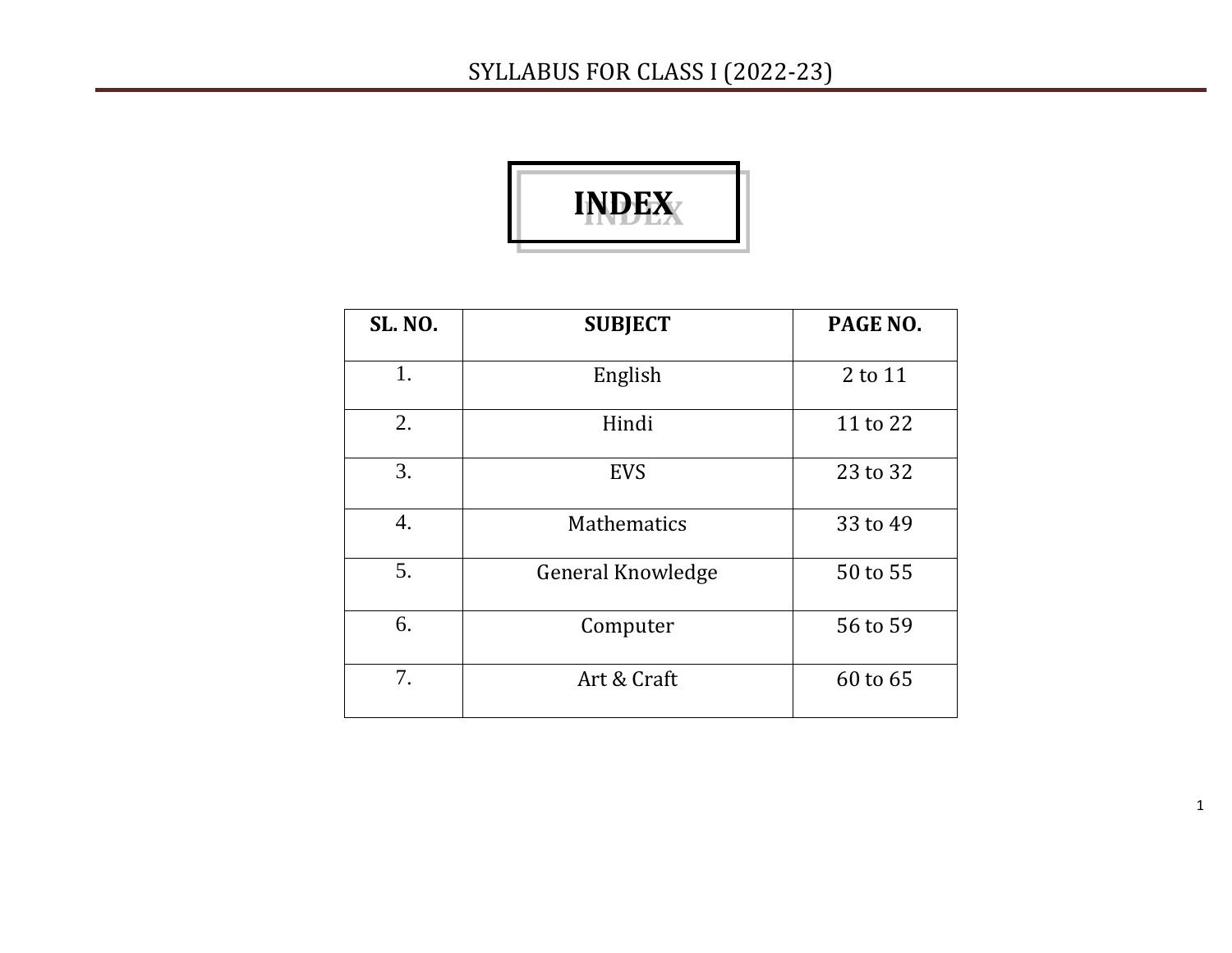### **ENGLISH**

#### **Books Prescribed:**

- Macmillan Graded Handwriting Series III (Mcmn)
- Prime English 1- Next Education
- Jolly Phonics (Grammar 1 Pupil Book)
	- ( Phonics Pupil Book 3)
- Fitzroy Readers (Stories 11-20)

#### **Suggested Reading:**

#### **Pengiun Readers:**

- We are growing- Laurie Keller
- The Tale of Peter Rabbit- Beatrix Potter
- Winnie- The Pooh

#### **Usborne :**

- Fox on a box
- Nibble- The Book Monster

#### **Dr. Seuss :**

• The Lorax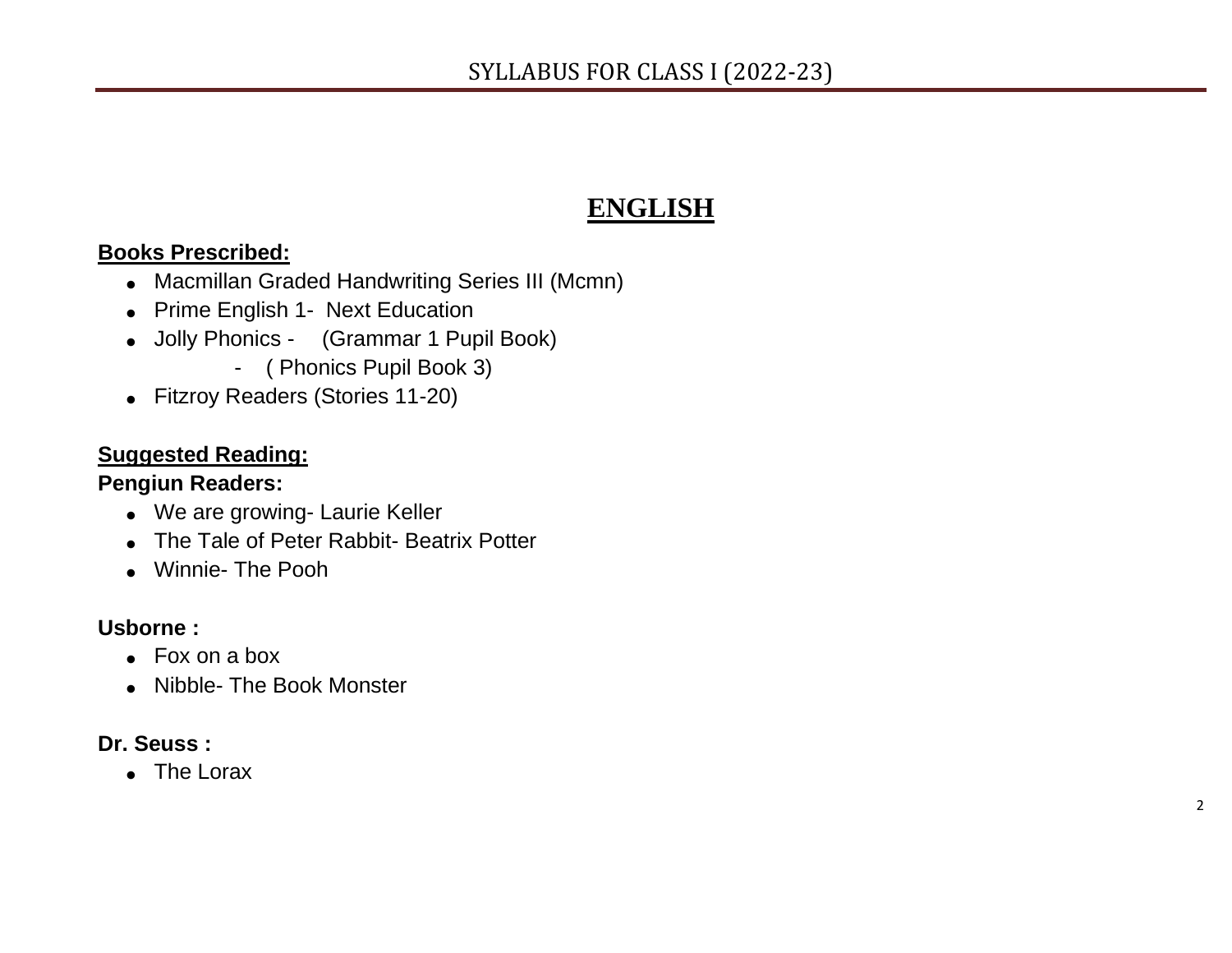## • Hop on Pop

| <b>Month</b>                                        | <b>Literature</b>                                                                                                        | <b>Grammar</b>                                                                                                           | <b>Learning Outcomes</b>                                                                                                                                                                                                                                                                                                                                                                                                                                                                       | <b>Phonetics</b>                                                                                    | <b>Activities</b>                                                                   |
|-----------------------------------------------------|--------------------------------------------------------------------------------------------------------------------------|--------------------------------------------------------------------------------------------------------------------------|------------------------------------------------------------------------------------------------------------------------------------------------------------------------------------------------------------------------------------------------------------------------------------------------------------------------------------------------------------------------------------------------------------------------------------------------------------------------------------------------|-----------------------------------------------------------------------------------------------------|-------------------------------------------------------------------------------------|
| <b>April</b><br>$\boldsymbol{\alpha}$<br><b>May</b> | $\bullet$ L-1 Tia's<br>Scrapbook<br>$\bullet$ L-2 My<br>Dear<br><b>Mamma</b><br>(Poem)<br>• Story- The<br><b>Animals</b> | • Nouns<br>(Common)<br>Alphabetical<br>order<br>McMn Writing<br>$\bullet$<br>(Small / Capital)<br>Vowels &<br>Consonants | Know the family bonds<br>$\bullet$<br>and roles played by all<br>family members<br>Define and provide<br>examples of nouns<br>Identify various nouns<br>from their environment<br>Use nouns (words) in<br>sentence while<br>upholding grammatical<br>integrity<br>Arrange the words in<br>alphabetical order<br>Differentiate between<br>vowels and<br>consonants<br>Pronounce the vowels<br>and consonants<br>properly<br>Enhance their reading<br>and writing skills<br>Name the five vowels | • Short Vowel<br>• Sounds<br>(a.e, i, o, u)<br>• Sounds<br>(sh, ch, ng, ss, ll, dl<br>zz, <b>ck</b> | $\bullet$ My<br><b>Favourites</b><br>a) Person<br>b) Place<br>c) Animal<br>d) Thing |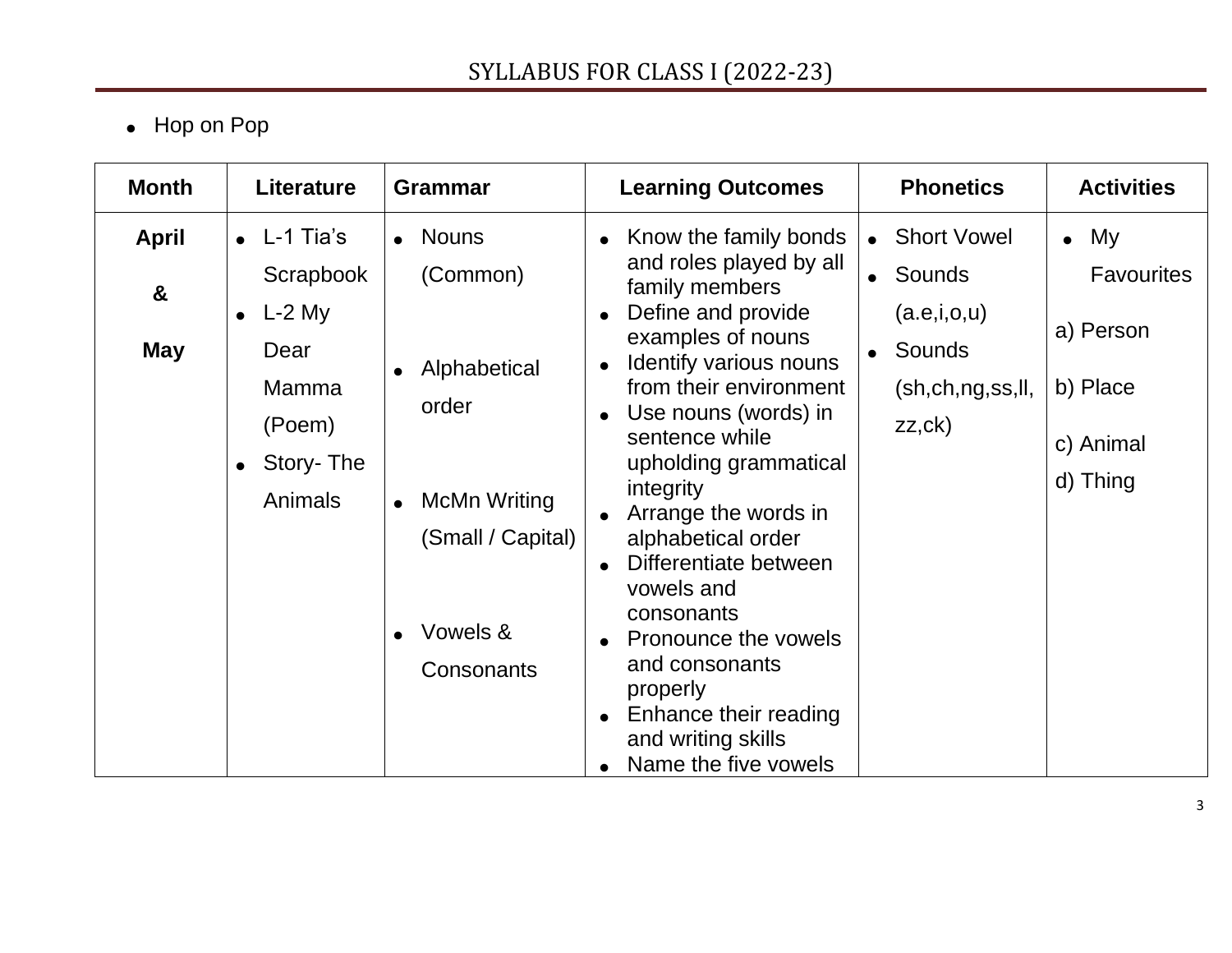|      |                                                |                                                                                                            | Identify the objects<br>$\bullet$<br>whose names contains<br>vowels<br>Decode the words<br>more quickly<br>Count, pronounce,<br>$\bullet$<br>blend and segment<br>syllables in spoken<br>words<br>Know the spelling,<br>sound correspondence<br>for common consonant<br>digraphs<br>Read and spell simple<br>words with consonant<br>digraph spelling<br>pattern in initial,<br>medial and final<br>positions |
|------|------------------------------------------------|------------------------------------------------------------------------------------------------------------|---------------------------------------------------------------------------------------------------------------------------------------------------------------------------------------------------------------------------------------------------------------------------------------------------------------------------------------------------------------------------------------------------------------|
| July | $\bullet$ L-6<br>Crayons<br>(Poem)<br>Story-My | Use of a/an<br>$\bullet$<br>Punctuation<br>$\bullet$<br><b>Creative Writing</b><br>$\bullet$<br>(Fill ups) | Long Vowel<br>Choose<br>Develop listening skills<br>$\bullet$<br>Your<br>Learn correct reading<br>/a/ sound<br>techniques<br>Partner<br>Make connections with<br>Kung-fu<br>$\langle a \rangle \langle a \rangle$<br>$\bullet$<br>$\bullet$<br>their surroundings<br>actions<br>$Establish a generalunderstanding of the$                                                                                     |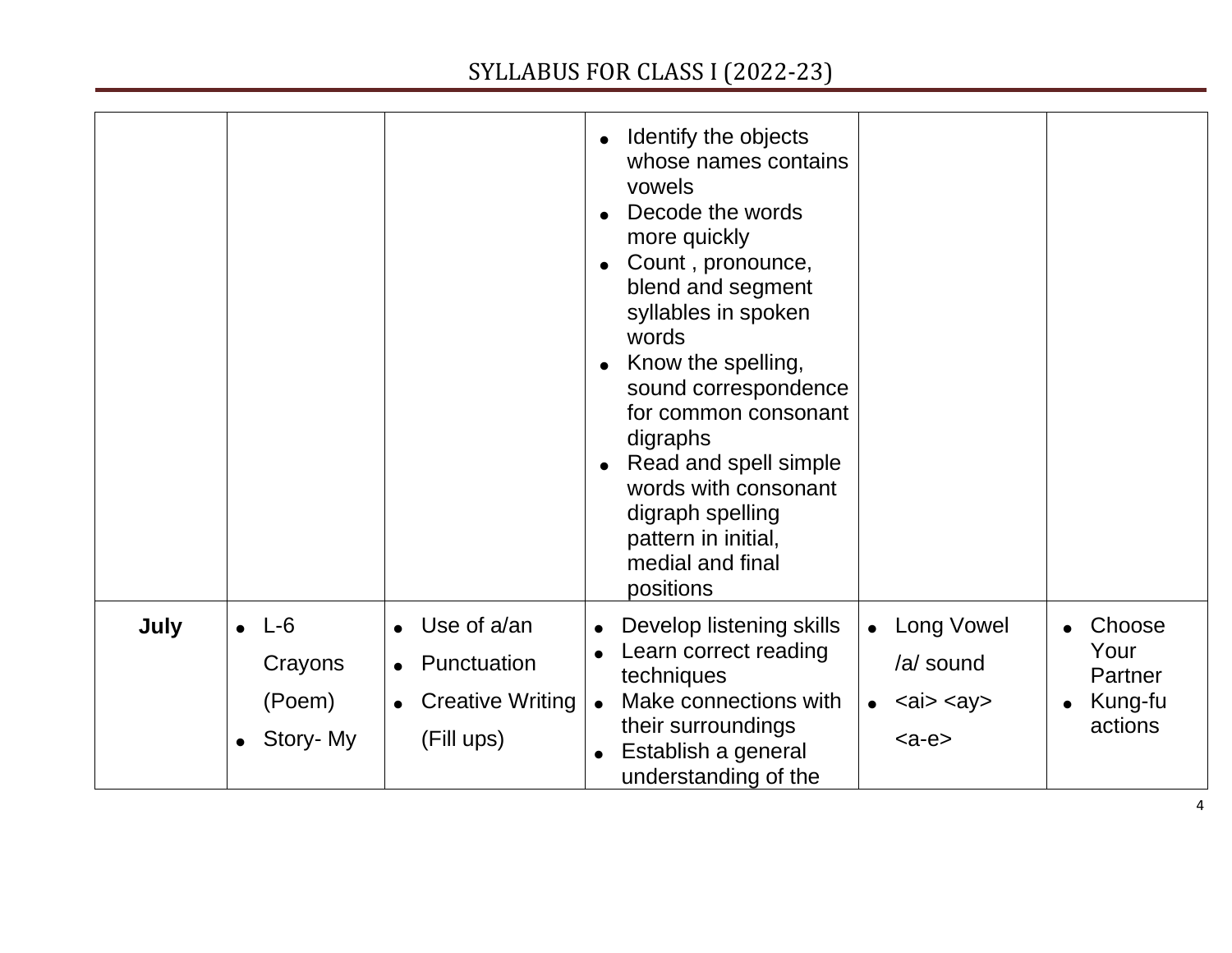| Lost Bear | text<br><b>Expand their</b><br>vocabulary and<br>connect words and<br>pictures<br>Identify nouns in<br>$\bullet$<br>sentences<br>Define and provide<br>examples<br>Identify various objects.<br>Egs doors, desk, table,<br>chair etc.<br>Comprehend the<br>$\bullet$<br>meaning of punctuation<br>in writing.<br>Understand the usage<br>and importance of<br>punctuation<br>Know common<br>punctuation marks and<br>differentiate between<br>them | Letter c as s<br>sound<br>Sound ph |
|-----------|----------------------------------------------------------------------------------------------------------------------------------------------------------------------------------------------------------------------------------------------------------------------------------------------------------------------------------------------------------------------------------------------------------------------------------------------------|------------------------------------|
|           | Demonstrate an<br>understanding of<br>punctuation through                                                                                                                                                                                                                                                                                                                                                                                          |                                    |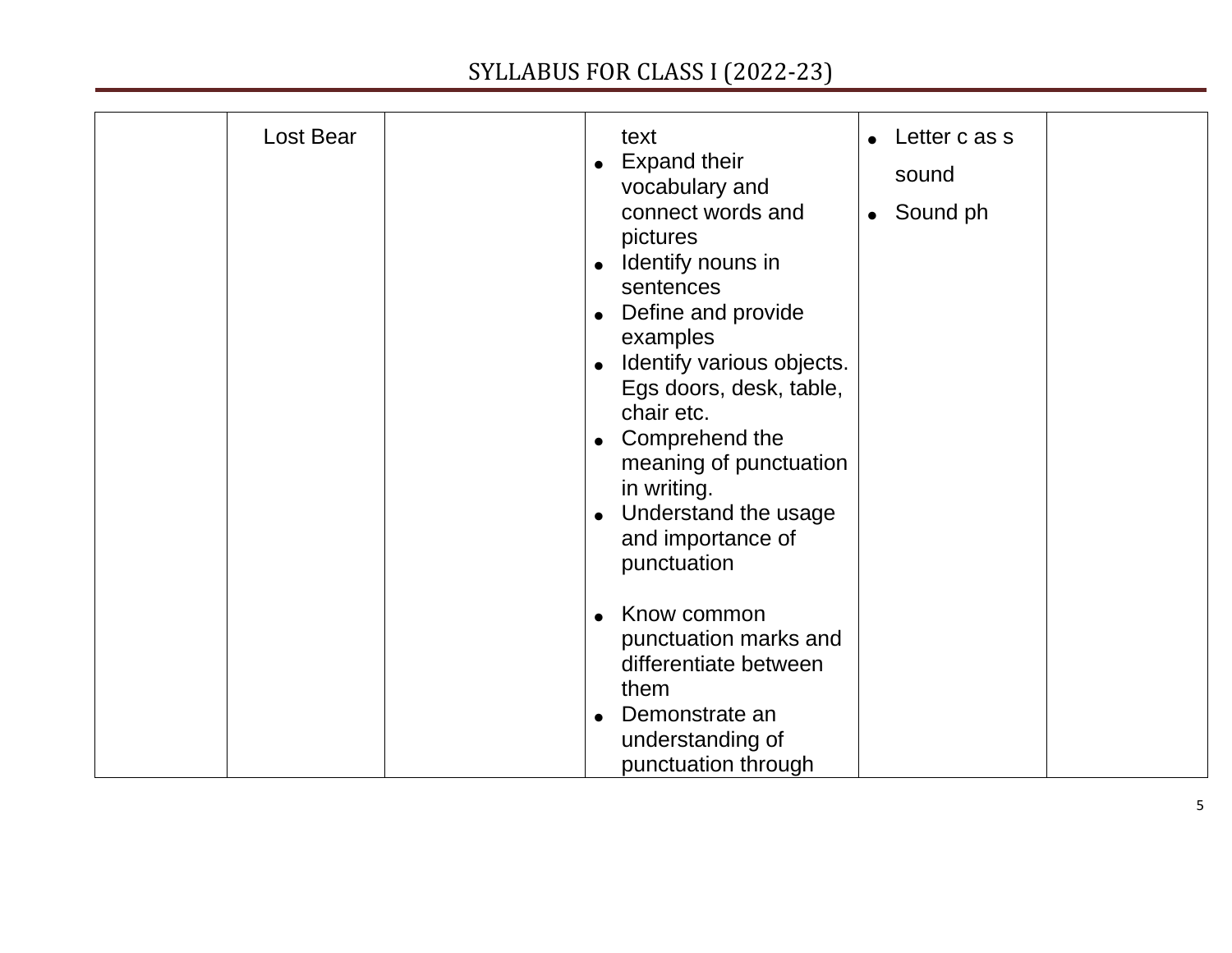|               |                                                                                                          |                                                                                                                    | correct usage<br>• Apply the usage of<br>punctuation marks<br>while reading.                                                                                                                                                                                                                                                                                                                                                   |                                                         |
|---------------|----------------------------------------------------------------------------------------------------------|--------------------------------------------------------------------------------------------------------------------|--------------------------------------------------------------------------------------------------------------------------------------------------------------------------------------------------------------------------------------------------------------------------------------------------------------------------------------------------------------------------------------------------------------------------------|---------------------------------------------------------|
| <b>August</b> | $\bullet$ L-3 Going<br>to School<br>$L-4$ In the<br>Park<br>(Poem)<br>• Story-The<br>Frog and<br>the Fly | • Pronouns<br>$\bullet$ Verb (to-form)<br><b>Creative Writing</b><br>$\bullet$<br>Use of<br>$\bullet$<br>is/am/are | Long Vowel<br>• Acquire correct reading<br>techniques<br>/e/ sound<br>• Read with proper<br>intonation and voice<br>$  modulationEnhance theirvocabularySound au, aw• Understand themeaning of new wordsand use them in simplesentences.Know that action wordsare called verbs.Learn the meaning ofverbs.• Understand themeaning of pronouns.• Identify the type ofpronouns• Learn the usage ofpronounsDifferentiate singular$ | Guess the<br>Action<br>Simon<br>Says<br>Pocket<br>buddy |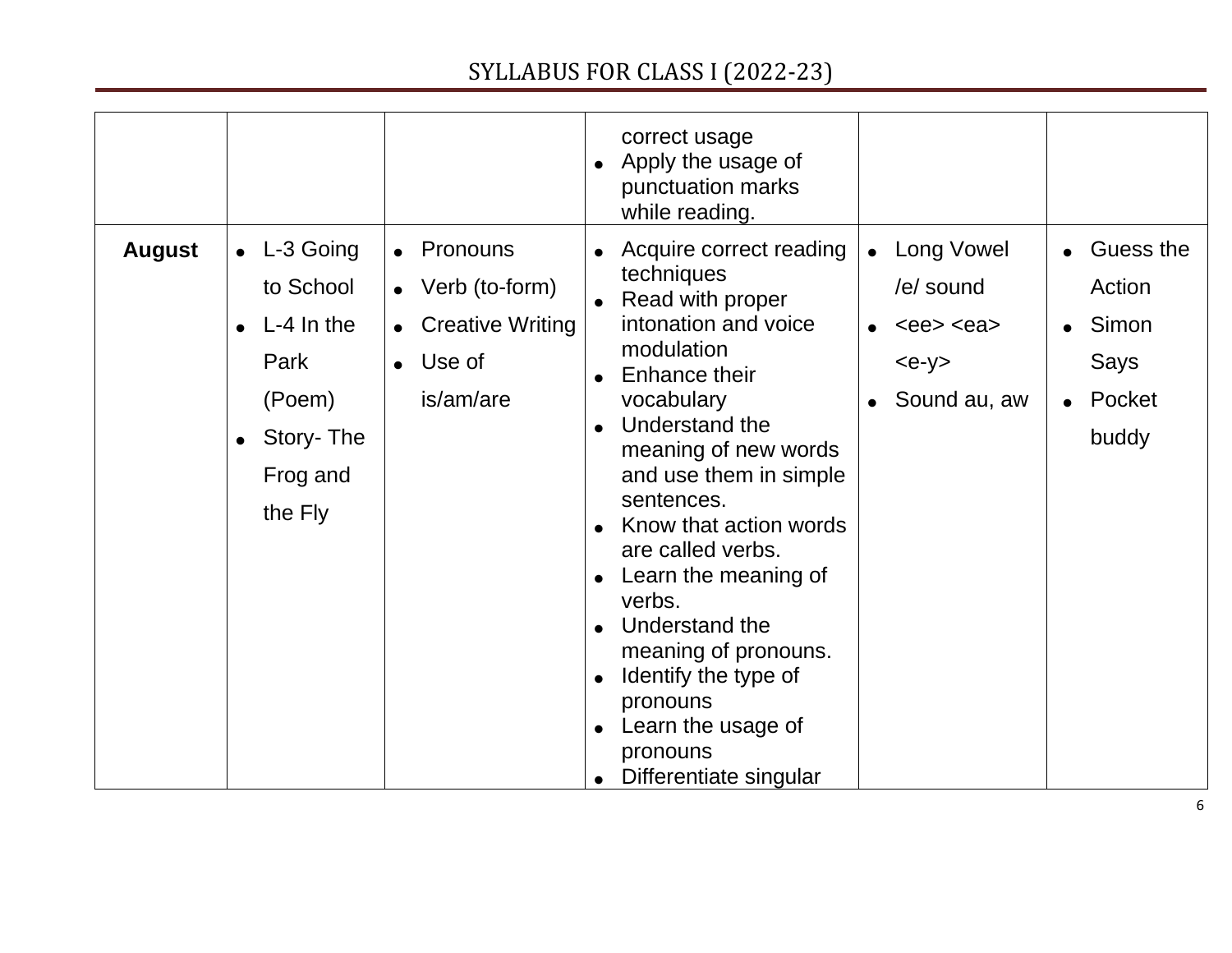|                  |                                                                                      |                                                                                                                               | and plural pronouns<br>• Recognise the<br>elements needed to<br>produce a piece of<br>creative writing<br>Enhance their<br>vocabulary                                                                                                                                                                                                                                                                                                                                                                                                                                                         |  |
|------------------|--------------------------------------------------------------------------------------|-------------------------------------------------------------------------------------------------------------------------------|-----------------------------------------------------------------------------------------------------------------------------------------------------------------------------------------------------------------------------------------------------------------------------------------------------------------------------------------------------------------------------------------------------------------------------------------------------------------------------------------------------------------------------------------------------------------------------------------------|--|
| <b>September</b> | $\bullet$ L-5 The<br><b>Little Red</b><br>Hen<br>• Story- The<br>Girl and<br>the Boy | • Verbs (Doing<br>Words) ing form<br>Gender<br>(He/She)<br>One-Many (s)<br>$\bullet$<br><b>Creative Writing</b><br>(Help Box) | Long Vowel /i/<br>Chinese<br>Develop correct<br>$\bullet$<br>reading techniques<br>Whisper<br>sound<br>Develop listening &<br>speaking skills.<br><b>Word Wall</b><br>$ies = igh$<br>Familiarize with the<br>$\bullet$<br>$\langle -e \rangle$<br>game<br>importance of helping<br>each other<br>Sound al, or<br>Recognize verbs and<br>use them correctly in<br>sentences<br>Understand that verbs<br>are classified as past,<br>present and future<br>Identify He (Masculine)<br>$\bullet$<br>and She (Feminine)<br>genders<br>Give examples of He<br>and She genders<br>Use appropriate He |  |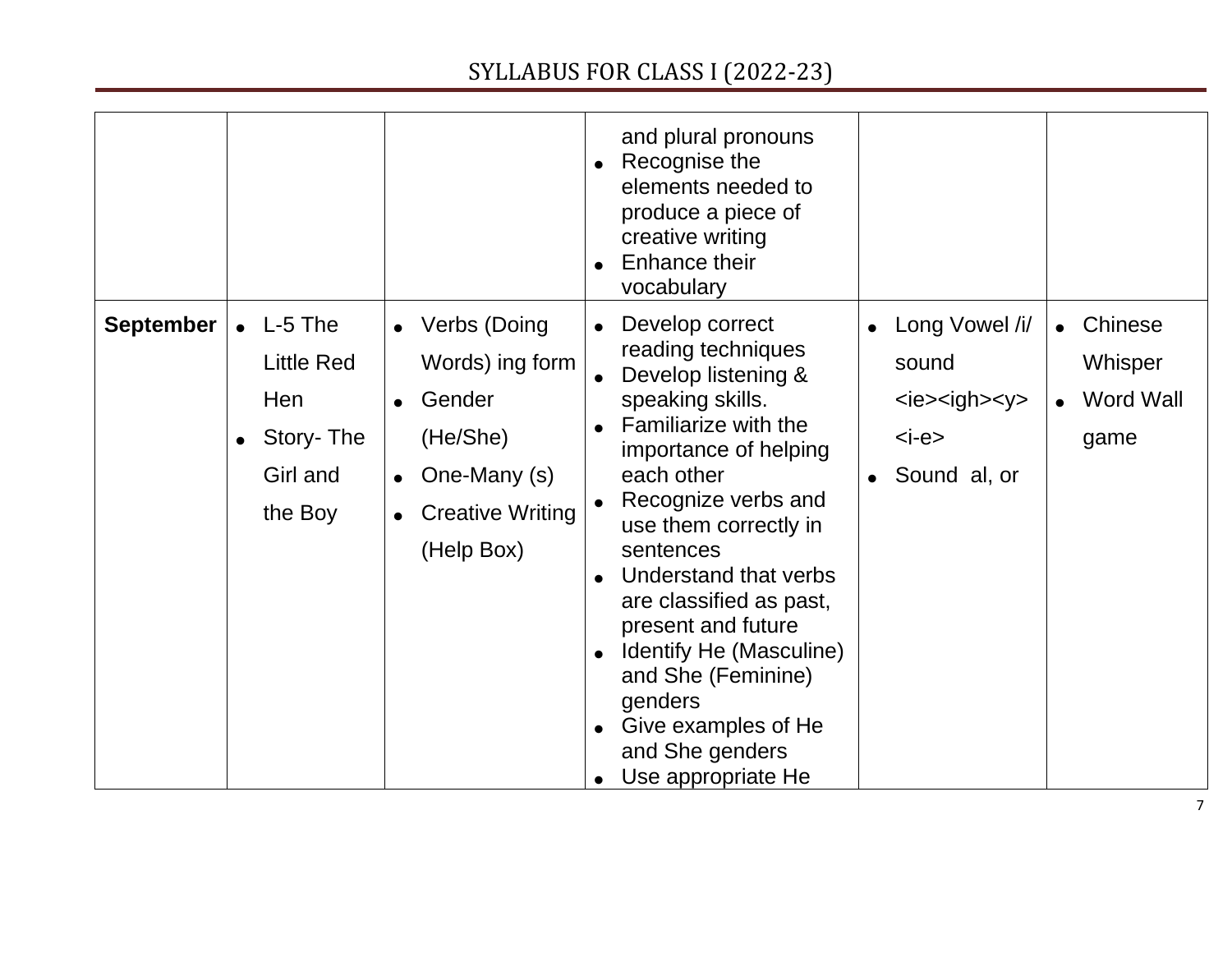|                |                                                               |                                                                                                                      | and She genders to<br>name people.<br>• Use He /She genders<br>in sentences.<br>To investigate and<br>learn spellings of words<br>with 's' for plurals<br>To read on sight high<br>frequency and familiar<br>words<br>To recognise and form<br>regular plural nouns<br>To spell the words<br>correctly<br>Think creatively<br><b>Enhance their</b><br>vocabulary                                                  |
|----------------|---------------------------------------------------------------|----------------------------------------------------------------------------------------------------------------------|-------------------------------------------------------------------------------------------------------------------------------------------------------------------------------------------------------------------------------------------------------------------------------------------------------------------------------------------------------------------------------------------------------------------|
| <b>October</b> | $\bullet$ L-11 The<br>Magic Pot<br>• Story- Tall<br>and Small | $\bullet$ Use of<br>was/were<br>Propositions<br>$\bullet$<br>• Jumbled<br>sentences<br><b>Opposites</b><br>$\bullet$ | Discuss and familiarize<br><b>Long Vowel</b><br>Match<br>$\bullet$<br>$\bullet$<br>the students with<br>/o/ sound<br><b>Maker</b><br>different meals of the<br>Place the<br>day.<br>$<$ oa> $<$ ow><br>Read aloud with<br>$\bullet$<br>object<br>$<$ 0- $e$ $>$<br>correct pronunciation<br>Discuss their views and<br>Sound ff, wh<br>$\bullet$<br>$\bullet$<br>to express themselves<br>in reading and writing. |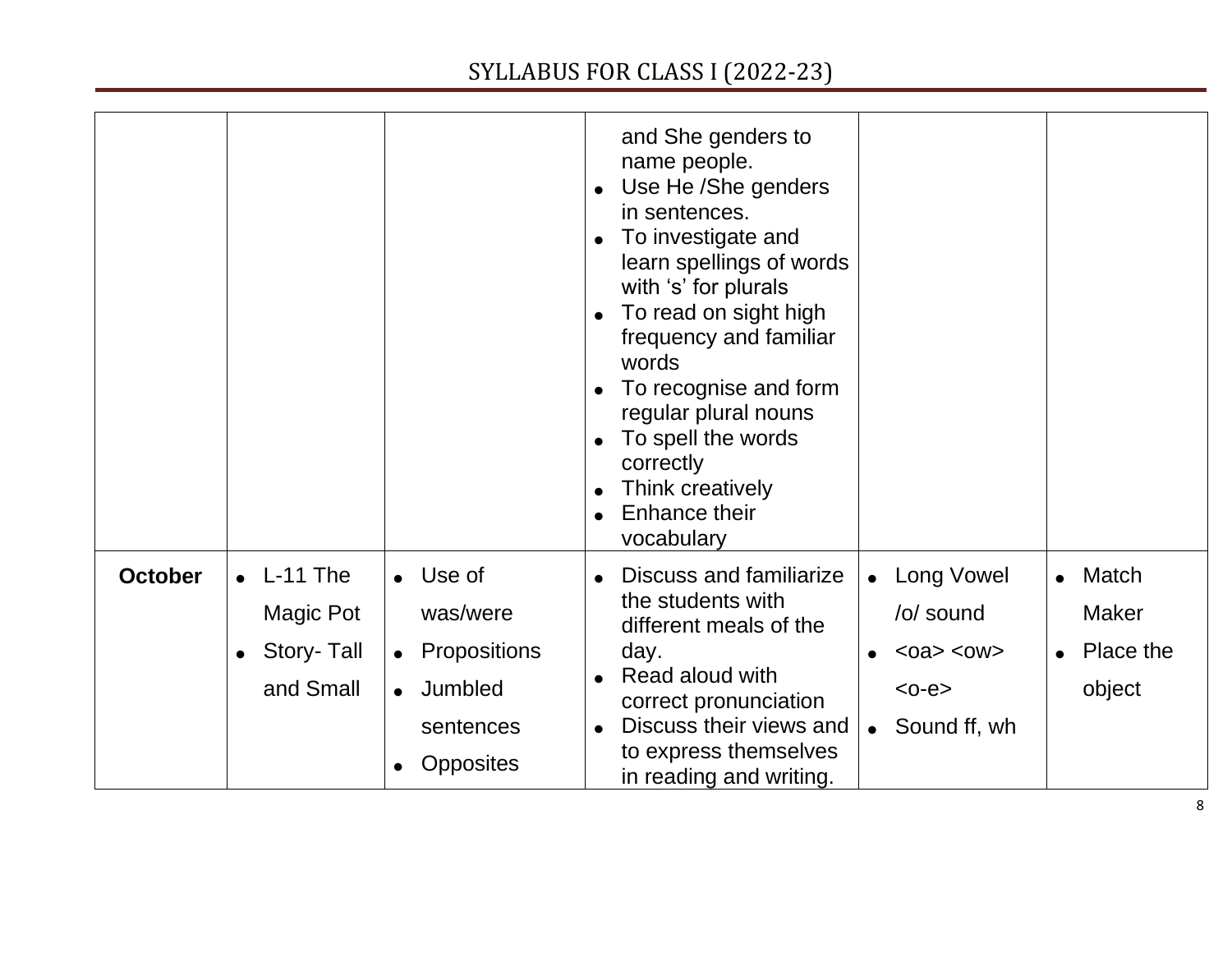|                 |                       | <b>Questions</b><br><b>Creative Writing</b><br>(Help Box) | Know the difference of<br>events happening in<br>the past, present or<br>future<br>Use the form of verb<br>correctly<br>Know the different<br>$\bullet$<br>place, words used in<br>context to the nouns<br>around them.<br>Use the prepositions<br>correctly.<br>Develop and describe<br>opposite characteristic<br>of things around them.<br>Contribute to their<br>sentence formation<br><b>Express their queries/</b><br>thoughts appropriately<br>Use the correct<br>question word to ask a<br>question |  |
|-----------------|-----------------------|-----------------------------------------------------------|-------------------------------------------------------------------------------------------------------------------------------------------------------------------------------------------------------------------------------------------------------------------------------------------------------------------------------------------------------------------------------------------------------------------------------------------------------------------------------------------------------------|--|
| <b>November</b> | L-9 Homes<br>in Trees | Adjectives<br>$\bullet$<br>(Describing                    | Understand that trees<br>Long Vowel<br>Tell me<br>$\bullet$<br>are the homes for<br>/u/ sound<br>how<br>many animals.<br>Develop an                                                                                                                                                                                                                                                                                                                                                                         |  |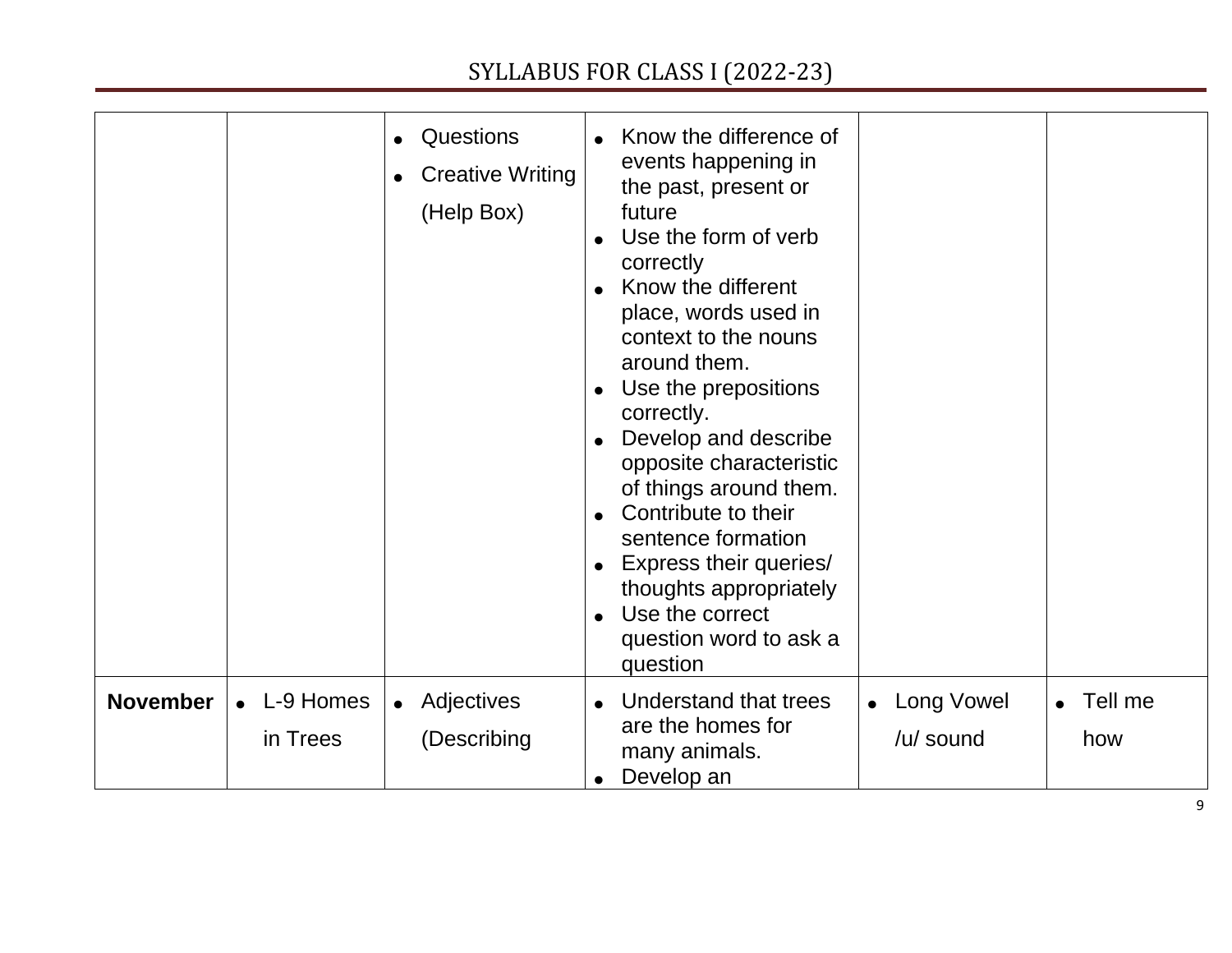|                 | $\bullet$ L-10 The<br>Little Plant<br>(Poem)<br>$\bullet$ Story-<br><b>Buns and</b><br>Eggs                 | Words)<br><b>Creative Writing</b><br>$\bullet$<br>(Frame<br>Sentences with<br>Help Box)                           | understanding of<br>germination of a seed<br><b>Enhance their correct</b><br>reading techniques.<br>Develop an<br>understanding of<br>grammar so that they<br>describe noun or<br>pronouns in a better<br>way.<br>• Use simple adjectives<br>in their sentence and<br>improve their writing<br>skills | $ue < ew$<br>$<$ u-e $>$<br>Sound nk                |                            |
|-----------------|-------------------------------------------------------------------------------------------------------------|-------------------------------------------------------------------------------------------------------------------|-------------------------------------------------------------------------------------------------------------------------------------------------------------------------------------------------------------------------------------------------------------------------------------------------------|-----------------------------------------------------|----------------------------|
| <b>December</b> | $\bullet$ L-7<br>Grandpa's<br>Farm<br>$L-8A$<br>$\bullet$<br>Puppy's<br>Song<br>(Poem)<br>Story-The<br>Fish | • Verb (Past $-$<br>d,ed/Future)<br>Word Webs<br><b>Creative Writing</b><br>(Frame<br>Sentences with<br>Help Box) | • Get an idea of<br>importance of<br>obedience and<br>responsibilities<br>Provide students with<br>opportunities to discuss<br>their views & to<br>express themselves<br>orally and in writing.                                                                                                       | /ou/ sound<br>$<$ OU $>$ $<$ OW $>$<br>Sound g as j | $\bullet$ Sort the<br>word |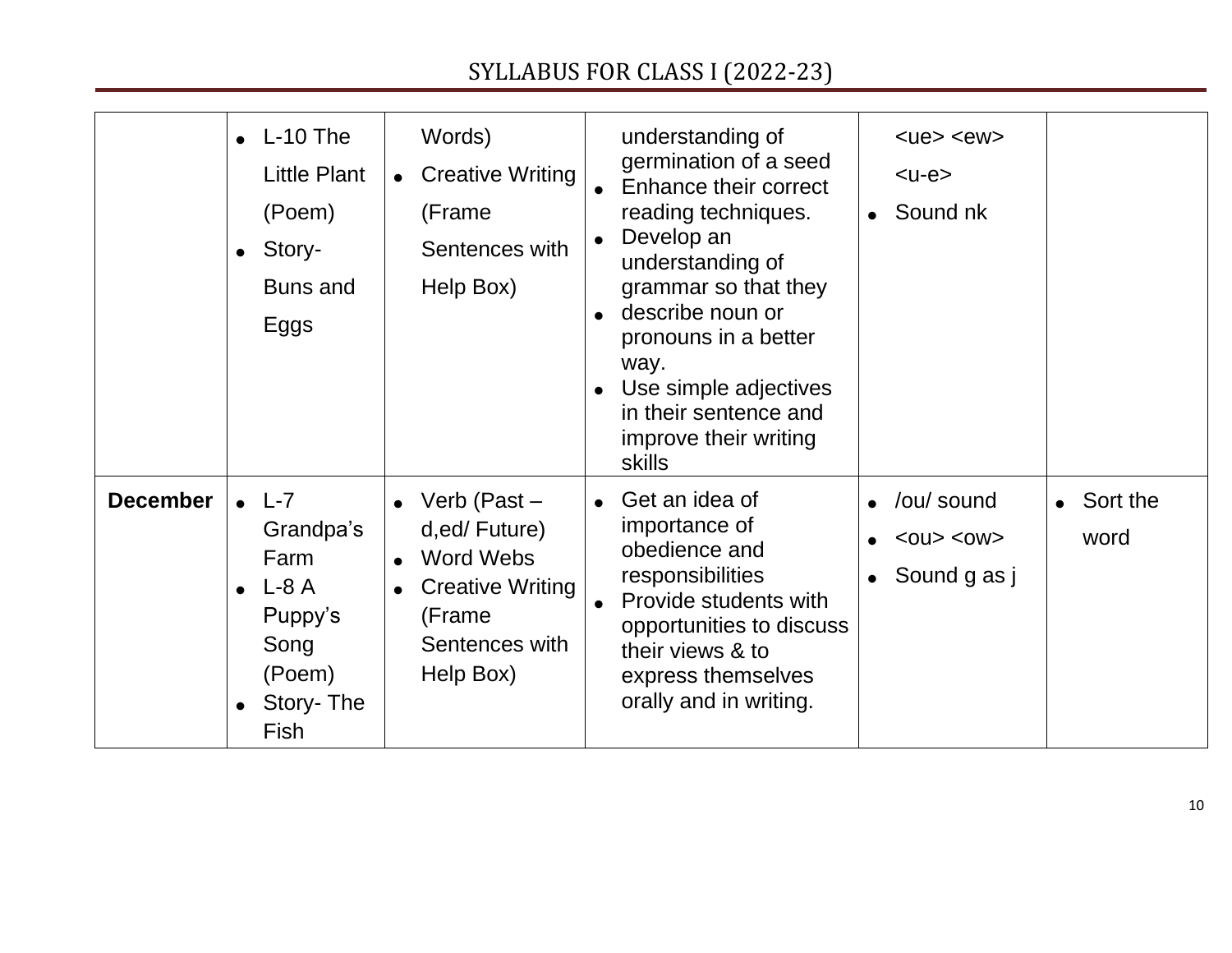| January                               | $\bullet$ L-12 The<br>Dream fairy<br>(Poem)<br>• Story-Dad<br>and the<br><b>Kids</b> | Seen Passage<br>$\bullet$<br>Picture<br>$\bullet$<br>Composition<br><b>Creative Writing</b><br>$\bullet$<br>(Frame)<br><b>Sentences</b><br>using Help Box) | • Read aloud with<br>correct pronunciation<br>• Observe the given<br>picture and<br>comprehend it.<br>Answer the related<br>questions on the basis<br>of their observation | /er/ sound<br>$<$ er $>$ $<$ ir $>$ $<$ ur $>$<br>Sound <air></air>                                            |                          |
|---------------------------------------|--------------------------------------------------------------------------------------|------------------------------------------------------------------------------------------------------------------------------------------------------------|----------------------------------------------------------------------------------------------------------------------------------------------------------------------------|----------------------------------------------------------------------------------------------------------------|--------------------------|
| <b>February &amp;</b><br><b>March</b> | Story-<br>$\bullet$<br>1) Mark<br>and Marks<br>2) Wombat                             | Compound<br>$\bullet$<br><b>Words</b><br><b>Creative Writing</b><br>$\bullet$<br>(Frame)<br><b>Sentences</b><br>using Help Box)                            | • Learn and frame<br>meaningful words<br>using known words<br>• Add to their vocabulary<br>$\sim$ $\sim$                                                                   | /oi/ sound<br>$<$ Oy $>$ $<$ O <sub>i</sub> $>$<br>$\bullet$<br>• Sound<br>th,qu,ar,y<br>(as short<br>vowel i) | $\bullet$ Tell me<br>how |

<u>हिंदी</u>

#### अपेक्षित ज्ञान

- \* स्वर एवं व्यंजनों को पहचानना एवं सही ढंग से उच्चारण करना सीखेगें।
- \* स्वर एवं व्यंजनों में अंतर स्पष्ट करना सीखेगें।
- $*$  छात्रों में स्वरों / व्यंजनों को पढ़ने और लिखने में नए शब्द सीखेगें।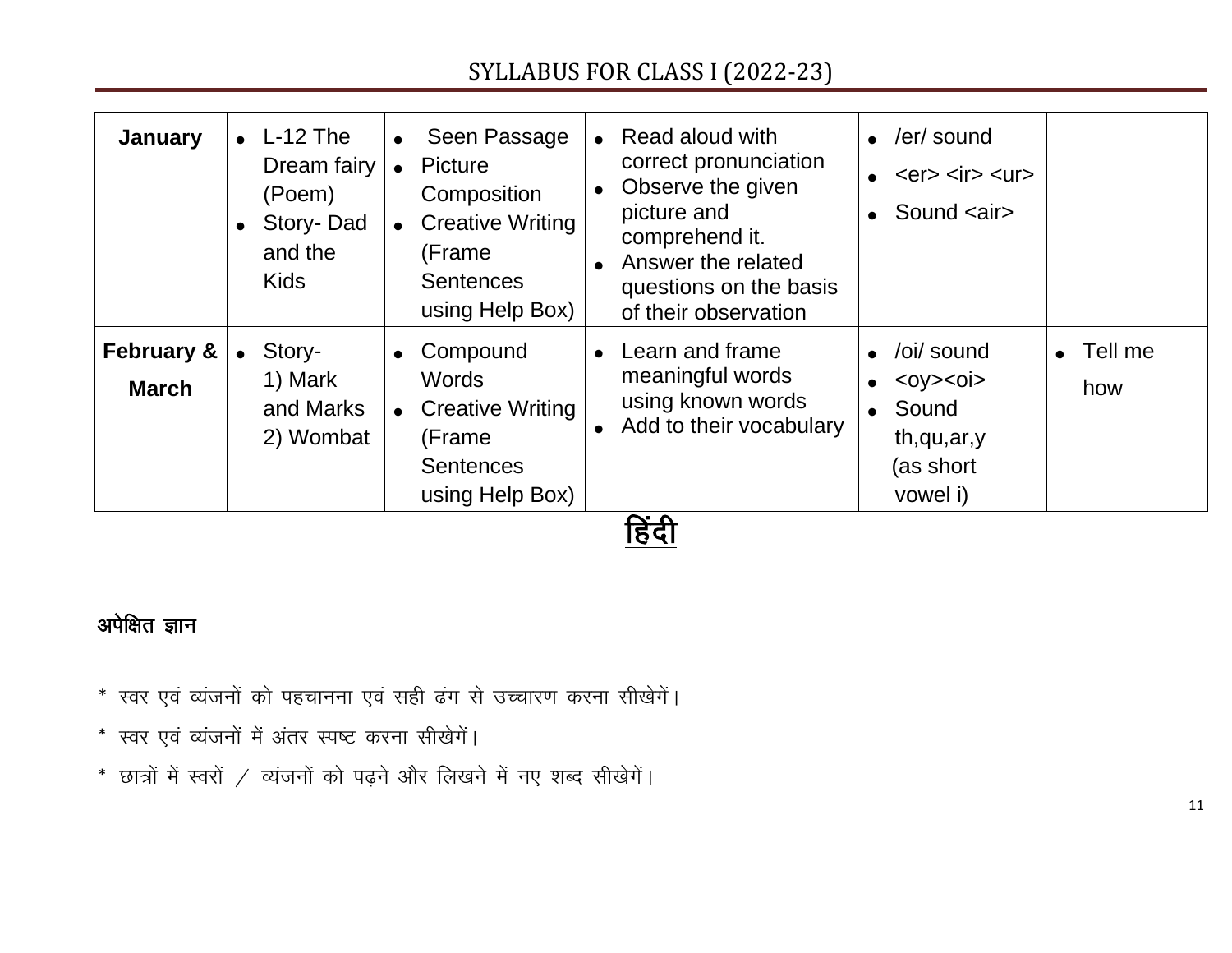- \* स्वर और व्यंजनों से बनने वाले शब्द का लेखन अभ्यास करेगें।
- \* स्वर की मात्रा को व्यंजनों के साथ जोड़कर शब्द एवं चित्र, वाक्य बनाने में सक्षम होगें।
- \* कविता- हर मात्रा की कविता द्वारा मात्राओं को समझने में सक्षम होगें।

## निर्धारित पाठ्य पुस्तकें :

- $*$  परिवेश-भाग  $-1$
- $*$  बिखरे मोती -भाग -1
- $*$  ज्ञान सुधा -भाग -1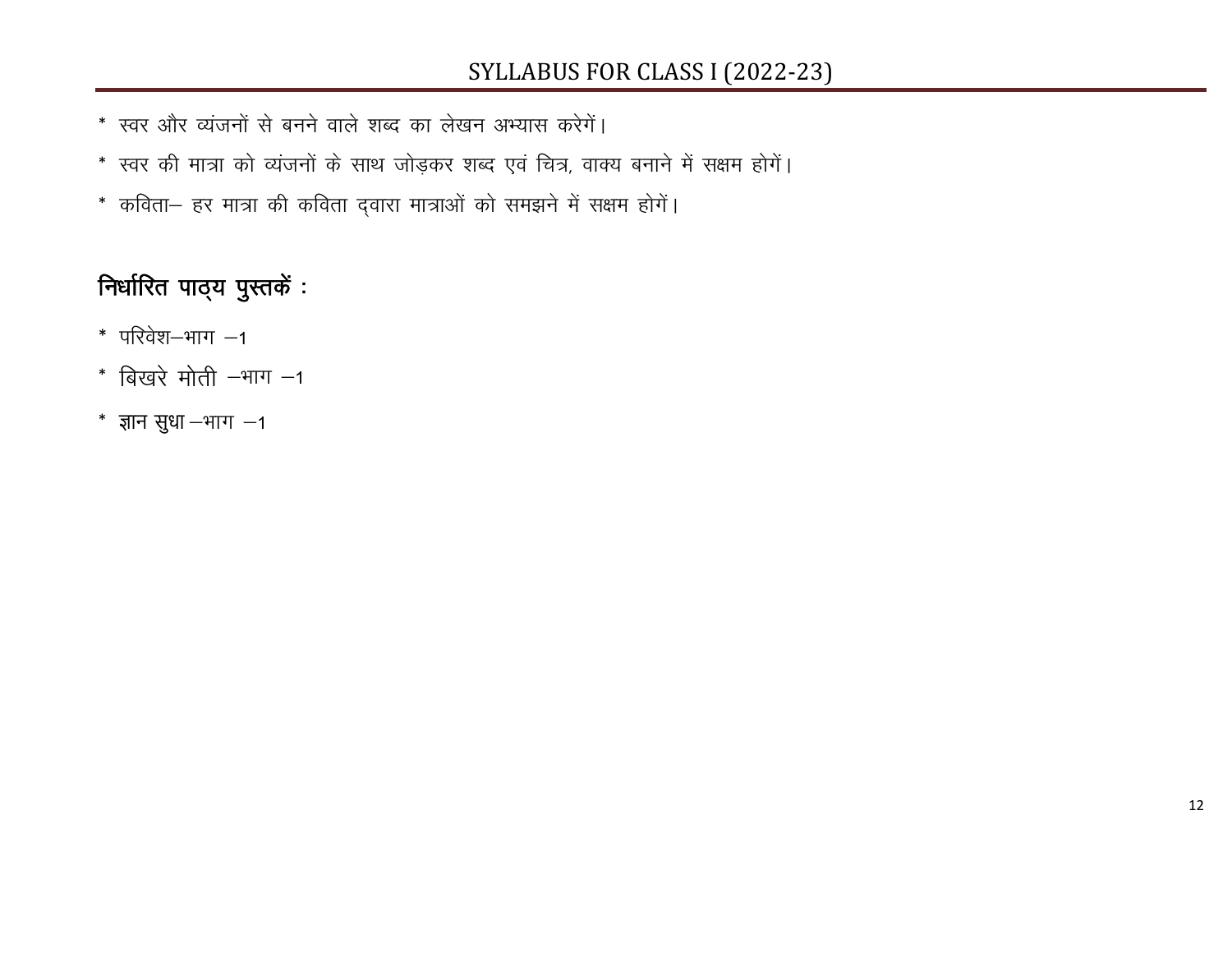| माह       | मात्राएँ                | सिखाने का परिणाम                               | रचनात्मक             | गतिविधियाँ             |
|-----------|-------------------------|------------------------------------------------|----------------------|------------------------|
| अप्रैल—मई | • अमात्रिक दो, तीन, चार | बच्चे सीख पाएँगे                               | • बच्चों द्वारा स्वर | • हिन्दी के स्वर,      |
|           | वर्णों वाले शब्द        | • अमात्रिक शब्दों को<br>बोलना, पढ़ना, स्मरण    | एवं व्यंजनों को      | व्यंजनों एवं मात्रा को |
|           |                         | करना, मिलान करना, वर्णो                        | मिलाकर शब्द          | जोड़कर नया शब्द        |
|           |                         | के योग से शब्द बनाना<br>सीख पाएं।              | बनाने में रूचि       | बनाना                  |
|           |                         | • आ की मात्रा वाले शब्दों                      | उत्पन्न करना।        | • रंग भरने एवं सुन्दर  |
|           |                         | का ज्ञान, सही उच्चारण<br>पढना, बोलना और        | बच्चों को चित्र में  | चित्र बनाने के लिए     |
|           |                         | लिखना, अंतर बताना                              | रंग भरने के लिए      | प्ररित करना।           |
|           | आ की मात्रा             | उदाहरण देना सीखा ताकि<br>उन्हें आ की मात्रा की | उत्साहित करना।       | • रंगों की पहचान       |
|           |                         | पहचान हो सके।                                  | अलग–अलग रंगों        | करना।                  |
|           |                         | • आ की मात्रा का स्वरूप<br>पहचानना और यह भी    | दवारा मिलान          | • चित्रों को बनाने का  |
|           |                         | सीखा कि मात्रा लग जाने                         | करना।                | अभ्यास करना।           |
|           |                         | से व्यंजन का स्वरूप कैसे<br>बदल जाता है।       | सुन्दर–सुन्दर        | ग्रीष्मावकाश कार्य     |
|           |                         | जैसे– क + ा – का                               | लिखने के लिए         |                        |
|           |                         | $\overline{u} + I - \overline{u}$              | प्रेरित करना।        |                        |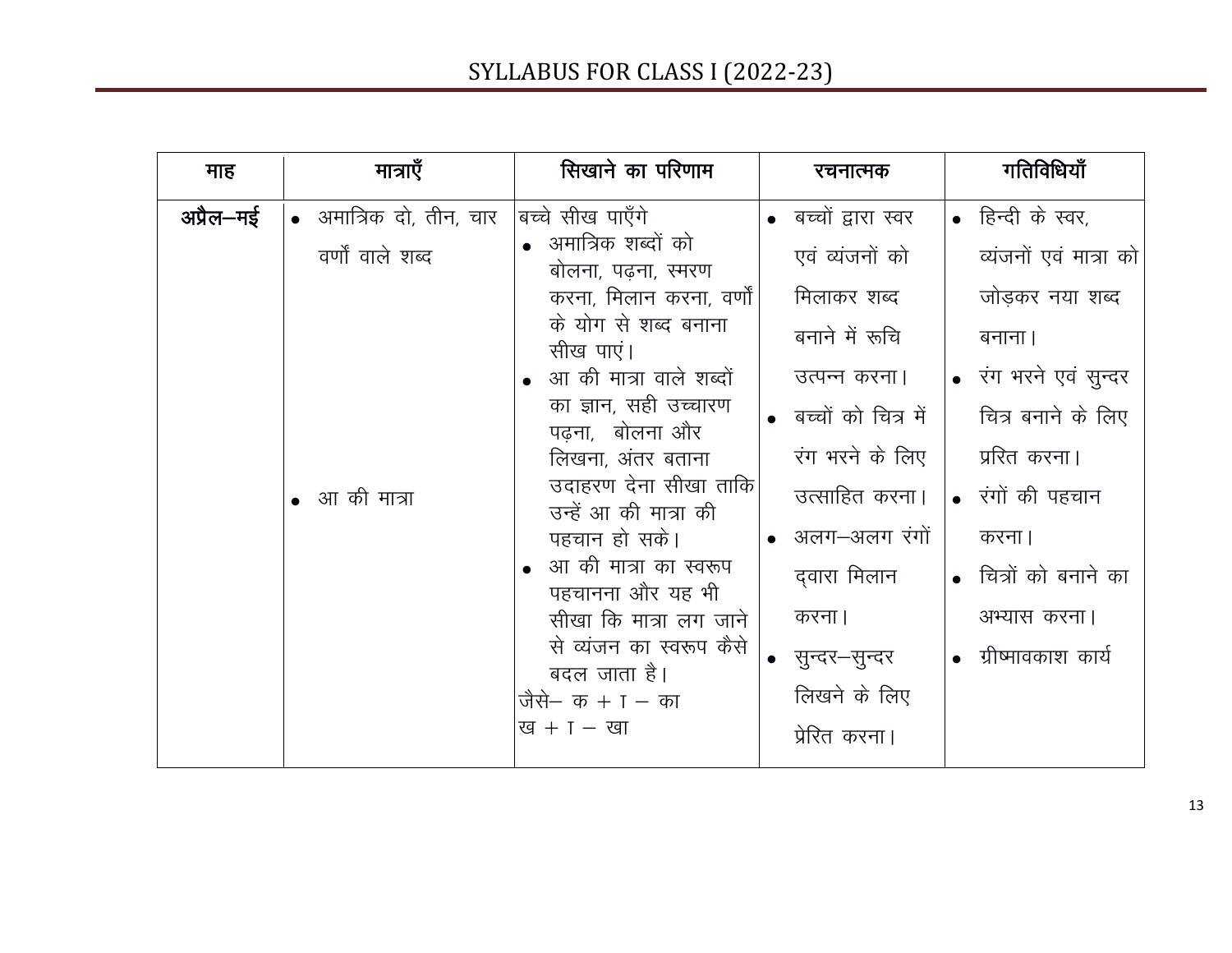| जुलाई | • इ $\sqrt{5}$ की मात्रा | • शब्दों को बोलना, पढ़ना,<br>लिखना एवं अंतर समझना,<br>स्मरण करना, मिलान<br>करना, सही स्थान पर<br>$\lceil$ / $\rceil$ मात्रा लगाना सीख<br>पाएं जिससे उन्हें इ $\angle$ ई<br>की मात्रा वाले शब्दों की<br>पहचान हो सके।<br>जैसे—<br>क + $\Gamma$ – कि<br>ख $+$ ि $-$ खि<br>$\Pi + \uparrow - \uparrow \uparrow$<br>त $+$ ी $-$ ती | • सभी शब्दों को दो $\vert$<br>तीन बार पढ़वा<br>कर उच्चारण पर<br>ध्यान दें।<br>• नाम के उच्चारण<br>और उनकी<br>पहचान पर बल।<br>• मात्रा से शुरू होने<br>वाली चीज़ों, मित्रों<br>को कहा। | • चित्र का नाम लिखते<br>हुए मात्रा एवं चित्र<br>में रंग का प्रयोग।<br>• कक्षा में श्रुतलेख<br>• सुंदर हस्तलेखन पर<br>बल।<br>• अभ्यास कार्य<br>मौखिक एवं लिखित<br>रूप।<br>आदि का नाम लेने • मात्रा वाले शब्दों पर<br>छात्रों दवारा रंगीन<br>चॉक से मात्रा |
|-------|--------------------------|--------------------------------------------------------------------------------------------------------------------------------------------------------------------------------------------------------------------------------------------------------------------------------------------------------------------------------|---------------------------------------------------------------------------------------------------------------------------------------------------------------------------------------|----------------------------------------------------------------------------------------------------------------------------------------------------------------------------------------------------------------------------------------------------------|
| अगस्त | • उ $\sqrt{3}$ एवं ऋ की  | • मात्रा का ज्ञान, शब्दों को<br>पढ़ना, लिखना, बोलना एवं                                                                                                                                                                                                                                                                        | • मात्राओं का                                                                                                                                                                         | लगाएँ।<br>मात्रा लगाकर                                                                                                                                                                                                                                   |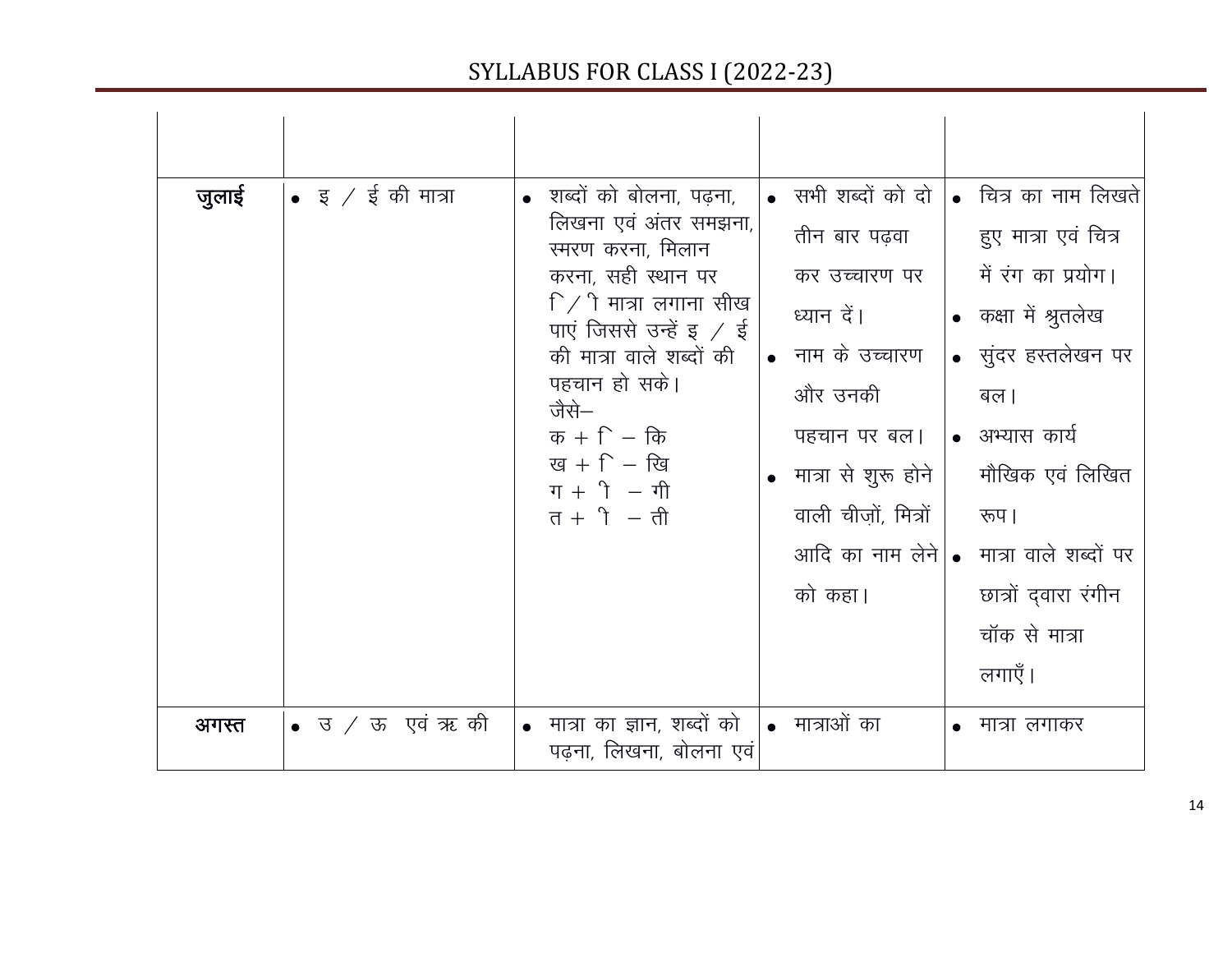| मात्राएँ       | अंतर बताना, नए शब्द का                                                                                                        | चित्रात्मक प्रदर्शन।                   | उच्चारण करवाया          |
|----------------|-------------------------------------------------------------------------------------------------------------------------------|----------------------------------------|-------------------------|
|                | निर्माण करना, नाम<br>लिखना, सीखा ताकि उन्हें                                                                                  | • सदैव                                 | गया।                    |
|                | उ / ऊ एवं ऋ की मात्रा                                                                                                         | अलग–अलग                                | • छात्रों को व्यंजनों व |
|                | वाले शब्दों की पहचान हो<br>सके।                                                                                               | मनोरंजक तरीके                          | मात्रा बनाकर शब्द       |
|                | जैसे—                                                                                                                         | से दोहराने का                          | का उच्चारण करना।        |
|                | कु $+$ ु $-$ कु                                                                                                               | कार्य ।                                | • सभी अभ्यास कार्य      |
|                | ख + $_{\circ}$ – खु<br>फ + ू – फू<br>त + ू — तू<br>$\frac{1}{2} + \frac{1}{2} - \frac{1}{2}$<br>म + $_{c}$ – मृ               | • मात्रा से प्रारंभ होने               | पहले मौखिक रूप          |
|                |                                                                                                                               | वाले शब्दों के चित्र                   | के बाद लिखित रूप        |
|                |                                                                                                                               | दिखाए।                                 | से कराना।               |
|                |                                                                                                                               | • नाम पूछकर अलग   • चित्र में रंग भरना |                         |
| • रंगों के नाम | प्रकृति के रंगों के बारे में                                                                                                  | तरीकों से                              | • सुंदर हस्तलेखन पर     |
|                | बातचीत के द् <b>वारा</b> बच्चे<br>विभिन्न रंगों के बारे में<br>जान पाएं जिससे हिन्दी में <br>रंगों के नाम लिखना सीख<br>पाएं । | दोहराए ।                               | बल।                     |
|                |                                                                                                                               | कहानी रूचिपूर्ण                        |                         |
|                |                                                                                                                               | तरीके से                               |                         |
|                |                                                                                                                               | अलग-अलग                                |                         |
|                |                                                                                                                               | आवाज़ निकाल                            |                         |
|                |                                                                                                                               |                                        |                         |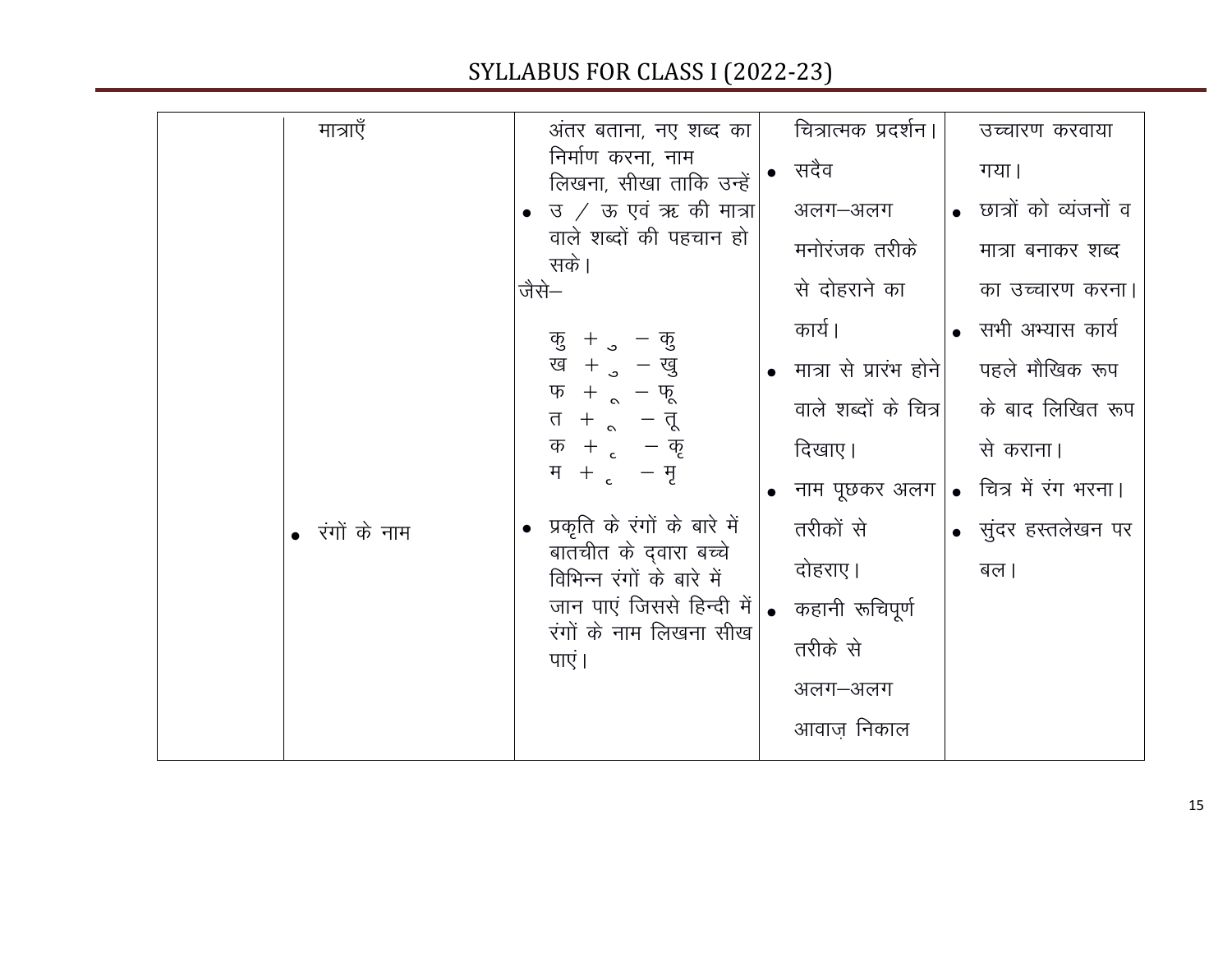|        |                                            |                                                                                                                                                                                                                                                                                                                                                                                                                       | सुनाना ।<br>मौखिक प्रश्न<br>उत्तर पूछना।<br>• श्रुतलेख्ज्ञं |                                                                                                                                                |
|--------|--------------------------------------------|-----------------------------------------------------------------------------------------------------------------------------------------------------------------------------------------------------------------------------------------------------------------------------------------------------------------------------------------------------------------------------------------------------------------------|-------------------------------------------------------------|------------------------------------------------------------------------------------------------------------------------------------------------|
| सितंबर | $\bullet$ ए / ऐ की मात्रा<br>• फलों के नाम | $\bullet$ ए $\neq$ ऐ की मात्रायुक्त<br>शब्दों को पढ़ना, लिखना,<br>बोलना और अंतर समझना,<br>वर्णों को सही क्रम में<br>लगाकर नाम लिखना<br>सीखा जिससे उन्हें ए $\angle$<br>ऐ की मात्राओं की पहचान<br>हो सकें।<br>स्वास्थ्य के प्रति<br>जागरूकता उत्पन्न करना,<br>अच्छे स्वास्थ्य के लिए<br>उचित खान–पान हमारी<br>सेहत के लिए बहुत<br>लाभकारी है।<br>बच्चे जिन फलों को खाते<br>हैं बातचीत के द्वारा<br>उनका स्वाद, रंग एवं | • मात्राओं को<br>लगाकर उच्चारण                              | • सभी अभ्यास कार्य<br>पहले मौखिक रूप<br>के बाद लिखित रूप<br>से कराना।<br>• चित्र में रंग भरना।<br>• सुंदर हस्तलेखन पर<br>बल ।<br>चित्र चिपकाना |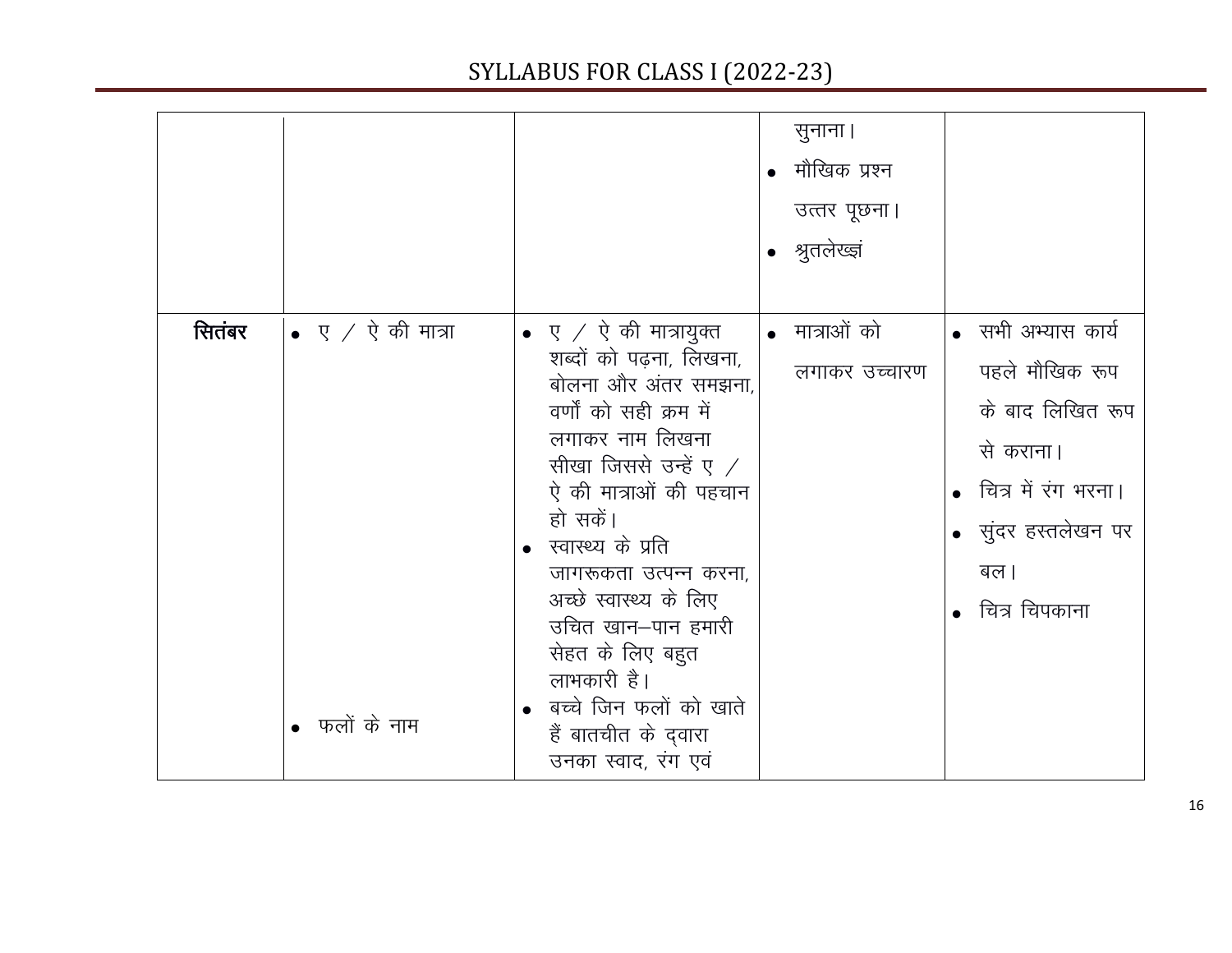|         |                                                                  | आकार के बारे में जान<br>पाएं जिससे फलों के नाम<br>हिन्दी में लिखना सीख<br>सकें।                                                                                                                                                                                                                                                                                                                                    |                                                                                                                              |                                                                                                                                                                           |
|---------|------------------------------------------------------------------|--------------------------------------------------------------------------------------------------------------------------------------------------------------------------------------------------------------------------------------------------------------------------------------------------------------------------------------------------------------------------------------------------------------------|------------------------------------------------------------------------------------------------------------------------------|---------------------------------------------------------------------------------------------------------------------------------------------------------------------------|
| अक्तूबर | $\bullet$ $\Rightarrow$ औ $\neq$ औ की मात्रा<br>सब्ज़ियों के नाम | • शब्दों को पढ़ना, लिखना,<br>बोलना, अंतर समझना<br>मिलान करना नाम<br>लिखना, शब्द बनाना<br>सीखा जिससे सही स्थान<br>पर मात्रा लगाकर, नए<br>शब्द बनाना सीख पाएं।<br>जैसे—<br>$\overline{p}$ + $\overline{p}$ - $\overline{p}$<br>$\pi + 1 - \pi$<br>न $+\$ – नौ<br>$ q + \rangle - \eta$<br>प्रकति हमें विभिन्न तरह<br>की साग– सब्जियाँ खाने<br>को देती है जो प्रोटिन<br>और विटामिन से भरपूर<br>होती हैं जिसको खाने से | • बच्चों को भी अपने   • सभी अभ्यास कार्य<br>पीछे दोहराने को  <br>कहना<br>$\bullet$ रचनात्मक कार्य— $\parallel$<br>स्थान भरो। | पहले मौखिक रूप<br>के बाद लिखित रूप<br>से कराना।<br>चित्र और शब्द की   • चित्र में रंग भरना।<br>सहायता से खाली  • सुंदर हस्तलेखन पर<br>बल।<br>सब्ज़ियों के चित्र<br>चिपकाओ |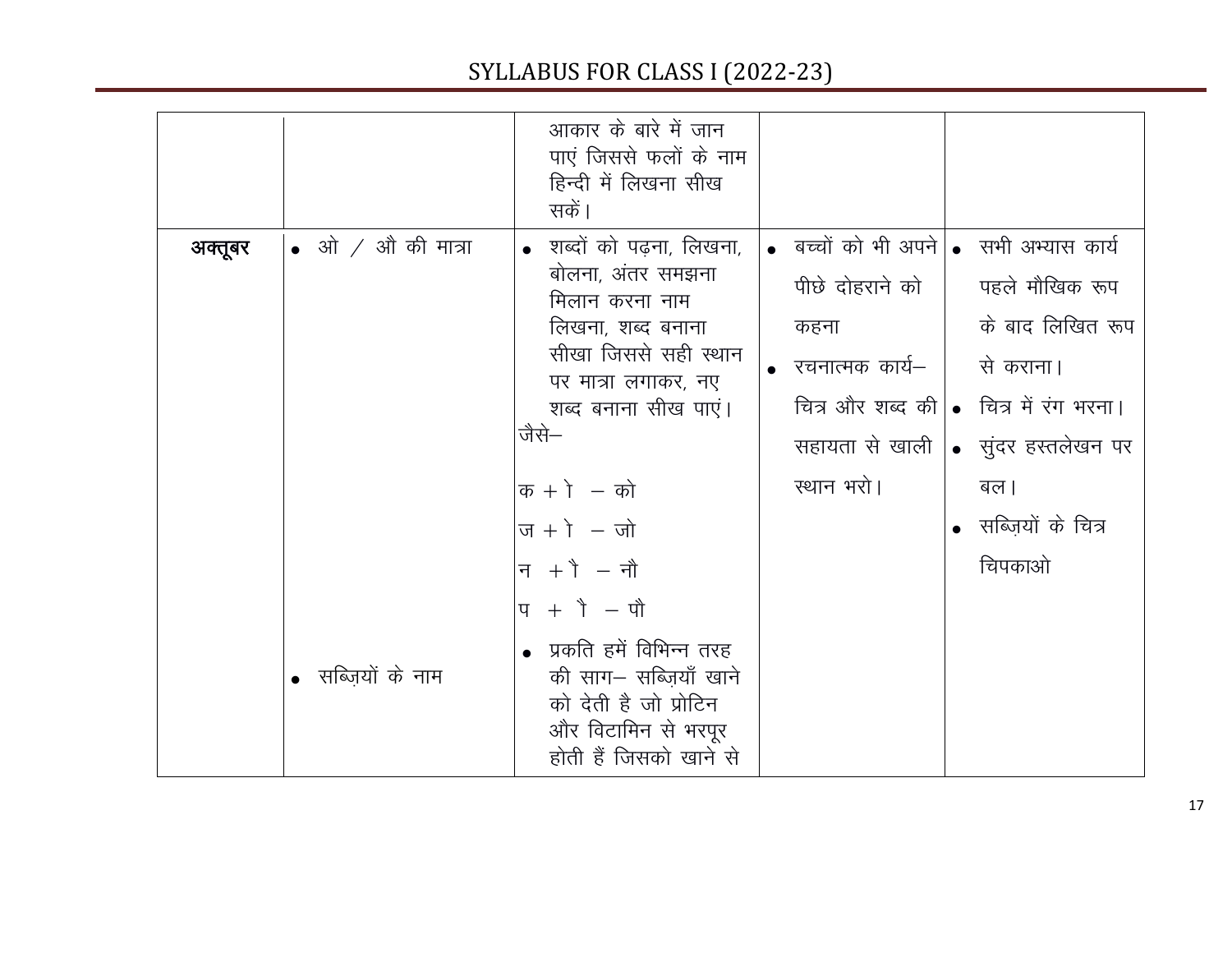|                                           | हमें ताकत मिलती है।<br>बातचीत के द् <b>वारा</b> बच्चे<br>रोज जो सब्ज़ी खाते हैं<br>उनके बारे में सब्जियों के<br>नाम हिन्दी में लिखना<br>सीखा।                                                                                                                                                                                                                                                                                        |                                                                                                                            |                                                                                                                                                                          |
|-------------------------------------------|--------------------------------------------------------------------------------------------------------------------------------------------------------------------------------------------------------------------------------------------------------------------------------------------------------------------------------------------------------------------------------------------------------------------------------------|----------------------------------------------------------------------------------------------------------------------------|--------------------------------------------------------------------------------------------------------------------------------------------------------------------------|
| नवंबर<br>$\bullet$ अनुस्वार / चंद्रबिन्दु | • अनुस्वार $\neq$ चंद्रबिन्दु—<br>अनुस्वार<br>चंद्रबिन्द् ँ लगाकर<br>शब्दों को पढ़ना, लिखना,<br>बोलना एवं अंतर समझना<br>सीखा जिससे बच्चे सही<br>स्थाना पर अनुस्वार $\angle$<br>चंद्रबिन्दु लगाना सीख<br>पाएं ।<br>• अनुस्वार चंद्रबिन्दु का<br>स्वरूप पहचानेंगे और यह<br>भी सीखेंगे कि किस तरह<br>स्वरूप बदल जाता है।<br>जैसे—<br>$\overline{p}$ + $-\overline{p}$<br>ज $+$ ं<br>— जं<br>$+$ ँ $-$ दाँ<br>दा<br>$-$ पाँ<br>पा<br>$+$ | • अभ्यास $/$ ज्ञान<br>• पक्षियों के प्रति<br>रूचि पैदा करना<br>• वाक्य बनाने का<br>अभ्यास।<br>सहायता से वाक्य<br>पूरे करो। | • सभी अभ्यास कार्य<br>पहले मौखिक रूप<br>के बाद लिखित रूप<br>से कराना।<br>• चित्र में रंग भरना।<br>चित्र और शब्द की • सुंदर हस्तलेखन पर<br>बल।<br>$\bullet$ वित्र चिपकाना |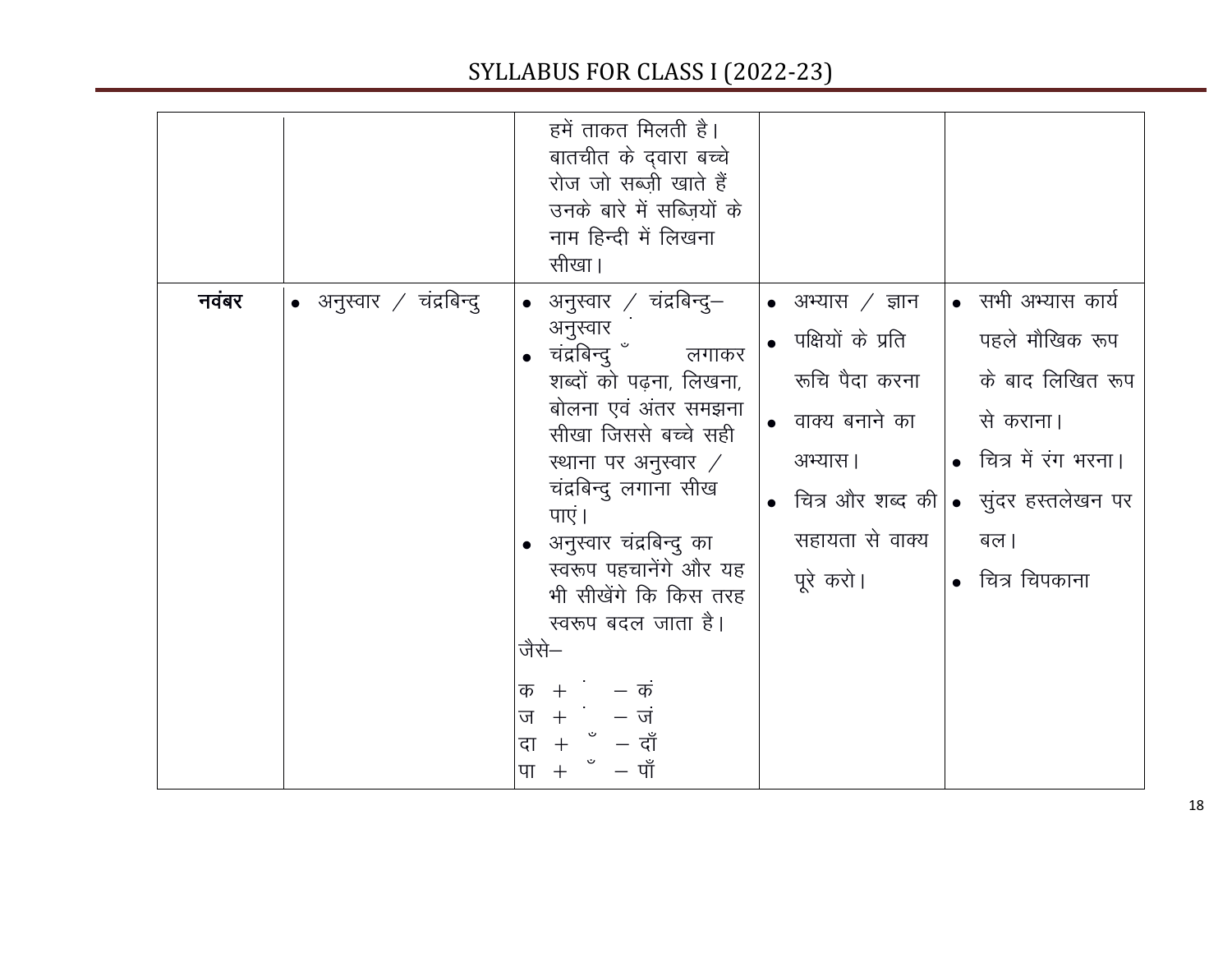|        | • पक्षियों के नाम                 | • बच्चों के मन में पक्षियों के<br>प्रति लगाव, प्रेम, रूचि एवं<br>संवेदनशीलता जाग्रत<br>करना।<br>• बातचीत के द्वारा बच्चे<br>रोज अपने आस-पास<br>विभिन्न तरह के पक्षियों<br>को देखते, उनकी बोलियों<br>एवं आकार, उनके रंगों के<br>बारे में जाना, जिससे<br>बच्चों ने पक्षियों को<br>पहचान कर हिन्दी में<br>उनका नाम लिखना<br>सीखा। |                                                                 |                                                    |
|--------|-----------------------------------|--------------------------------------------------------------------------------------------------------------------------------------------------------------------------------------------------------------------------------------------------------------------------------------------------------------------------------|-----------------------------------------------------------------|----------------------------------------------------|
| दिसंबर | $\bullet$ विसर्गः-<br>अः की ध्वनि | • अः वाले शब्दों का ज्ञान,<br>सही उच्चारण पढ़ना,<br>बोलना और समझना<br>सीखा, ताकि उन्हें विसर्गः<br>की पहचान हो सके।<br>• आगत वर्ण ँ लगाकर<br>शब्दों को पढ़ना, लिखना,<br>बोलना एवं अंतर<br>पहचानना सीखा ताकि<br>सही स्थान पर आगत वर्ण                                                                                           | • ज्ञान एवं अभ्यास<br>• पालतू जानवरों की<br>जानकारी एवं<br>नाम। | • चित्र देखकर शब्द<br>सीढ़ी बनाना<br>चित्र चिपकाना |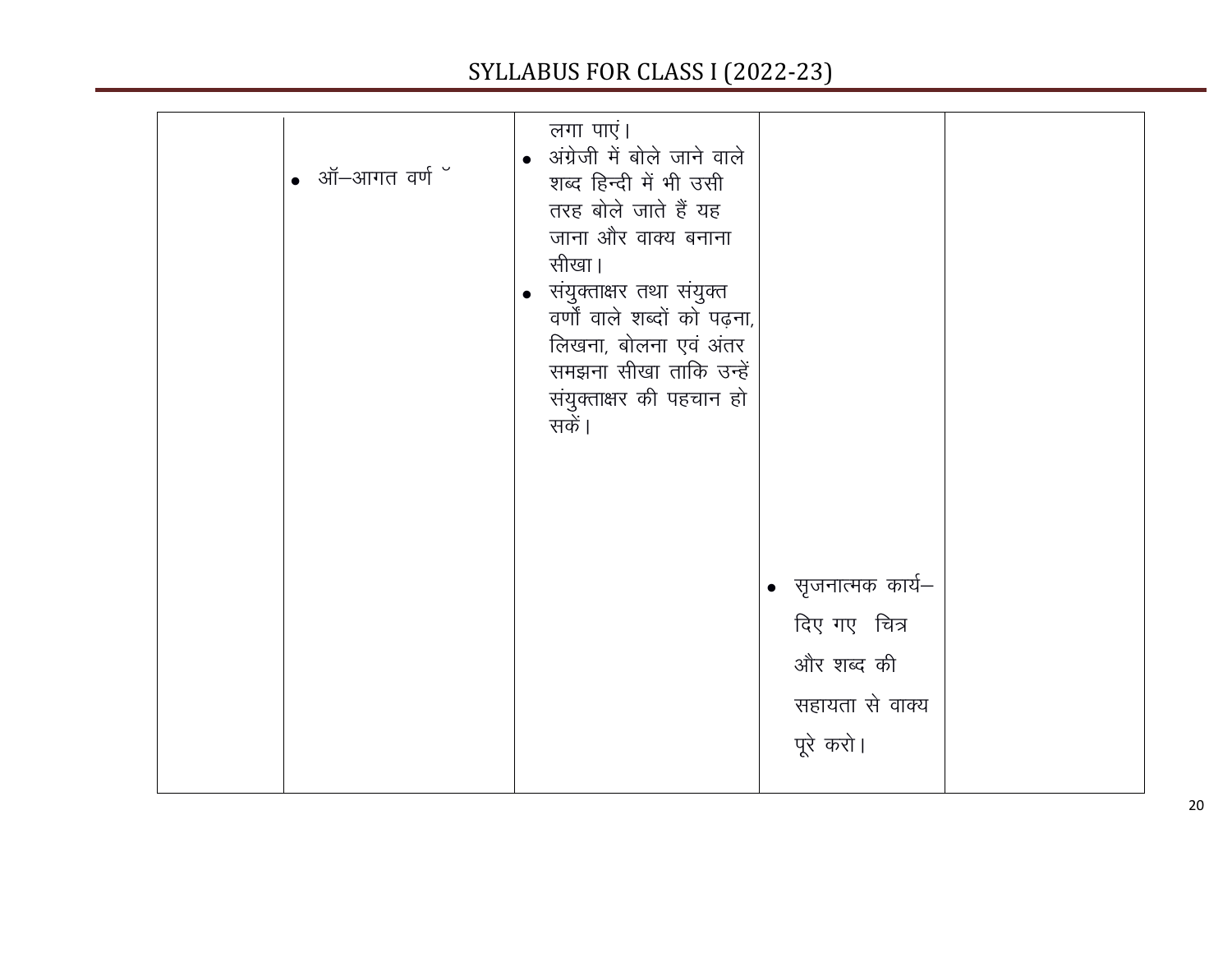|       | • संयुक्ताक्षर<br>पालतू जानवर | विसर्गः, आगत वर्ण",<br>संयुक्ताक्षर का स्वरूप<br>पहचानेंगे और यह भी<br>सीखेंगे कि इनके लगने से<br>शब्द कैसे बदल जाता है।<br>बच्चे बातचीत के दवारा<br>जान पाएं कि जिन<br>जानवरों को हम पालते हैं<br>वो हमारे किसी ना किसी<br>तरह से काम आते हैं।<br>बच्चों ने पालतू जानवरों<br>को पहचान कर उनके<br>नाम हिन्दी में लिखना एवं<br>वाक्य बनाना सीखा।         |                                                                                                                                        |
|-------|-------------------------------|---------------------------------------------------------------------------------------------------------------------------------------------------------------------------------------------------------------------------------------------------------------------------------------------------------------------------------------------------------|----------------------------------------------------------------------------------------------------------------------------------------|
| जनवरी | संयुक्त व्यंजन<br>$\bullet$   | बच्चों को जंगली<br>ंबच्चे संयुक्त व्यंजन के<br>बारे में जान पाएं कि जिस<br>जानवरों की<br>अक्षर के नीचे पाई ़लगी<br>जानकारी देते हुए<br>होती हैं वह अक्षर आधा<br>हो जाता है और साथ<br>आवाज़ एवं आदतों<br>वाले अक्षर के साथ<br>के बारे में<br>जुड़कर एक नया शब्द<br>बनाता है।<br>बातचीत।<br>संयुक्त व्यंजन को पढ़ना,<br>चित्र चिपकाओ<br>लिखना, बोलना सीखा | • जानवरों के चित्र<br>चिपकाओं ।<br>• संयुक्त व्यंजनों के<br>शब्दों को रूचिपूर्ण<br>तरीके से पढ़ना।<br>जंगली जानवरों के<br>चित्र चिपकाओ |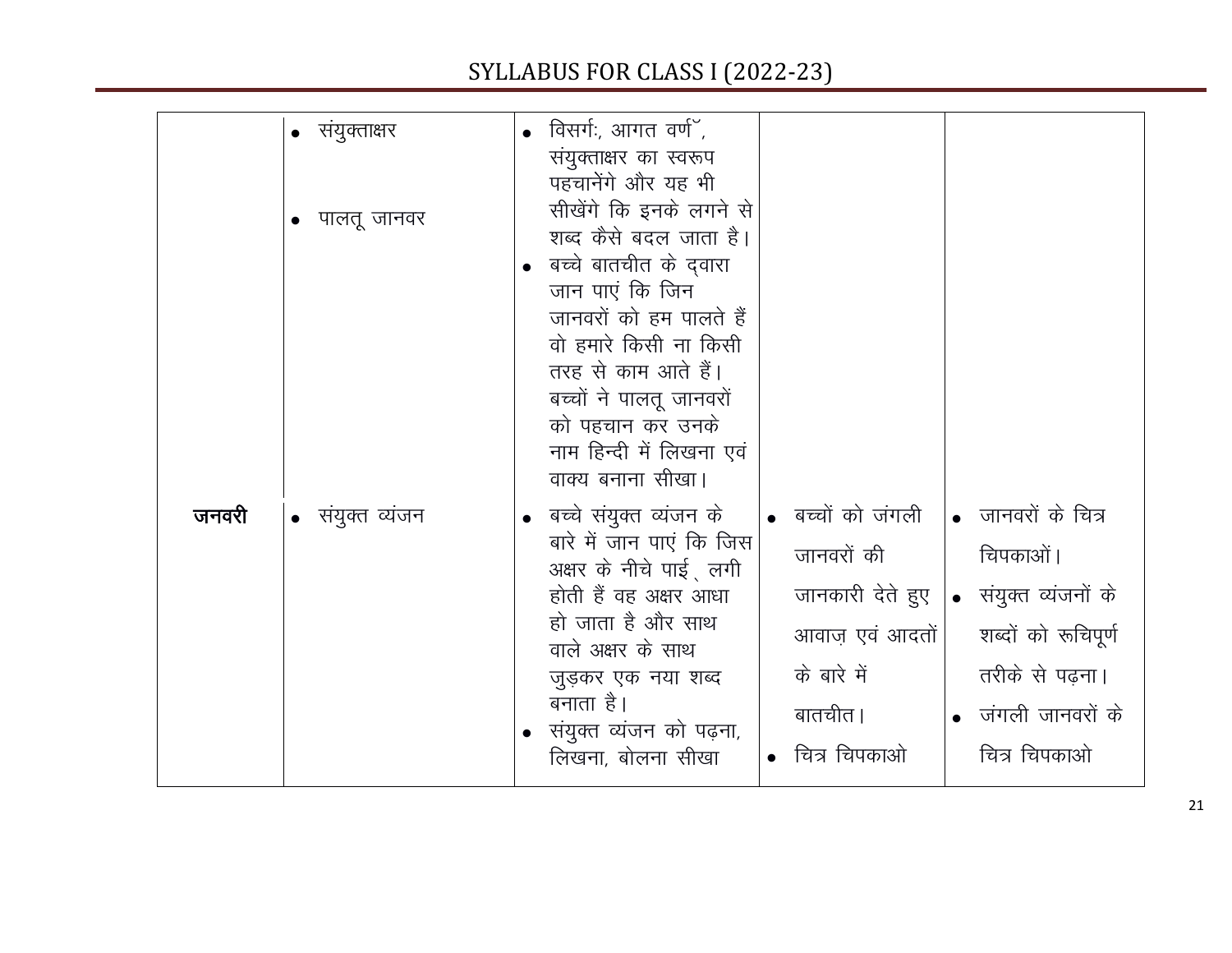|       | • जंगली जानवर                                   | जिससे बच्चों ने नए शब्द<br>एवं वाक्य बनाना सीखा।<br>जो जंगल में रहते हैं उन्हें<br>जंगली जानवर कहते हैं,<br>जंगली जानवरों को<br>पहचान कर उनका नाम<br>लिखना एवं वाक्य बनाना<br>सीखा।                                       |                                                                         |                                                                                                              |
|-------|-------------------------------------------------|---------------------------------------------------------------------------------------------------------------------------------------------------------------------------------------------------------------------------|-------------------------------------------------------------------------|--------------------------------------------------------------------------------------------------------------|
| फरवरी | • र के विभिन्न रूप<br>• रेफ, पदेन $\int$ $\int$ | • रेफ, पदेन वाले शब्दों को<br>बोलना, पढना और<br>लिखना सीखा सही स्थान<br>पर रेफ, पदेन लगाना<br>सीखा।<br>• रेफ, पदेन का स्वरूप<br>पहचानेंगे और यह भी<br>सीखेंगे कि रेफ, पदेन लग<br>जाने से शब्द का उच्चारण<br>कैसे होता है। | पूर्ण ढंग से<br>सिखाकर अभ्यास<br>करना  <br>• उच्चारण द्वारा<br>दोहराना। | • खेल खेल में रूचि  • रूचि लेते हुए शब्दों<br>का प्रयोग।<br>$\vert \bullet \vert$ अभ्यास / ज्ञान<br>करवाना । |
| मार्च | $\bullet$ पुनरावृत्ति                           |                                                                                                                                                                                                                           |                                                                         |                                                                                                              |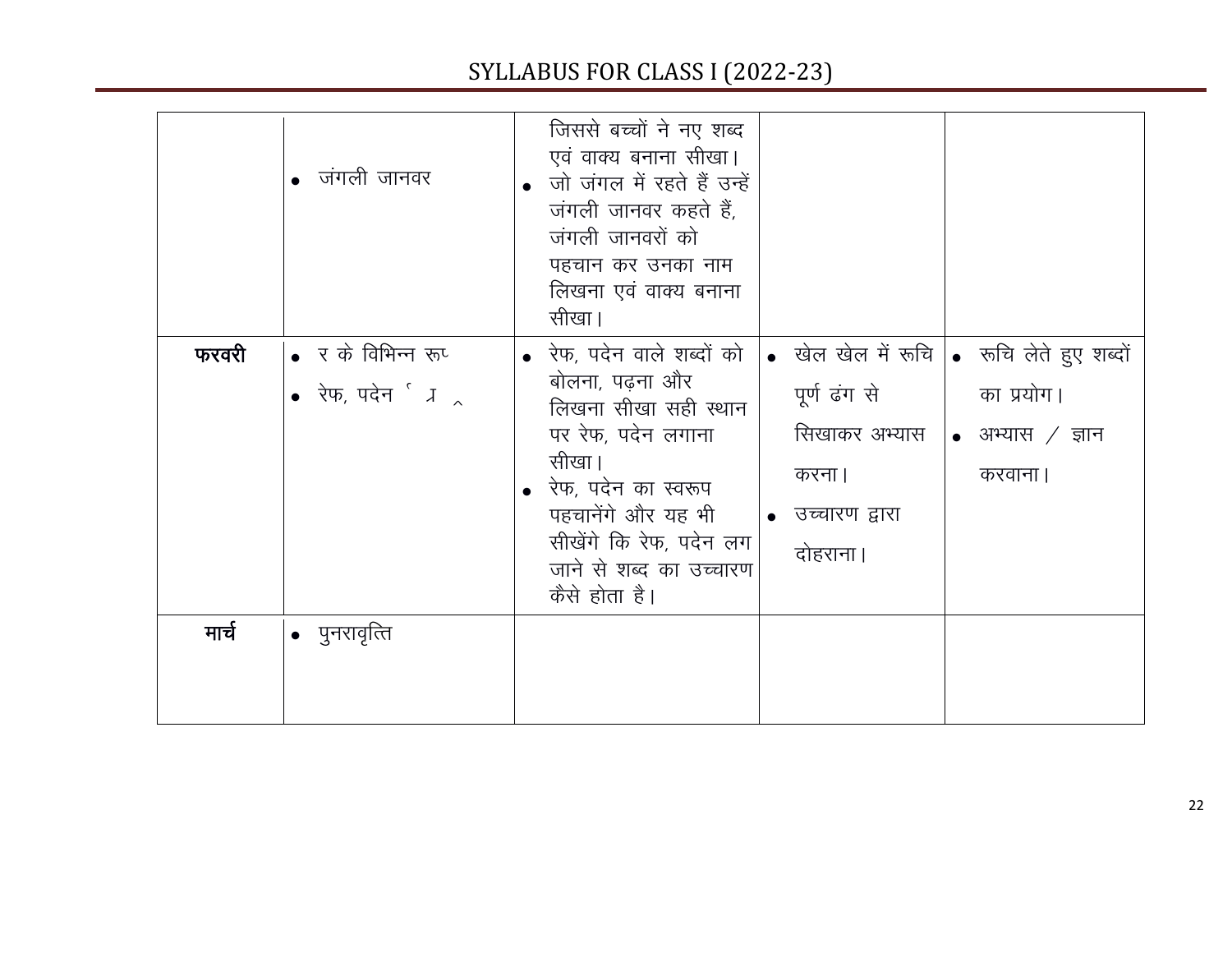### **ENVIRONMENTAL STUDIES**

#### ● **Book Prescribed-**

- 1. My Green World 1 Book- A
- 2. My Green World 1 Book- B

| <b>Months</b>    | <b>Chapter / Topic</b> | <b>Learning Outcomes</b>                                                                                                                                                                                                                          | <b>Activities</b>                                            | Workbook /<br><b>Assignment</b>           |
|------------------|------------------------|---------------------------------------------------------------------------------------------------------------------------------------------------------------------------------------------------------------------------------------------------|--------------------------------------------------------------|-------------------------------------------|
| <b>April/May</b> | $\bullet$ L-1 Myself   | Identify and name the<br>$\bullet$<br>different parts of their<br>body.<br>Understand how<br>different body parts work<br>• Know what sense<br>organs and their<br>functions are<br>• Understand the different<br>stages of growth in a<br>person | • All About Me<br>My Body<br>$\bullet$<br><b>Family Tree</b> | Lesson related<br>$\bullet$<br>worksheets |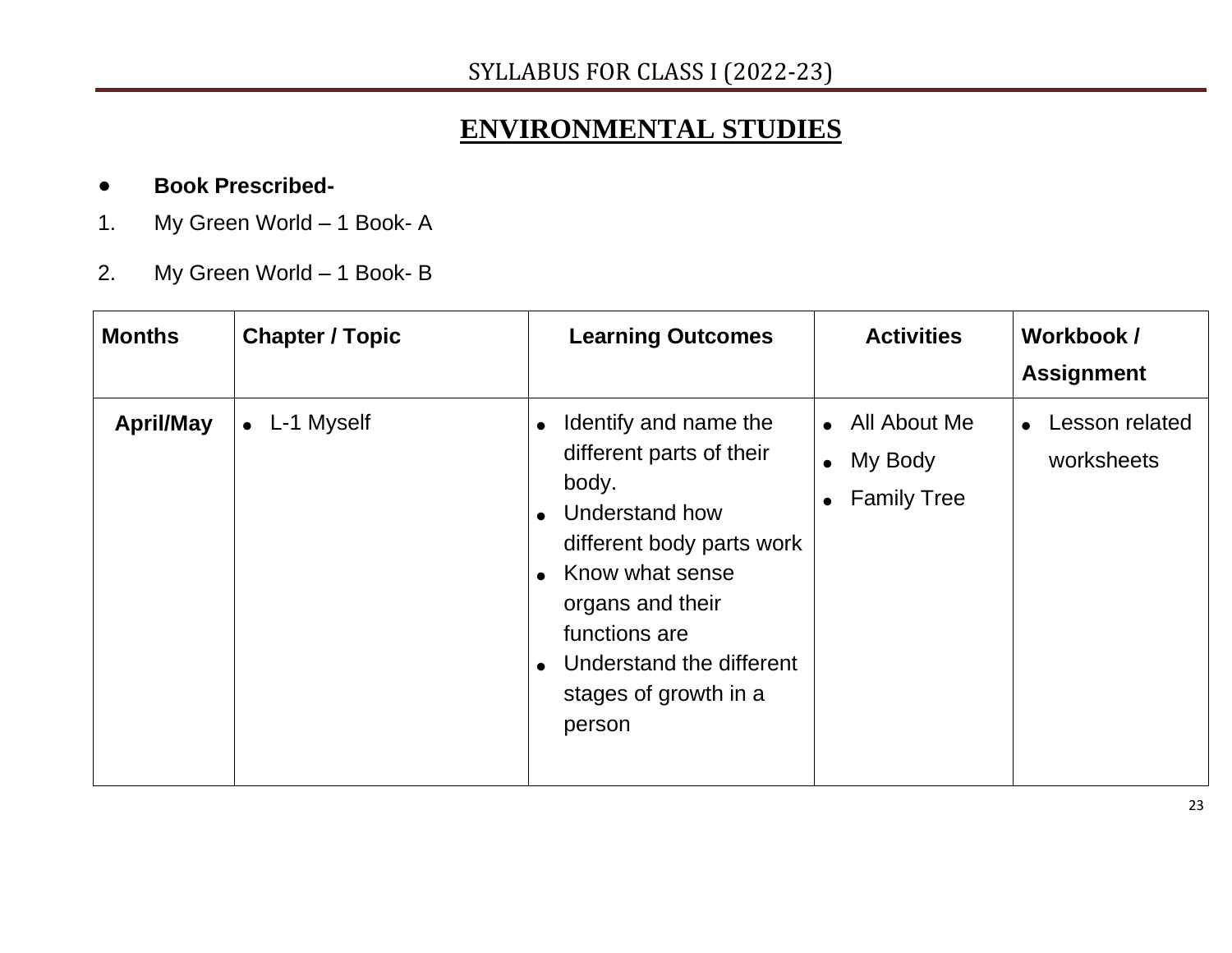|      | • L-2 My Body<br>L-4 My School (Oral<br>$\bullet$<br>Assessment)<br><b>Good Manners</b><br>$\bullet$ | $\bullet$                                                                                                                                                                                                      |                                                                                                                                            |                                           |
|------|------------------------------------------------------------------------------------------------------|----------------------------------------------------------------------------------------------------------------------------------------------------------------------------------------------------------------|--------------------------------------------------------------------------------------------------------------------------------------------|-------------------------------------------|
| July | $\bullet$ L-13 Water                                                                                 | Identify and classify<br>$\bullet$<br>different sources of<br>water in order to know<br>that rain is the main<br>source and rain fills up<br>ponds, lakes, rivers,<br>seas and oceans.<br>Describe the various | Hands on<br>$\bullet$<br>Activity<br>$\bullet$ Fun with<br>experiments<br>Paste the<br>$\bullet$<br>pictures of<br>different<br>sources of | Lesson related<br>$\bullet$<br>worksheets |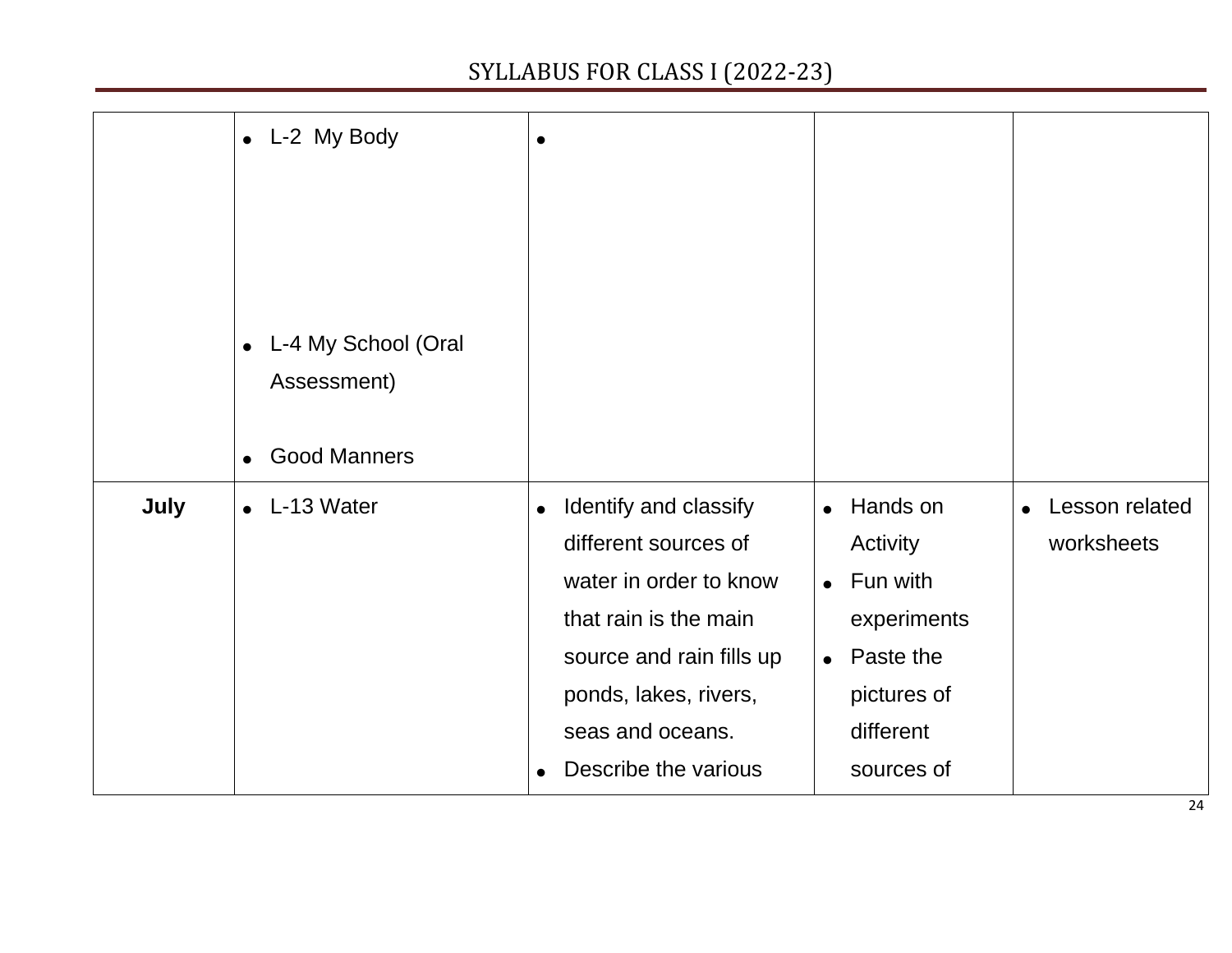|               |                           | uses of water<br>Understand the<br>$\bullet$<br>importance of keeping all<br>sources of water clean.<br>Know about the<br>$\bullet$<br>conservation of water<br>Discuss ways to avoid<br>$\bullet$<br>wastage of water | water in the<br>notebook.                                                                     |                              |
|---------------|---------------------------|------------------------------------------------------------------------------------------------------------------------------------------------------------------------------------------------------------------------|-----------------------------------------------------------------------------------------------|------------------------------|
| <b>August</b> | • L-5 My house and School | • Name the things house<br>protects us from<br>Identify the different<br>$\bullet$<br>rooms in a house.<br>• State the functions of<br>different rooms in a<br>house.                                                  | Paste the<br>$\bullet$<br>pictures of<br>things used in<br>making a<br>house. (Scrap<br>file) | Lesson related<br>worksheets |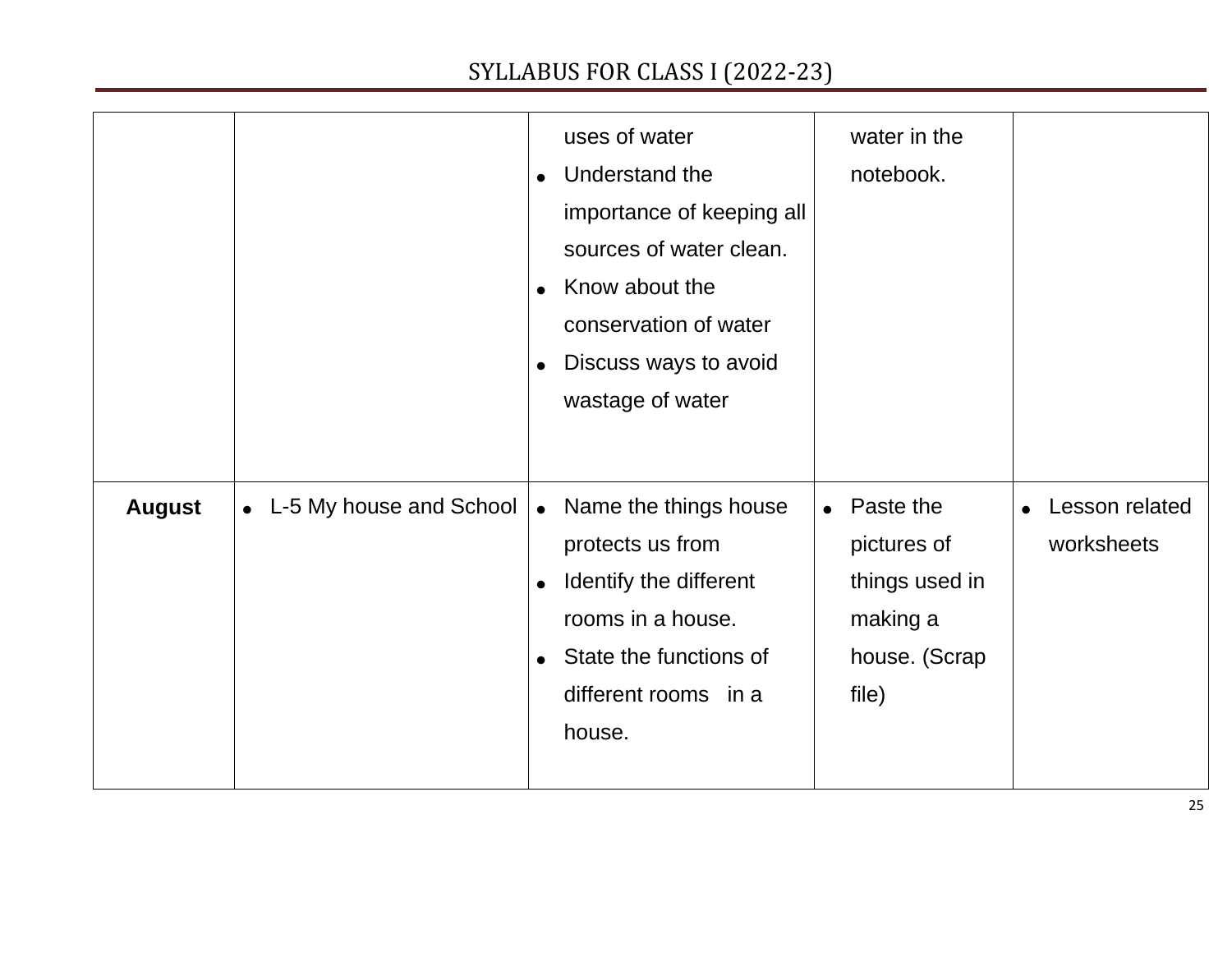| $\bullet$<br>$\bullet$<br>India | L-11 Our Nation<br>Religious festivals of | • Distinguish between two<br>main types of houses-<br>kutcha and pucca.<br>List the materials to<br>make different types of<br>houses.<br>• Realize the importance<br>of clothes.<br><b>Understand how</b><br>seasons affect our<br>clothing<br>Learn the importance of<br>$\bullet$<br>wearing clean clothes.<br>• Recognize clothes<br>protect us from cold.<br>Select clothes based on<br>seasons.<br>Identify different<br>$\bullet$ | Show n tell<br>$\bullet$<br>(Clothes related<br>to different<br>seasons) |  |
|---------------------------------|-------------------------------------------|------------------------------------------------------------------------------------------------------------------------------------------------------------------------------------------------------------------------------------------------------------------------------------------------------------------------------------------------------------------------------------------------------------------------------------------|--------------------------------------------------------------------------|--|
|                                 |                                           |                                                                                                                                                                                                                                                                                                                                                                                                                                          |                                                                          |  |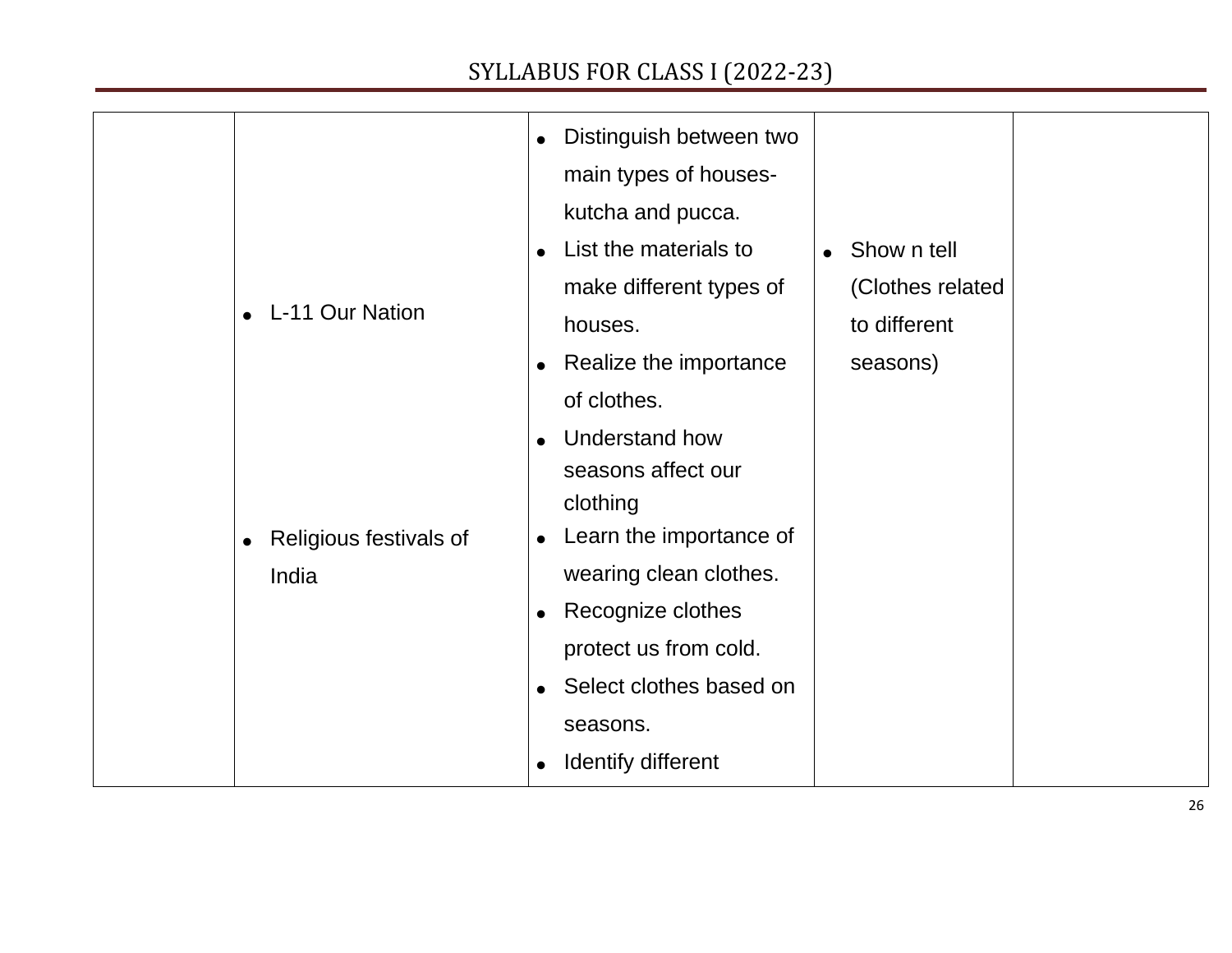|                  |                                                                                             | uniforms worn by people<br>to work.                                                                                                                                                                                                                   |                                                                                                  |                                           |
|------------------|---------------------------------------------------------------------------------------------|-------------------------------------------------------------------------------------------------------------------------------------------------------------------------------------------------------------------------------------------------------|--------------------------------------------------------------------------------------------------|-------------------------------------------|
| <b>September</b> | • L-10 People Who Help<br>Us<br>Places of Worships and<br>$\bullet$<br><b>Our Festivals</b> | Identify the people who<br>$\bullet$<br>help us at home<br>Identify the people who<br>$\bullet$<br>help us in our<br>neighborhood<br>Describe the work they<br>$\bullet$<br>do<br>State the problem faced<br>$\bullet$<br>when they are not<br>around | Find out more<br>about helpers                                                                   | Lesson related<br>$\bullet$<br>worksheets |
| <b>October</b>   | L-6 My Food Habits<br>$\bullet$<br>Keeping healthy & Safe<br>$\bullet$                      | • State his/her favourite<br>food<br>List the benefits of eating<br>$\bullet$<br>healthy food<br>Describe the need of                                                                                                                                 | <b>Clay Play</b><br>$\bullet$<br><b>Healthy Food</b><br>$\bullet$<br>and Junk Food<br>(Textbook) | Lesson related<br>worksheets              |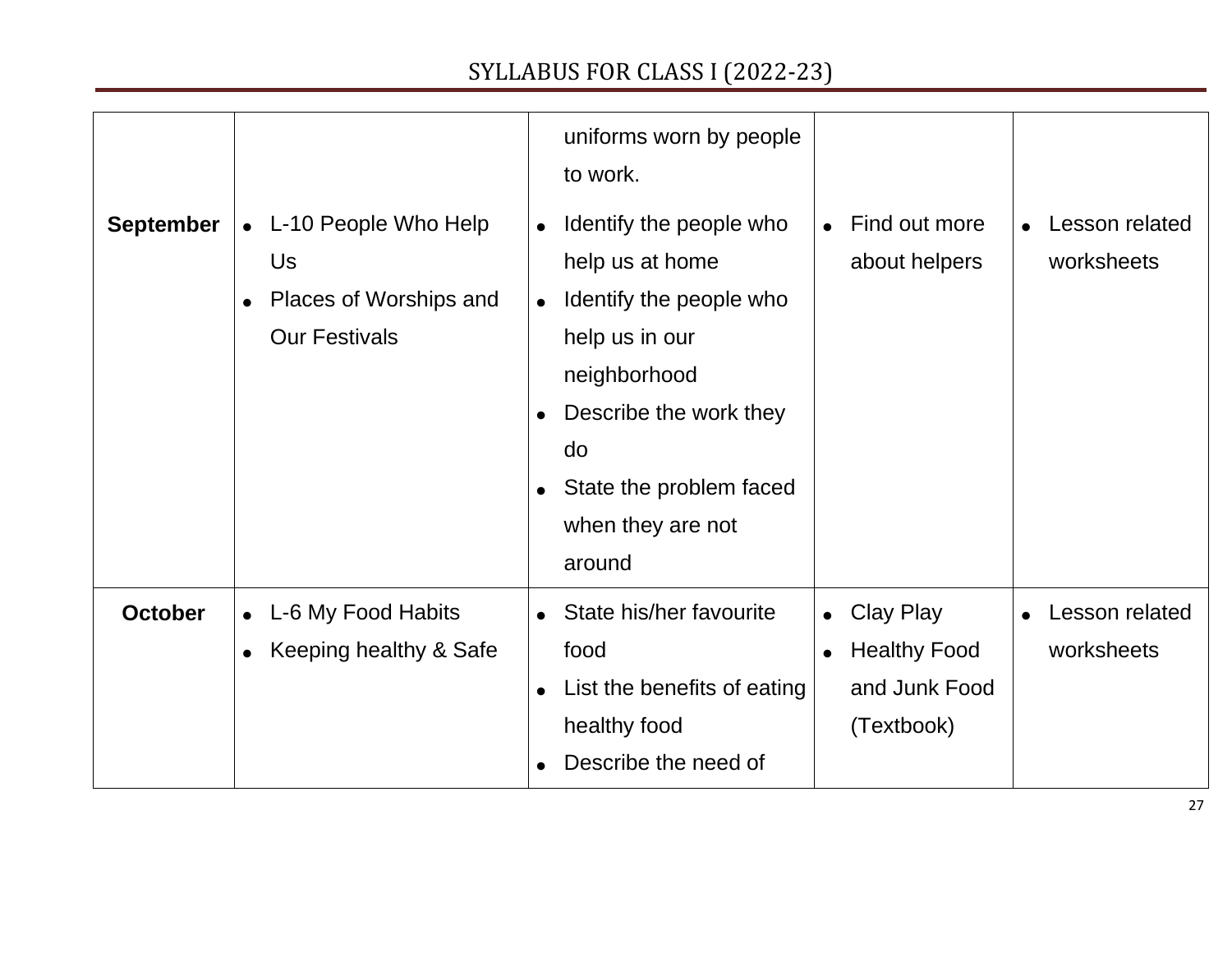|                 |                                                 | food<br>Identify the sources of<br>$\bullet$<br>different food items<br>List the different healthy<br>$\bullet$<br>food habits                                                                    |                                                                                                                                                                              |                                           |
|-----------------|-------------------------------------------------|---------------------------------------------------------------------------------------------------------------------------------------------------------------------------------------------------|------------------------------------------------------------------------------------------------------------------------------------------------------------------------------|-------------------------------------------|
| <b>November</b> | L-12 Plants around Us<br>$\bullet$<br>$\bullet$ | • Know the different parts<br>of plant<br>Understand why plants<br>are important to us<br>Explain the functions of<br>the different parts of the<br>plant.<br>List the various uses of<br>plants. | <b>Master Potato's</b><br>$\bullet$<br>head<br>Hands on<br>$\bullet$<br>activity<br>(Workbook)<br><b>Poster Making</b><br>$\bullet$<br>(Save trees<br>with a nice<br>slogan) | Lesson related<br>$\bullet$<br>worksheets |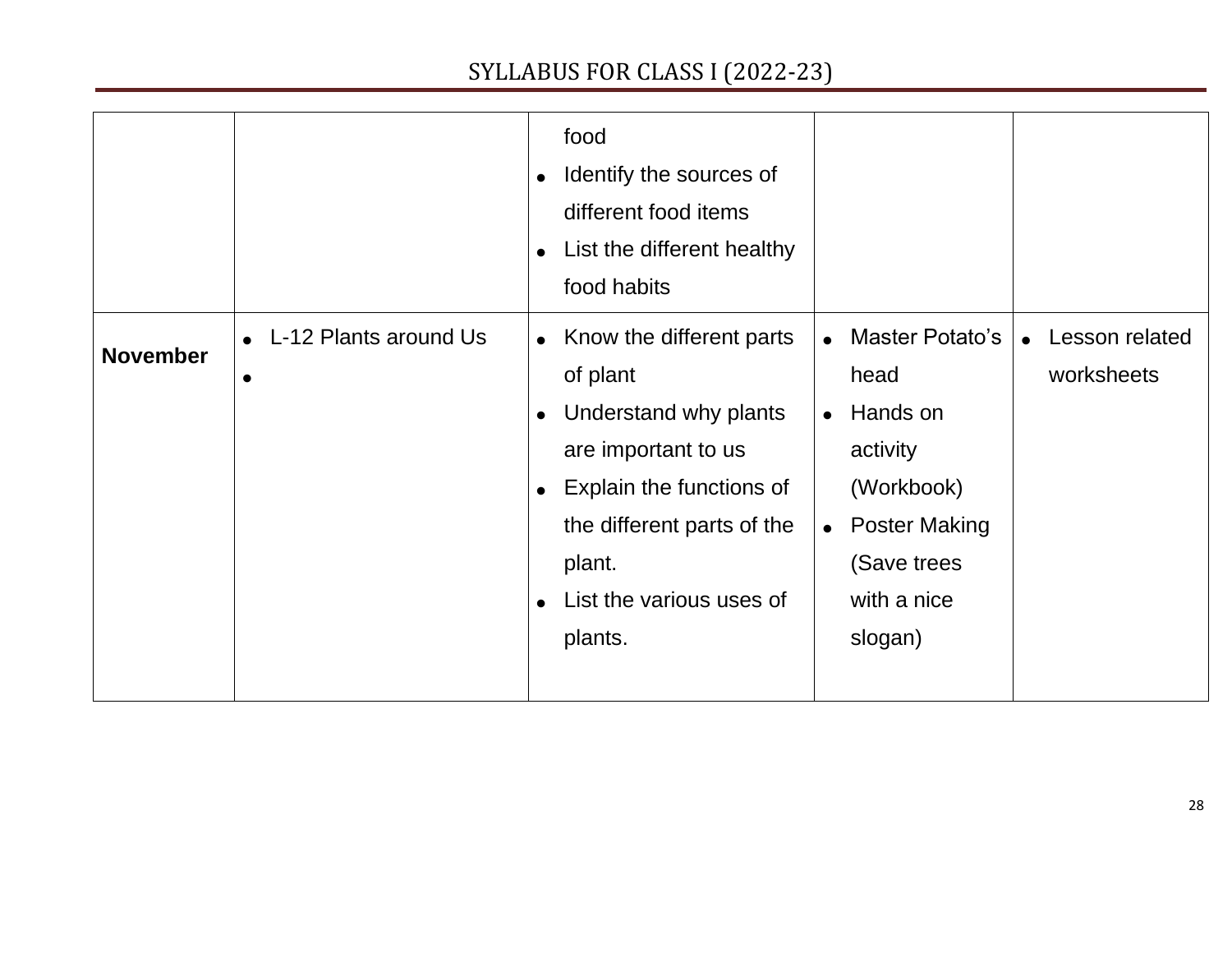| <b>December</b> | • L-12 World of Animals        | • Learn about different<br>types of animals to<br>differentiate among<br>domestic/farm and wild<br>animals<br>Identify and describe the<br>different habitats that<br>animal like.                   |                                                                                                                                                   | Lesson related<br>$\bullet$<br>worksheets |
|-----------------|--------------------------------|------------------------------------------------------------------------------------------------------------------------------------------------------------------------------------------------------|---------------------------------------------------------------------------------------------------------------------------------------------------|-------------------------------------------|
|                 |                                |                                                                                                                                                                                                      |                                                                                                                                                   |                                           |
| <b>January</b>  | • L-9 Air (Oral<br>Assessment) | Explain that air is around<br>us is in order to<br>understand that air<br>occupies empty spaces<br>and has weight.<br>Comprehend the<br>$\bullet$<br>importance of air and<br>how it helps us in our | Hands on<br>$\bullet$<br>activity<br>Fun with<br>$\bullet$<br><b>Experiments</b><br>Create masks<br>of different<br>animals using<br>paper plates | Lesson related<br>worksheets              |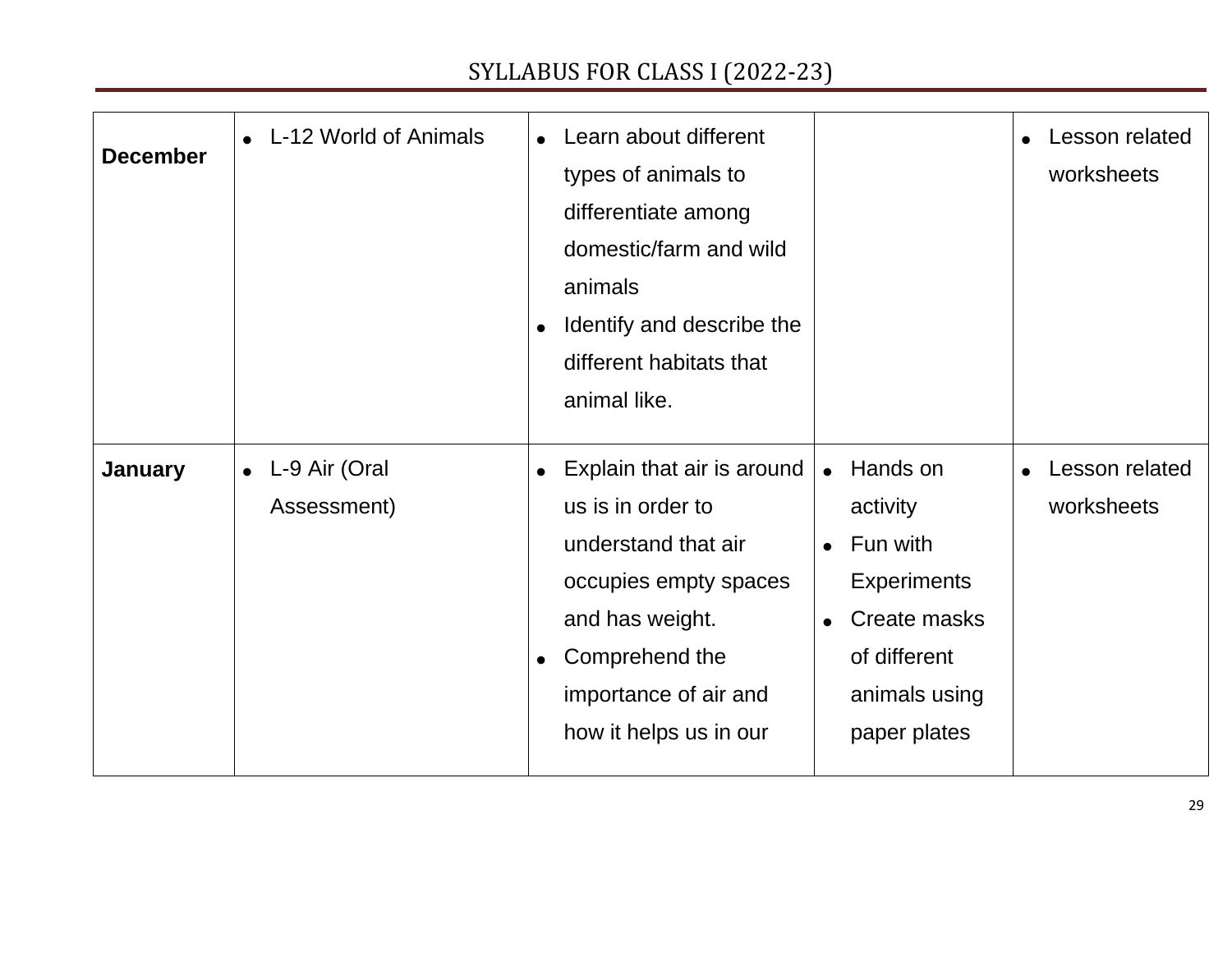|                                                    | everyday lives in order to                                                                                                                                                                                      | (Workbook)                                                                                                                    |                              |
|----------------------------------------------------|-----------------------------------------------------------------------------------------------------------------------------------------------------------------------------------------------------------------|-------------------------------------------------------------------------------------------------------------------------------|------------------------------|
|                                                    | understand the fact that<br>air is essential for<br>humans, animals and<br>plants to live<br>Conduct simple<br>experiments related to<br>properties of air (with                                                |                                                                                                                               |                              |
| L-13 Up in the Sky<br>(Oral Assessment)<br>Be Safe | the support of elders)<br>Identify the sun as the<br>brightest object in the<br>sky and describe the<br>characteristics of the<br>sun.<br>Importance of the sun<br>and Identify the<br>directions from where it | Draw and<br>colour day,<br>night scene and<br>a rainbow.<br>Feel the Sky<br>Paste 10 things<br>that you feel<br>can be unsafe | Lesson related<br>worksheets |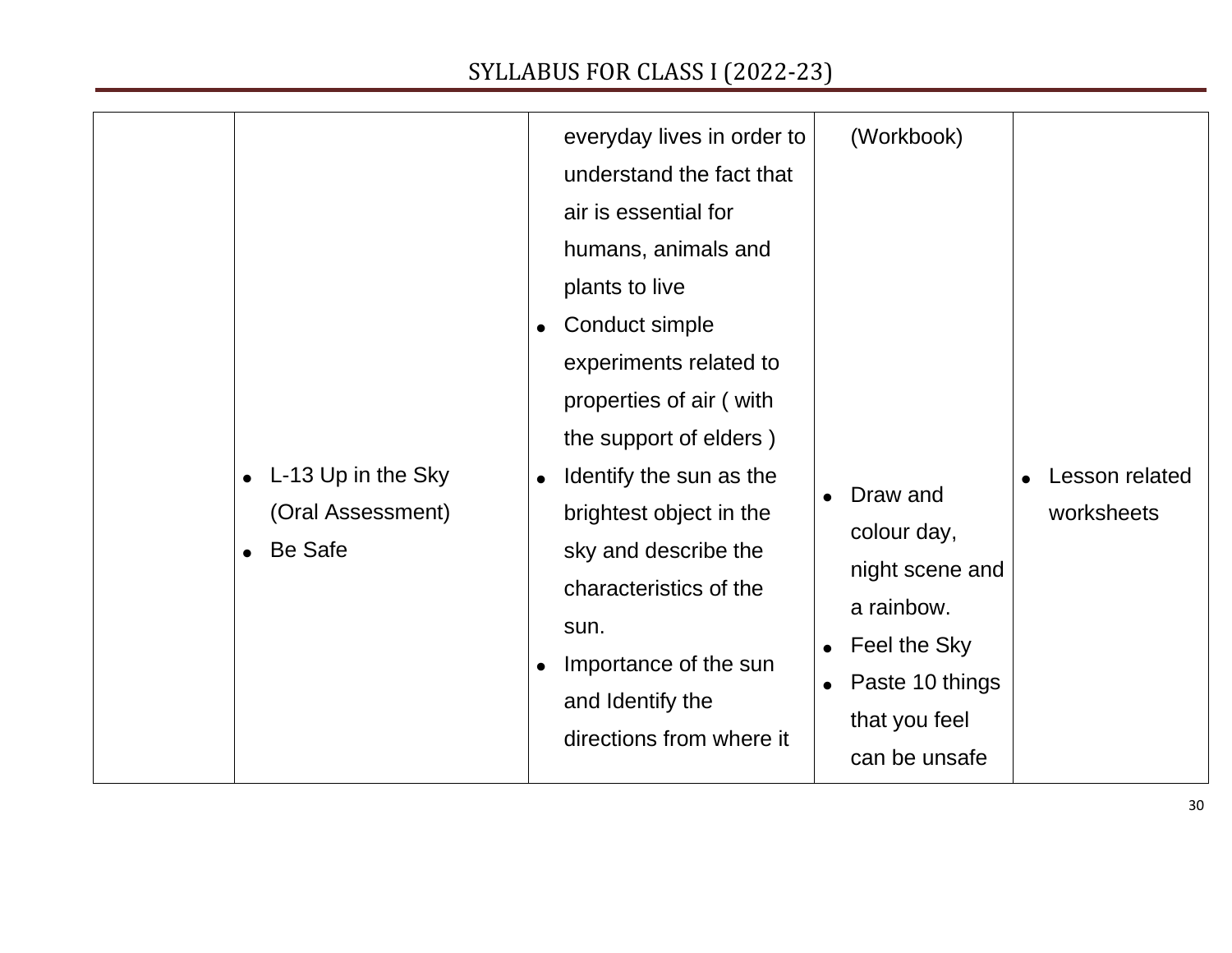|  | rises and sets?<br>• Recognize and Illustrate<br>the different phases of<br>the moon. | at home. |  |
|--|---------------------------------------------------------------------------------------|----------|--|
|  |                                                                                       |          |  |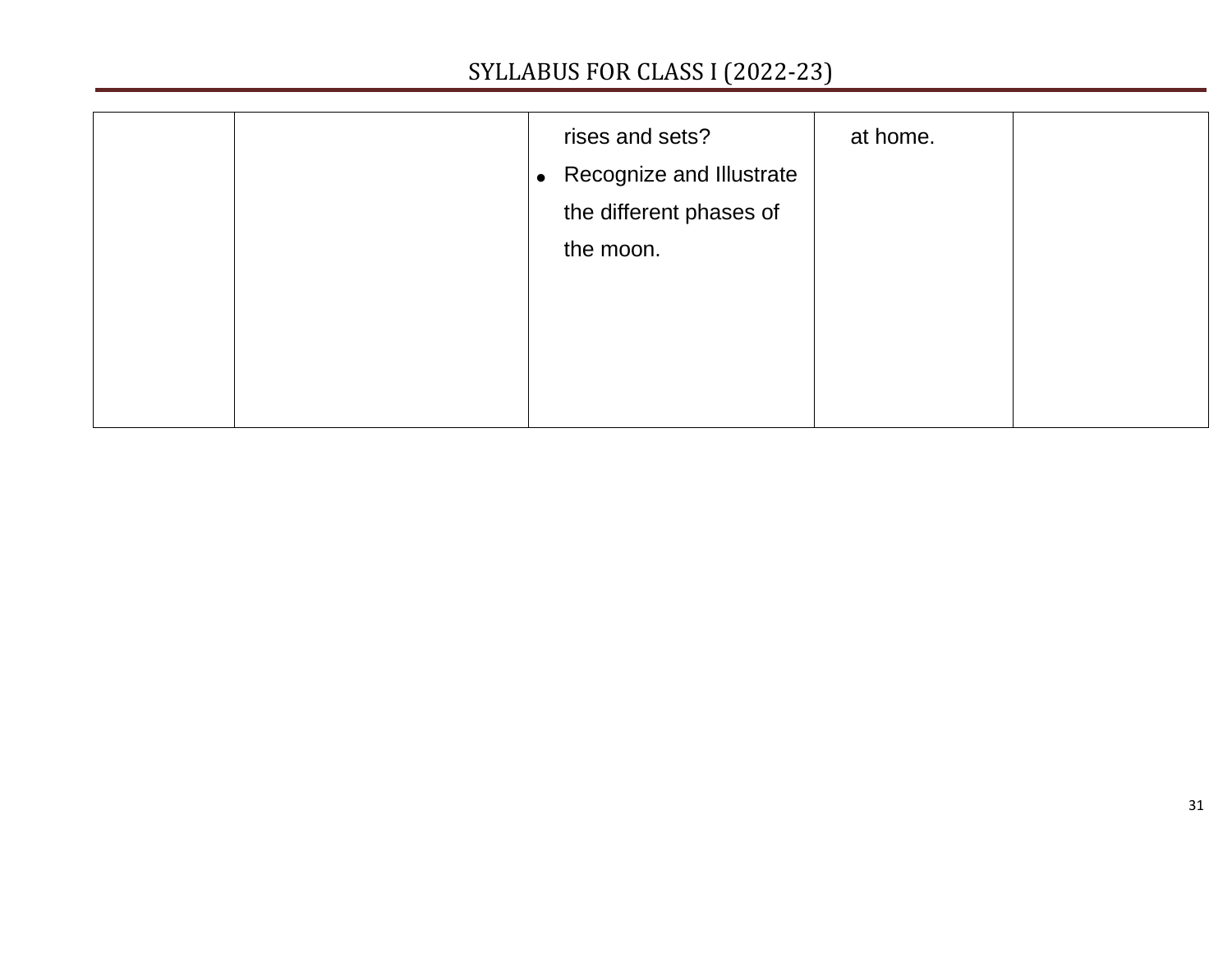| <b>February</b> | L-8 Weathers and<br><b>Seasons</b><br>(Oral Assessment) | • Get an awareness of<br>different weather<br>conditions.<br>Identify the weather<br>$\bullet$<br>conditions for each day<br>in a week.<br>• Recognize that weather<br>changes for each day in<br>a week.<br>Associate different<br>$\bullet$<br>objects with different<br>types of weather.<br>Illustrate the following<br>$\bullet$<br>seasons: summer,<br>autumn, winter and<br>spring. | Weather<br>$\bullet$<br>calendar | Lesson related<br>worksheets |
|-----------------|---------------------------------------------------------|--------------------------------------------------------------------------------------------------------------------------------------------------------------------------------------------------------------------------------------------------------------------------------------------------------------------------------------------------------------------------------------------|----------------------------------|------------------------------|
| <b>March</b>    | Revision of important<br>$\bullet$<br><b>Topics</b>     |                                                                                                                                                                                                                                                                                                                                                                                            |                                  | • Activity<br>worksheets     |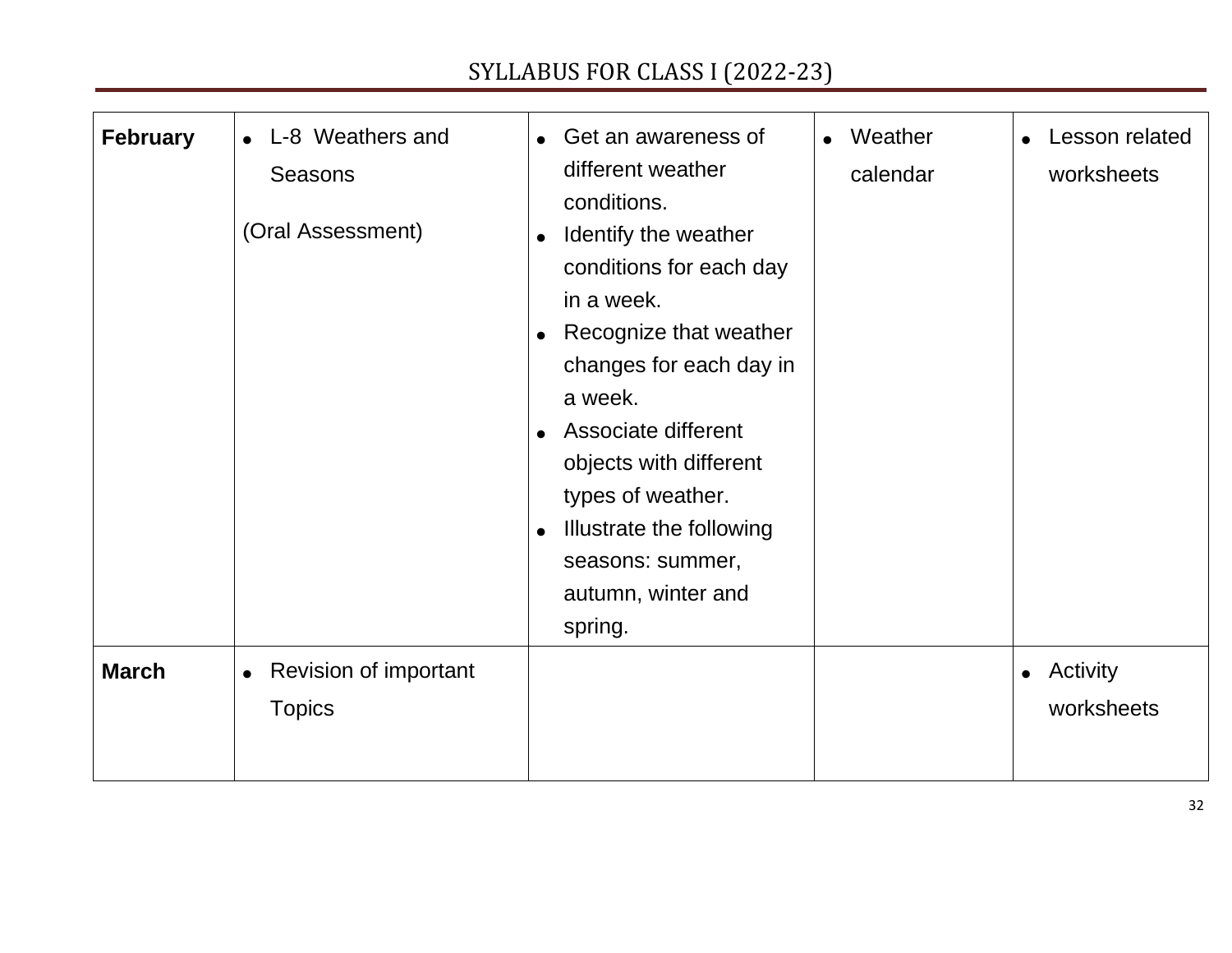## **MATHS**

### **Books Prescribed:**

- 1. New Maths Time 1
- 2. Mental Maths 1

| <b>Month</b>           | <b>Topic</b>               | <b>Learning Outcomes</b>    | <b>Activities</b>          | <b>Workbook</b>         |
|------------------------|----------------------------|-----------------------------|----------------------------|-------------------------|
|                        |                            |                             |                            | <b>Assignments</b>      |
| <b>April &amp; May</b> | <b>Number Concept</b>      | Read and write<br>$\bullet$ | • Ganit Mala               | • Mental                |
|                        | <b>Sequential Counting</b> | numbers upto 100            | • Spell & Tell $-$ the     | Maths-                  |
|                        | from 1 to $100$            | Orally count<br>$\bullet$   | number name                | Topic related           |
|                        | • Reverse Counting from    | backwards from 20           | $\bullet$ "My place in the | MCQ-Pgs.                |
|                        | $20$ to 1                  | to $1$                      | world"                     | $\bullet$ Text book $-$ |
|                        | <b>Number Names from</b>   | Write numbers<br>$\bullet$  | through BLOCKS             | related                 |
|                        | 1 to 14                    | backwards from 20           | • Learning through         | exercises               |
|                        | <b>Number Combination</b>  | to 1 in order               | <b>ABACUS</b>              |                         |
|                        | from 1 to 10               | Write number<br>$\bullet$   |                            |                         |
|                        | Ones and Tens with         | names 1 to 13               |                            |                         |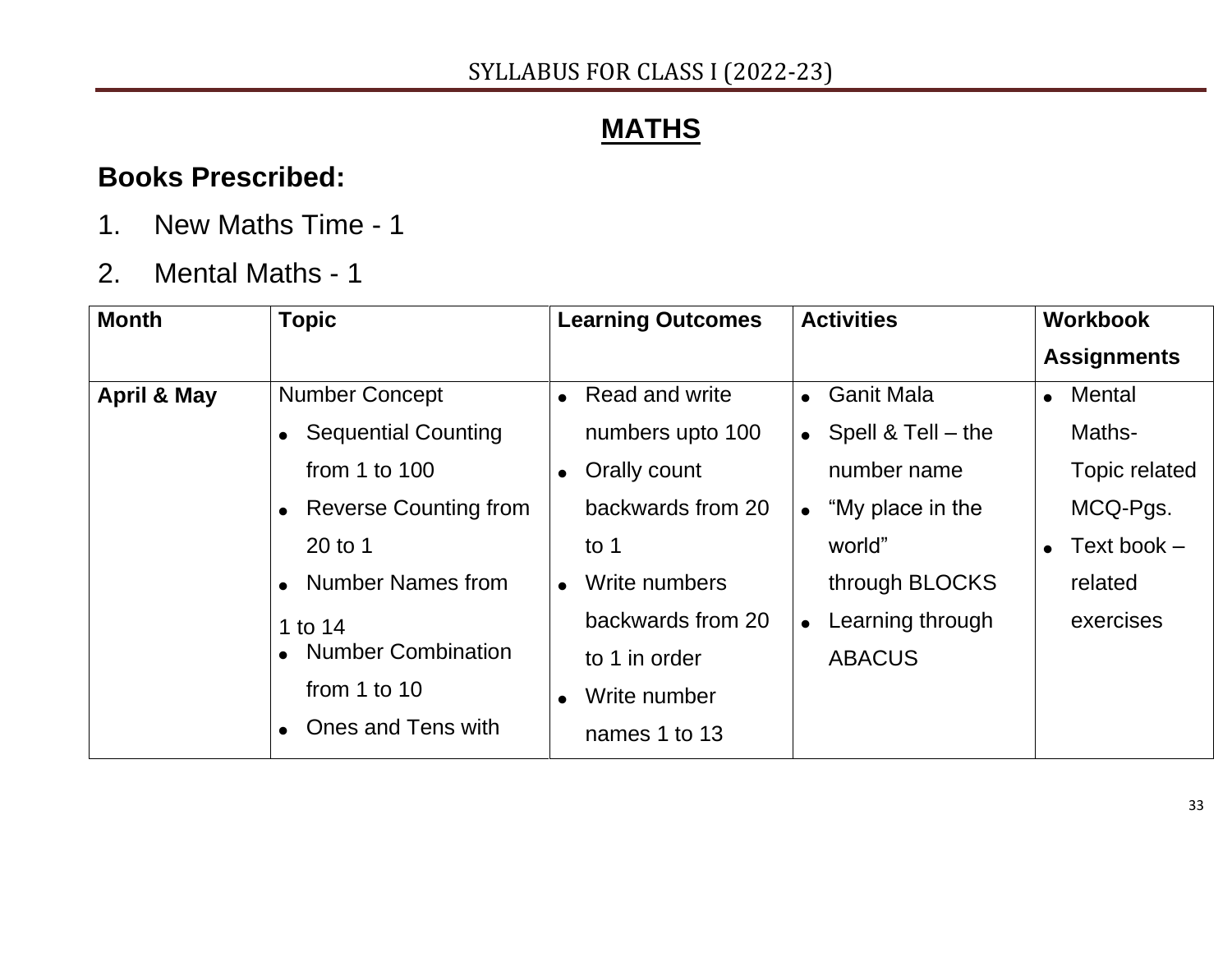| <b>ABACUS</b>                             | Change numbers to<br>$\bullet$ |
|-------------------------------------------|--------------------------------|
| <b>Comparison of Numbers</b>              | number names &                 |
|                                           | vice versa                     |
| • Before, after, between                  | Do addition using<br>$\bullet$ |
| upto 20                                   | the number                     |
| Bigger / Smaller upto 20                  | combinations.                  |
| <b>Biggest / Smallest upto</b>            | Get number sense<br>$\bullet$  |
| 20                                        | Enhance their                  |
| Addition                                  | problem solving                |
| <b>Addition with picture</b><br>$\bullet$ | ability                        |
| upto 20                                   | Recognise the                  |
| Data Handling<br>$\bullet$                | relationship                   |
|                                           | between numbers                |
|                                           | through a written              |
|                                           | model that shows               |
|                                           | that how the                   |
|                                           | numbers are related            |
|                                           | Count, order and               |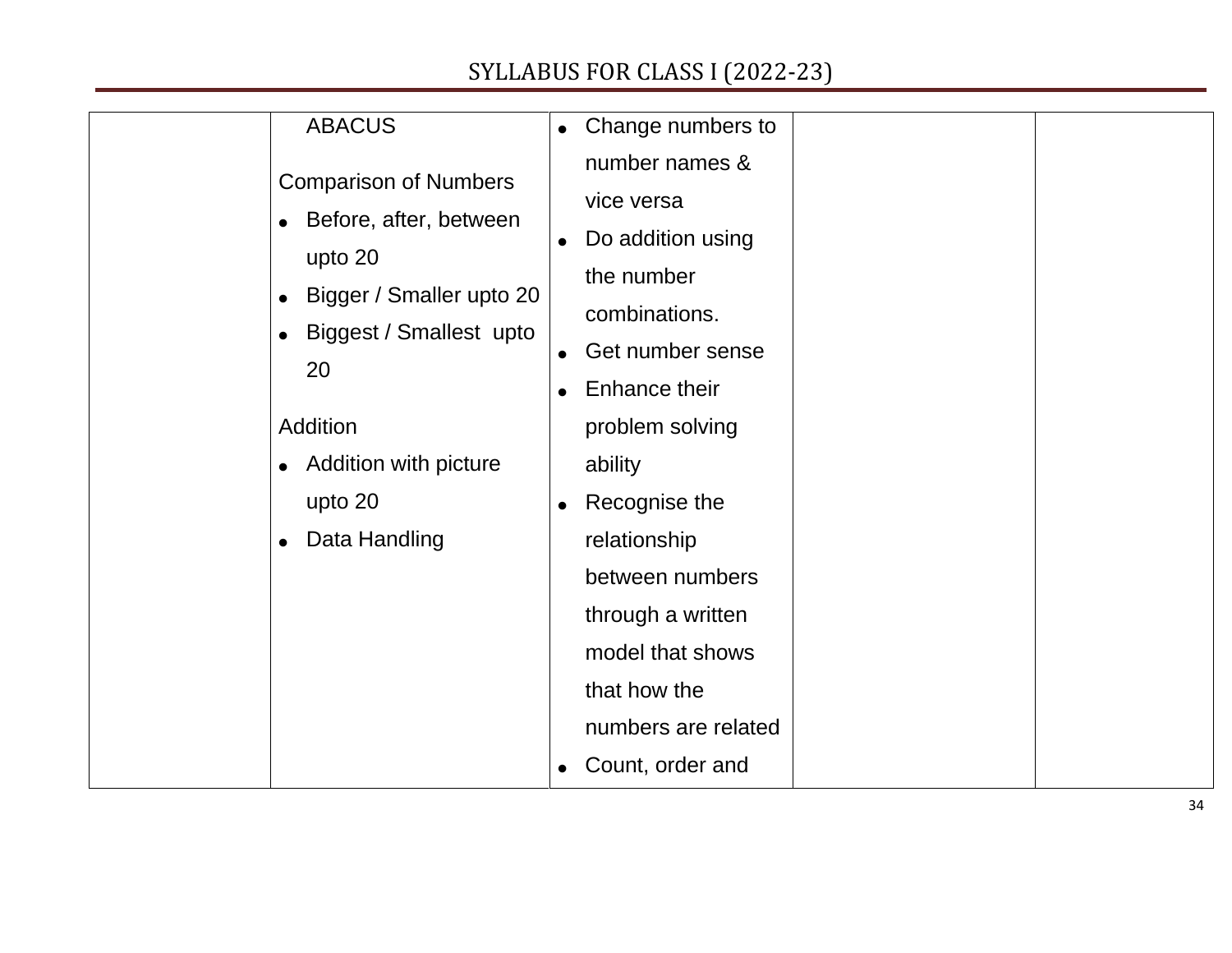|  | say what comes                    |  |
|--|-----------------------------------|--|
|  | after and before the              |  |
|  | given numbers                     |  |
|  | • Sort the big and                |  |
|  | small numbers                     |  |
|  | List the bigger and<br>$\bullet$  |  |
|  | smaller numbers                   |  |
|  | <b>Differentiate</b>              |  |
|  | between the bigger                |  |
|  | and smaller number                |  |
|  | Compare the<br>$\bullet$          |  |
|  | numbers                           |  |
|  | Add one more or 10<br>$\bullet$   |  |
|  | more using pictures               |  |
|  | to represent                      |  |
|  | quantities                        |  |
|  | <b>Define Addition</b>            |  |
|  | Solve basic addition<br>$\bullet$ |  |
|  | problems                          |  |
|  |                                   |  |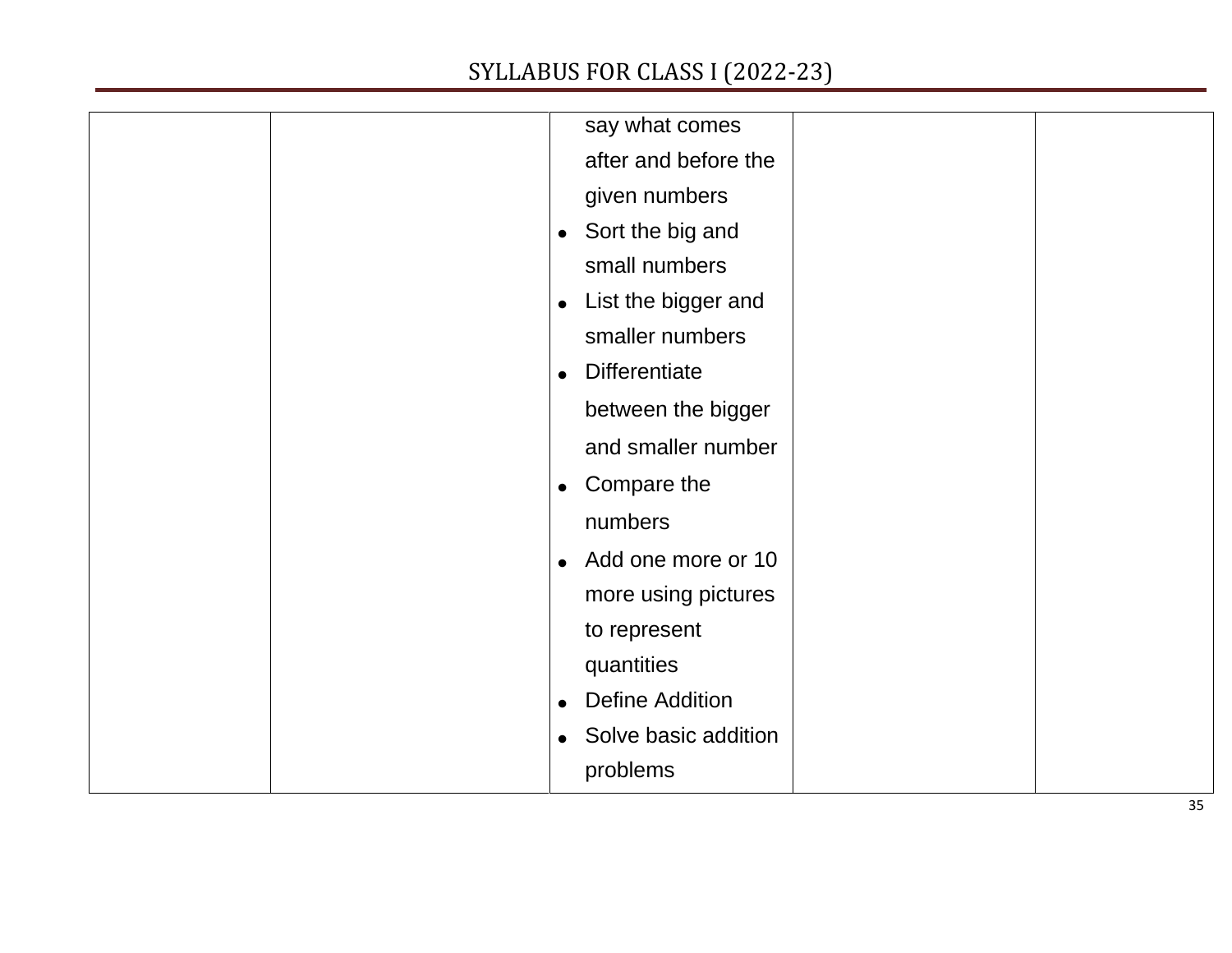| July | <b>Number Concept</b><br>$\bullet$                                                                                                                                                             | Read and write                                                                                                                                              | Hunt for a page                                                     | Mental<br>$\bullet$ |
|------|------------------------------------------------------------------------------------------------------------------------------------------------------------------------------------------------|-------------------------------------------------------------------------------------------------------------------------------------------------------------|---------------------------------------------------------------------|---------------------|
|      | <b>Sequential Counting</b><br>$\bullet$                                                                                                                                                        | numbers upto 200                                                                                                                                            | <b>Ganit Mala</b>                                                   | Maths-              |
|      | from 101 to 200                                                                                                                                                                                | Orally count                                                                                                                                                | <b>Maths kit-Place</b>                                              | Topic related       |
|      | <b>Reverse Counting from</b>                                                                                                                                                                   | backwards from 30                                                                                                                                           | <b>Value Cards</b>                                                  | MCQ-Pgs.            |
|      | 30 to 21                                                                                                                                                                                       | to 21                                                                                                                                                       | Ascending order<br>$\bullet$                                        | Text book -         |
|      | <b>Number Names from</b>                                                                                                                                                                       | Write numbers                                                                                                                                               | using number tags                                                   | related             |
|      | 15 to 20<br><b>Number Names from 14</b><br>to 20<br>Skip Counting by 2's<br><b>Abacus and Place</b><br>Value upto 99<br>Comparison of<br>$\bullet$<br><b>Numbers</b><br>Lesser, Greater, Equal | backwards from 30<br>to 21 in order<br>Write number<br>names 14 to 20<br>Change numbers to<br>number names &<br>vice versa<br>Write skip counting<br>by $2$ | Hop & Jump; Jump<br>$\bullet$<br>on Number Line<br>Dr. Chomper Game | exercises           |
|      | to $(<, >, =)$ upto 20<br>Before, after, between<br>upto 50                                                                                                                                    | Arrange numbers in<br>ascending order<br>Add on number line                                                                                                 |                                                                     |                     |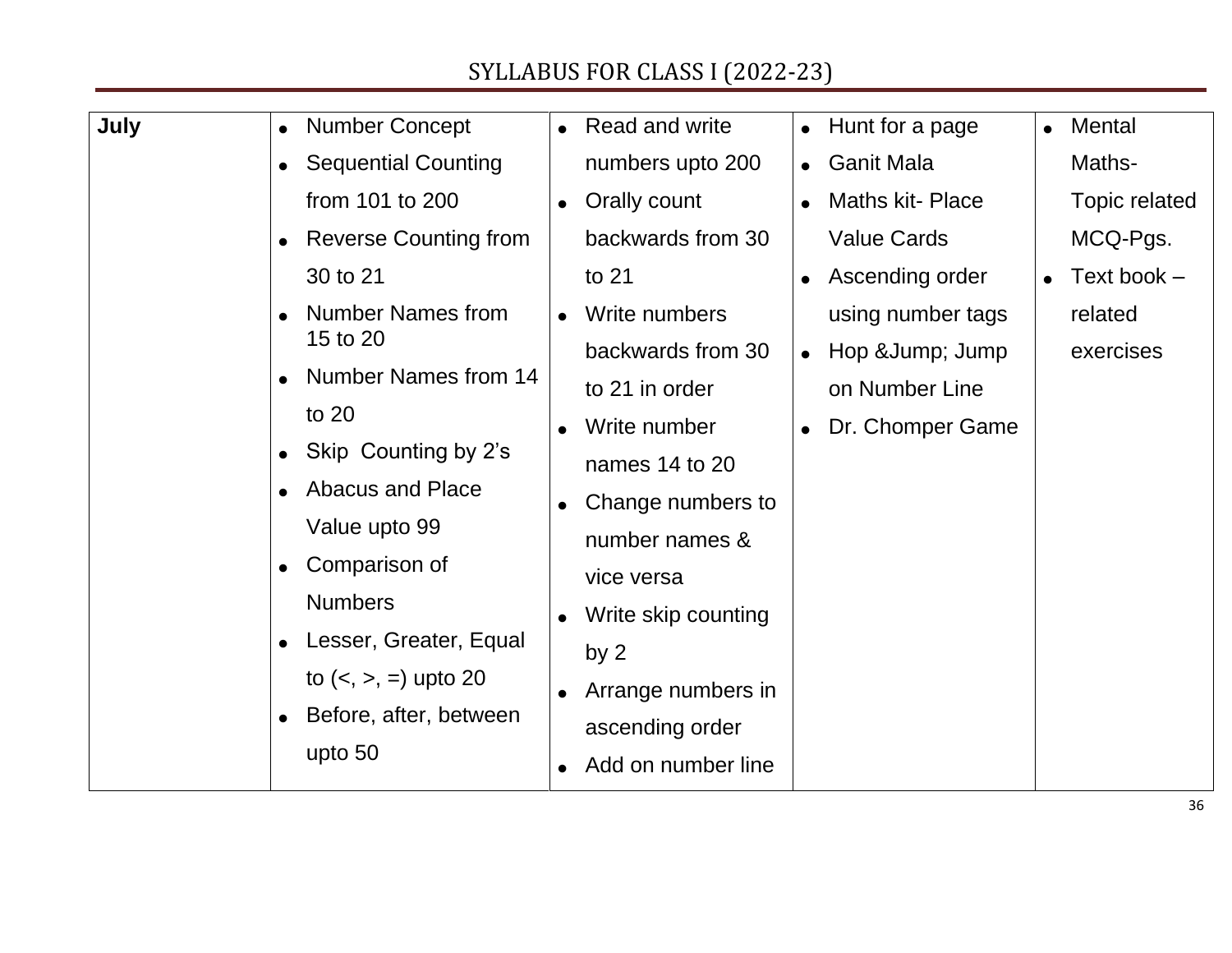|               | Ascending order from 1<br>to 20<br>Addition<br>On Number Line<br>Single digit with single<br>digit                                                                                                                                              | Add numbers<br>$\bullet$<br>(single digit with<br>single digit)                                                                                                                                         |                                                                                                                                 |                                                                                                   |
|---------------|-------------------------------------------------------------------------------------------------------------------------------------------------------------------------------------------------------------------------------------------------|---------------------------------------------------------------------------------------------------------------------------------------------------------------------------------------------------------|---------------------------------------------------------------------------------------------------------------------------------|---------------------------------------------------------------------------------------------------|
| <b>August</b> | <b>Number Concept</b><br><b>Sequential Counting</b><br>from 201 to 300<br><b>Reverse Counting from</b><br>40 to 31<br><b>Number Names from 21</b><br>to 30<br>Skip Counting by 5's<br>Comparison of<br><b>Numbers</b><br>Lesser, Greater, Equal | Compare the<br>number with its<br>quantity<br>To recognize<br>numbers<br>To compare the<br>objects by counting<br>using concrete<br>objects.<br>Orally count<br>$\bullet$<br>backwards from 40<br>to 31 | Hop and Jump<br>$\bullet$<br><b>Activity on SKIP</b><br><b>BOARD</b><br>Dr. Chomper Game<br>$\bullet$<br>Dice Game<br>$\bullet$ | Mental<br>$\bullet$<br>Maths-<br>Topic related<br>MCQ-Pgs.<br>Text book -<br>related<br>exercises |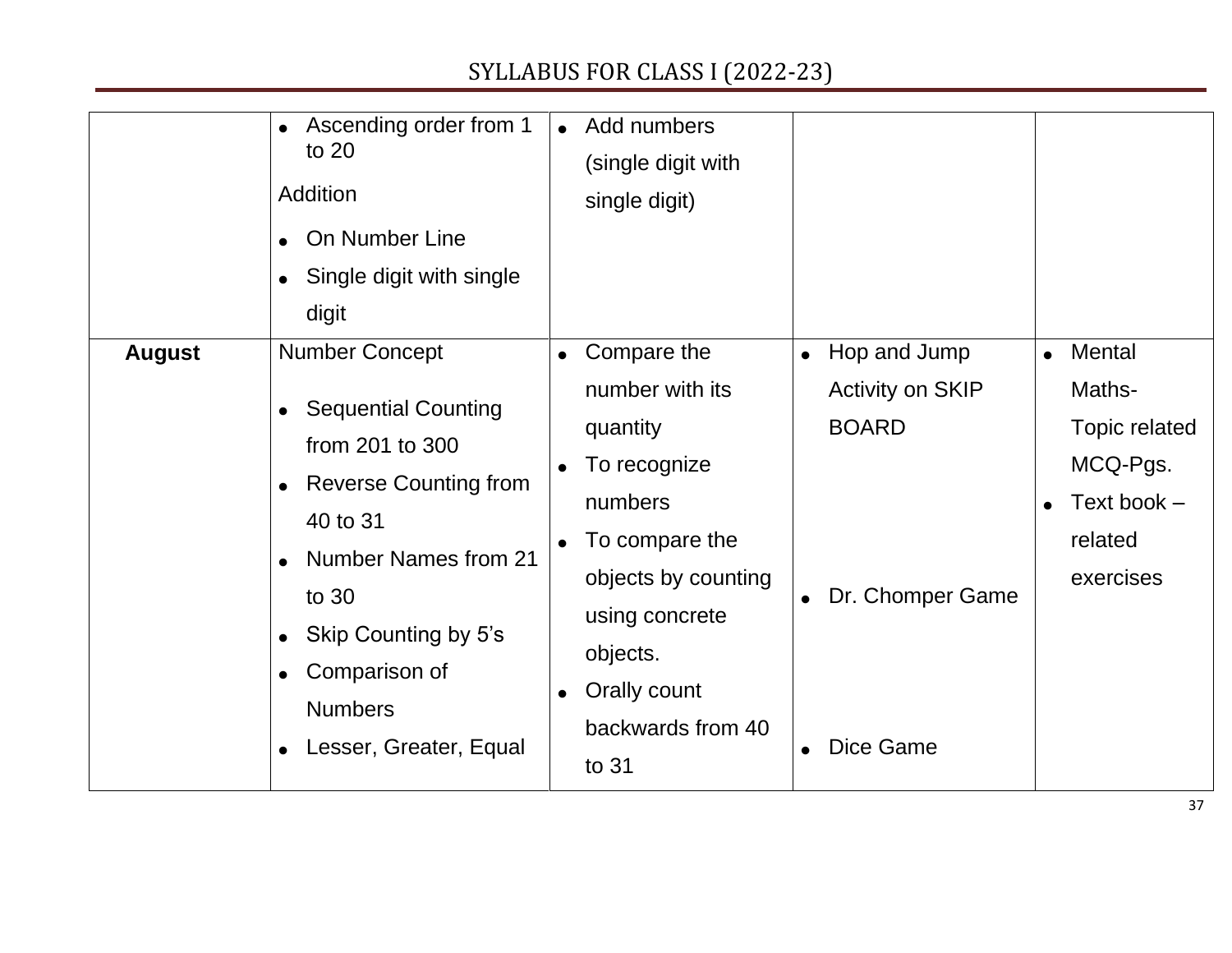| to $(<, >, =)$ upto 50              | Write numbers<br>$\bullet$         |
|-------------------------------------|------------------------------------|
| Before, after, between<br>$\bullet$ | backwards from 40                  |
| upto 100                            | to 31 in order                     |
| Descending order from<br>$\bullet$  | Understand the<br>$\bullet$        |
| 1 to 20                             | different ways to                  |
|                                     | write numbers                      |
|                                     | Find equivalent<br>$\bullet$       |
|                                     | names for numbers                  |
|                                     | Will be able to spell<br>$\bullet$ |
|                                     | even bigger                        |
|                                     | numbers                            |
|                                     | Recall, recognize<br>$\bullet$     |
|                                     | and create basic                   |
|                                     | patterns verbally                  |
|                                     | and through writing                |
|                                     | by counting by 5's                 |
|                                     | Improve their<br>$\bullet$         |
|                                     | counting skills                    |
|                                     |                                    |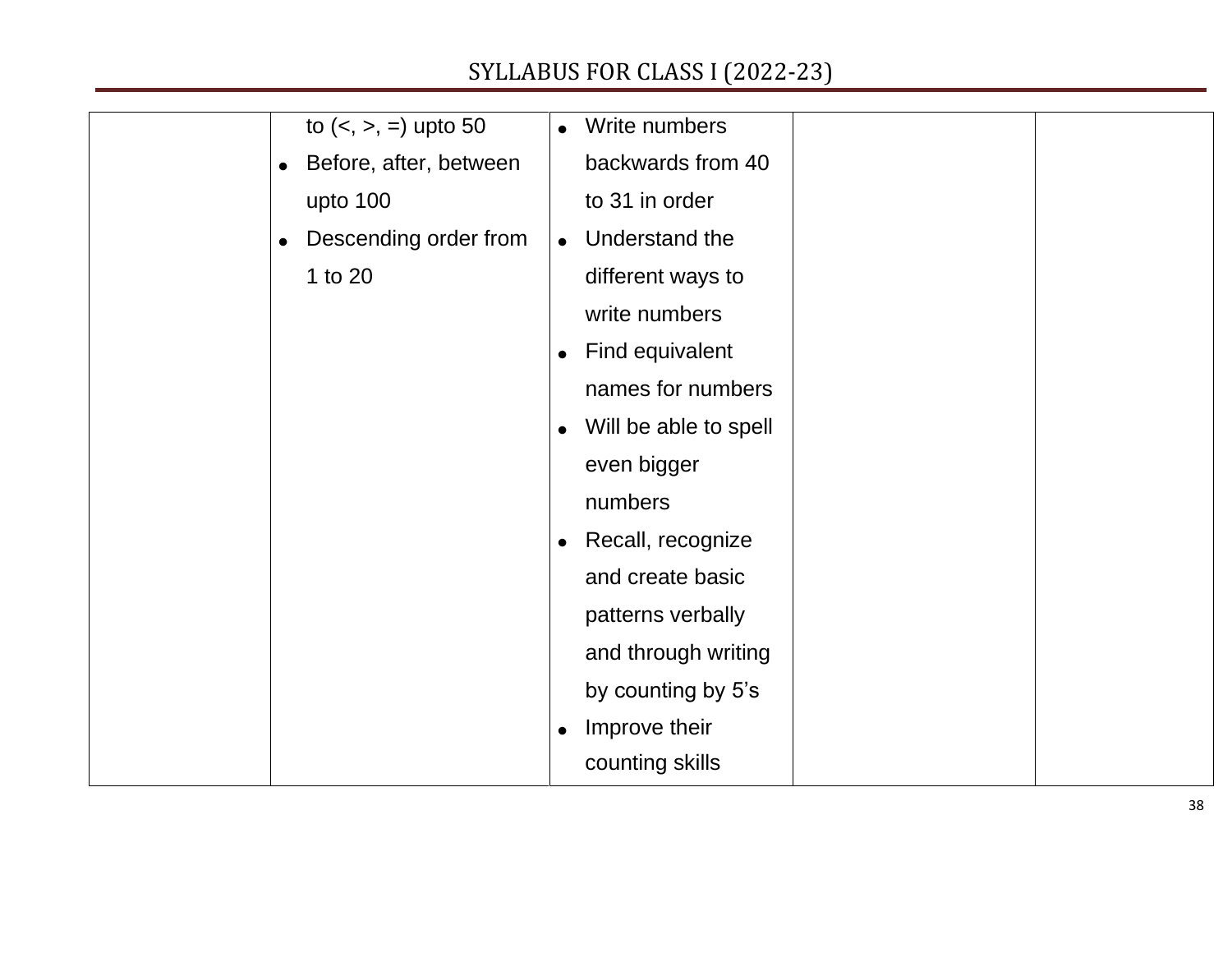| reducing the amount            |  |
|--------------------------------|--|
| of time it takes for           |  |
| than to count                  |  |
| Compare the<br>$\bullet$       |  |
| numbers using                  |  |
| greater than, lesser           |  |
| than & equal to                |  |
| Use words greater<br>$\bullet$ |  |
| than, less than or             |  |
| equal to compare               |  |
| items.                         |  |
| Count, order and<br>$\bullet$  |  |
| say what comes                 |  |
| after and before the           |  |
| given numbers                  |  |
| Arrange the<br>$\bullet$       |  |
| numbers from                   |  |
| largest to smallest            |  |
| Define ascending               |  |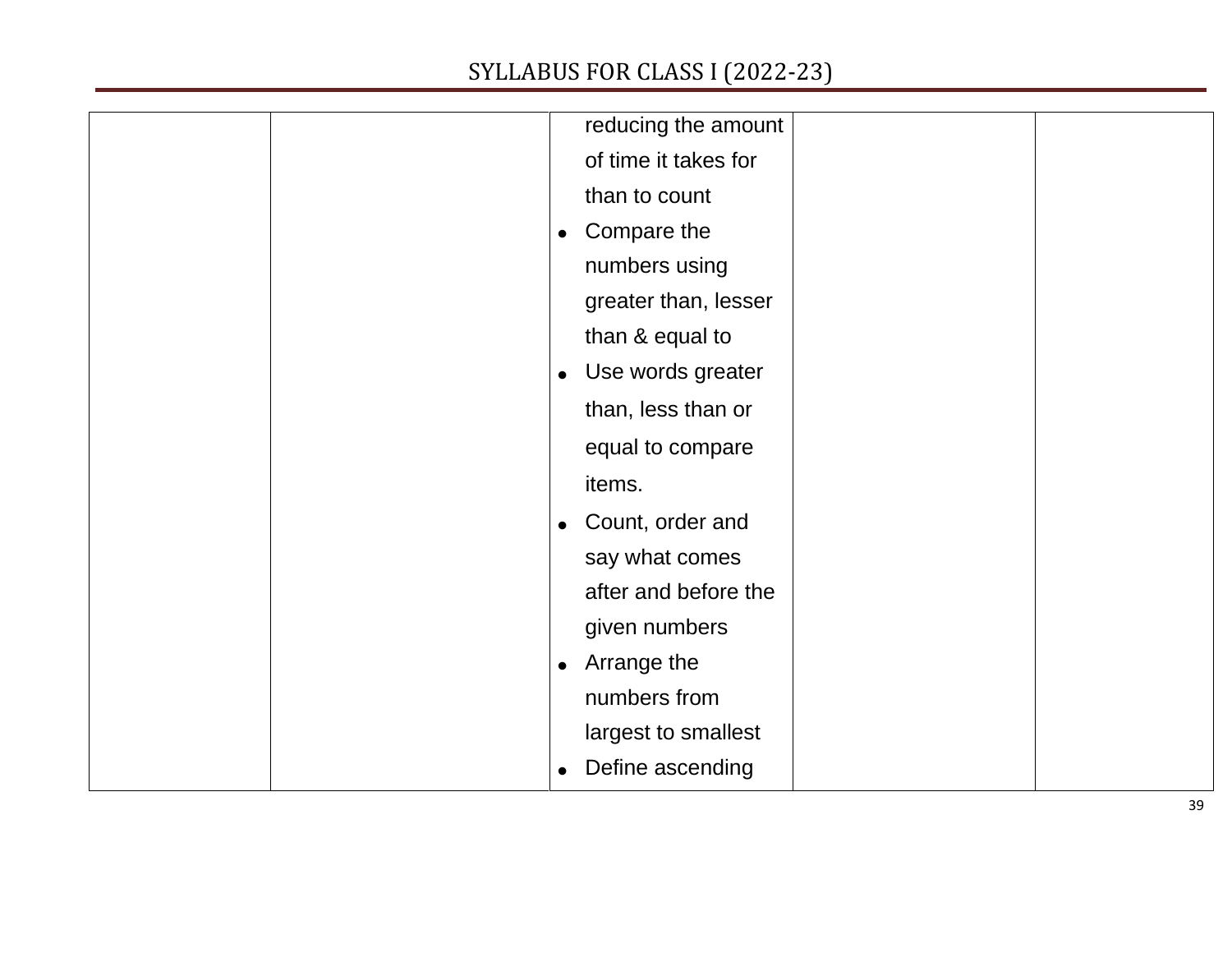|                  |                              | order                        |                               |                      |
|------------------|------------------------------|------------------------------|-------------------------------|----------------------|
|                  |                              | Demonstrate the<br>$\bullet$ |                               |                      |
|                  |                              | ability to place multi       |                               |                      |
|                  |                              | digit number in              |                               |                      |
|                  |                              | descending order             |                               |                      |
|                  | Addition                     | Add on number line           |                               |                      |
|                  | Double digit with single     | Add numbers<br>$\bullet$     |                               |                      |
|                  | digit                        | (double digit with           |                               |                      |
|                  | Double digit with double     | single digit and             |                               |                      |
|                  | digit (without carryover)    | double digit with            |                               |                      |
|                  |                              | double digit)                |                               |                      |
| <b>September</b> | <b>Number Concept</b>        | Compare the<br>$\bullet$     | "Who's missing"-<br>$\bullet$ | Mental<br>$\bullet$  |
|                  | • Sequential Counting        | number with its              | Skip counting by              | Maths-               |
|                  | from 301 to 400              | quantity                     | 10's                          | <b>Topic related</b> |
|                  | <b>Reverse Counting from</b> | Count by rote<br>$\bullet$   | Ascending order<br>$\bullet$  | MCQ-Pgs.             |
|                  | 50 to 41                     | To recognize<br>$\bullet$    | using number tags             | Text book -          |
|                  | <b>Number Names from 31</b>  | numbers                      | Use of beans /<br>$\bullet$   | related              |
|                  | to 50                        | To compare the               | objects for                   |                      |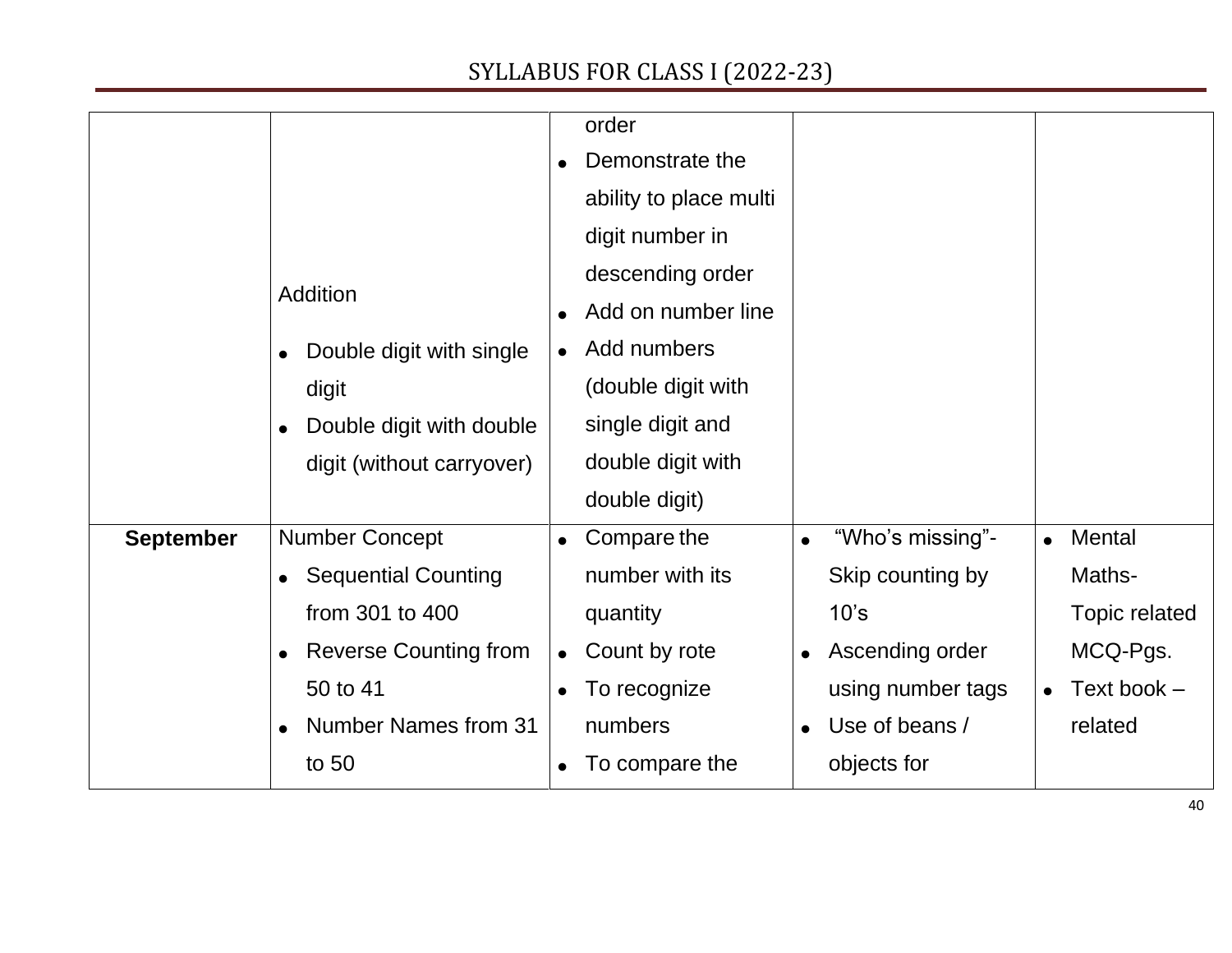| Skip Counting by 10's<br>$\bullet$<br>$\bullet$<br><b>Comparison of Numbers</b><br>$\bullet$<br>Greater, Lesser, Equal<br>$\bullet$<br>to $(<, >, =)$ from 51 to<br>Upto100<br>$\bullet$<br>Before, after, between<br>$\bullet$<br>from 51 to 100<br>Ascending order from<br>$\bullet$<br>21 to 50<br>$\bullet$ | objects by counting<br>using concrete<br>objects.<br>Orally count<br>backwards from 40<br>to 31<br>Write numbers<br>backwards from 40<br>to 31 in order<br>Understand the<br>different ways to<br>write numbers<br>Find equivalent<br>names for numbers<br>Will be able to spell | subtraction | exercises |
|-----------------------------------------------------------------------------------------------------------------------------------------------------------------------------------------------------------------------------------------------------------------------------------------------------------------|----------------------------------------------------------------------------------------------------------------------------------------------------------------------------------------------------------------------------------------------------------------------------------|-------------|-----------|
|-----------------------------------------------------------------------------------------------------------------------------------------------------------------------------------------------------------------------------------------------------------------------------------------------------------------|----------------------------------------------------------------------------------------------------------------------------------------------------------------------------------------------------------------------------------------------------------------------------------|-------------|-----------|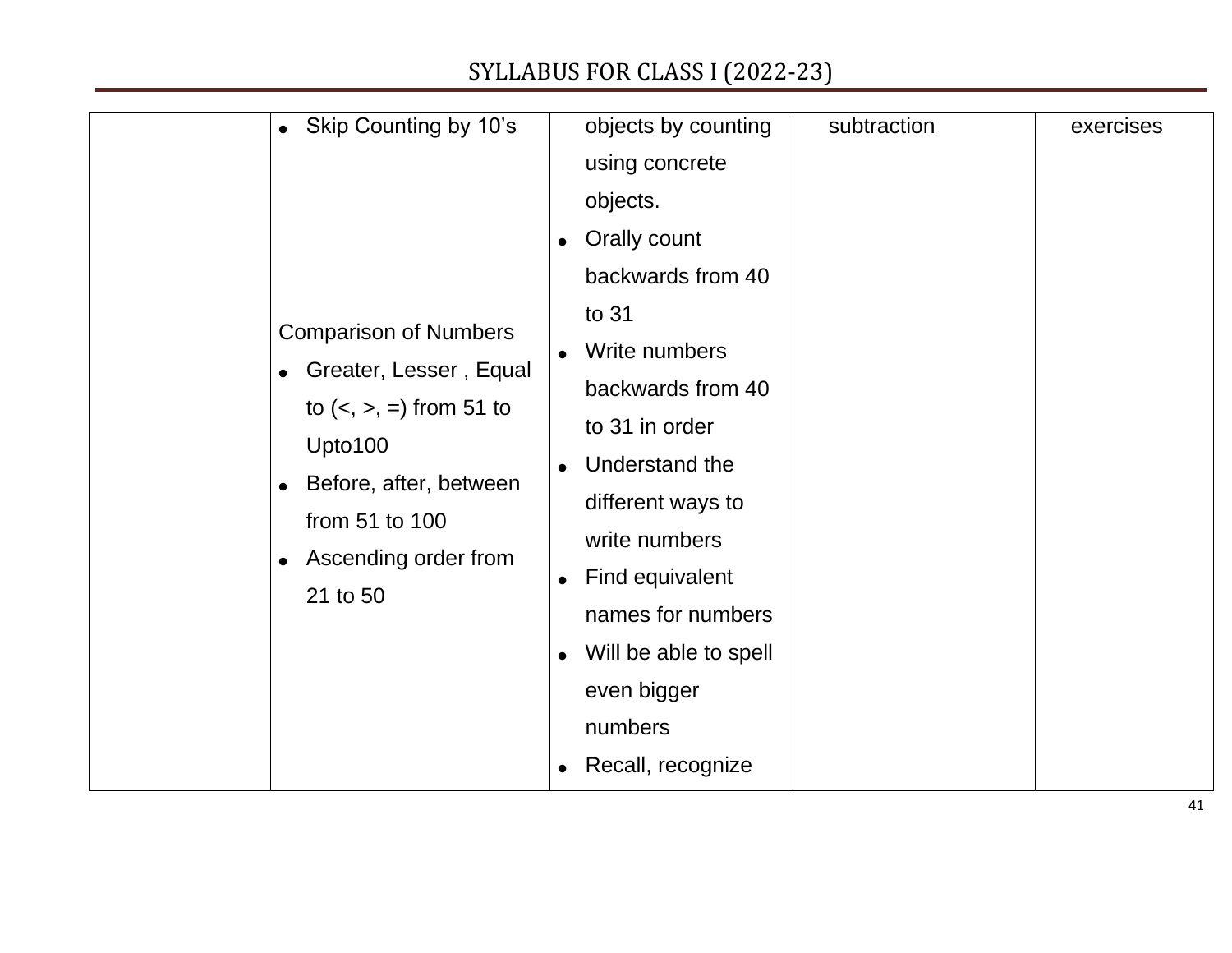| Subtraction<br>Subtraction with<br>$\bullet$<br>pictures<br>Subtraction on number<br>$\bullet$<br>line<br>Single digit from single<br>$\bullet$<br>digit | and create basic<br>patterns verbally<br>and through writing<br>by counting by 10's<br>Improve their<br>$\bullet$<br>counting skills<br>reducing the amount<br>of time it takes for<br>than to count.<br>Compare the<br>$\bullet$<br>numbers using<br>greater than, lesser<br>than & equal to<br>Use words greater<br>$\bullet$<br>than, less than or<br>equal to compare<br>items. |
|----------------------------------------------------------------------------------------------------------------------------------------------------------|-------------------------------------------------------------------------------------------------------------------------------------------------------------------------------------------------------------------------------------------------------------------------------------------------------------------------------------------------------------------------------------|
|                                                                                                                                                          | Count, order and                                                                                                                                                                                                                                                                                                                                                                    |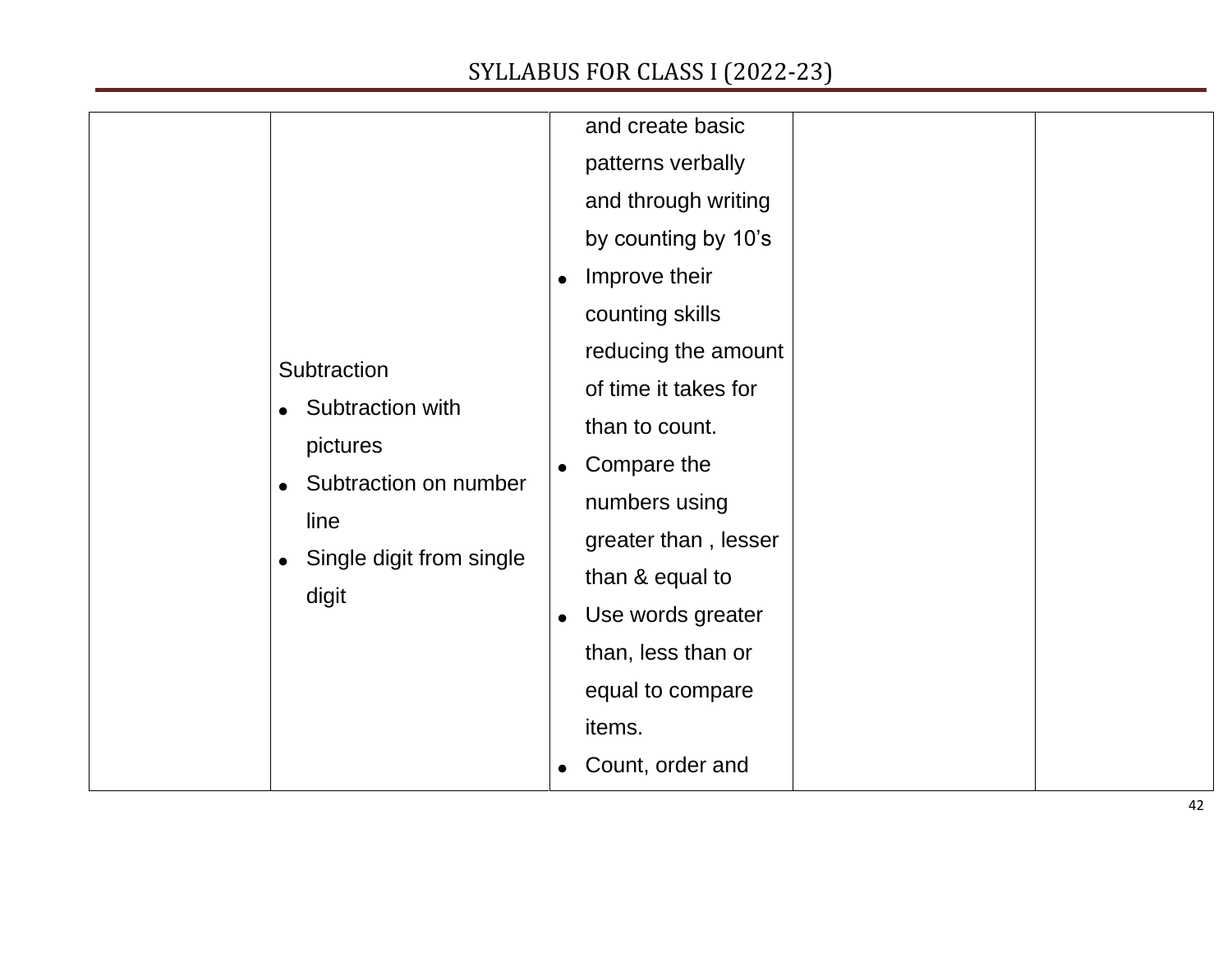|                |                              | say what comes                     |                               |                     |
|----------------|------------------------------|------------------------------------|-------------------------------|---------------------|
|                |                              | after and before the               |                               |                     |
|                |                              | given numbers                      |                               |                     |
|                |                              | arrange numbers in<br>$\bullet$    |                               |                     |
|                |                              | ascending order                    |                               |                     |
|                |                              | Subtract with<br>$\bullet$         |                               |                     |
|                |                              | pictures                           |                               |                     |
|                |                              | Subtract numbers                   |                               |                     |
|                |                              | (single digit from                 |                               |                     |
|                |                              | single digit)                      |                               |                     |
| <b>October</b> | <b>Number Concept</b>        | Count, read and<br>$\bullet$       | Number board<br>$\bullet$     | Mental<br>$\bullet$ |
|                | <b>Sequential Counting</b>   | write numbers from                 | Dr. Chomper Game<br>$\bullet$ | Maths-              |
|                | from 401 to 500              | 401 to 500                         | Dice Game<br>$\bullet$        | Topic related       |
|                | <b>Reverse Counting from</b> | <b>Read and write</b><br>$\bullet$ |                               | MCQ-Pgs.            |
|                | 60 to 51                     | reverse counting 60                |                               | Text book $-$       |
|                | <b>Number Names from</b>     | to 51                              |                               | related             |
|                | • 51 to 70                   | Count backwards                    |                               | exercises           |
|                |                              | from a given two                   |                               |                     |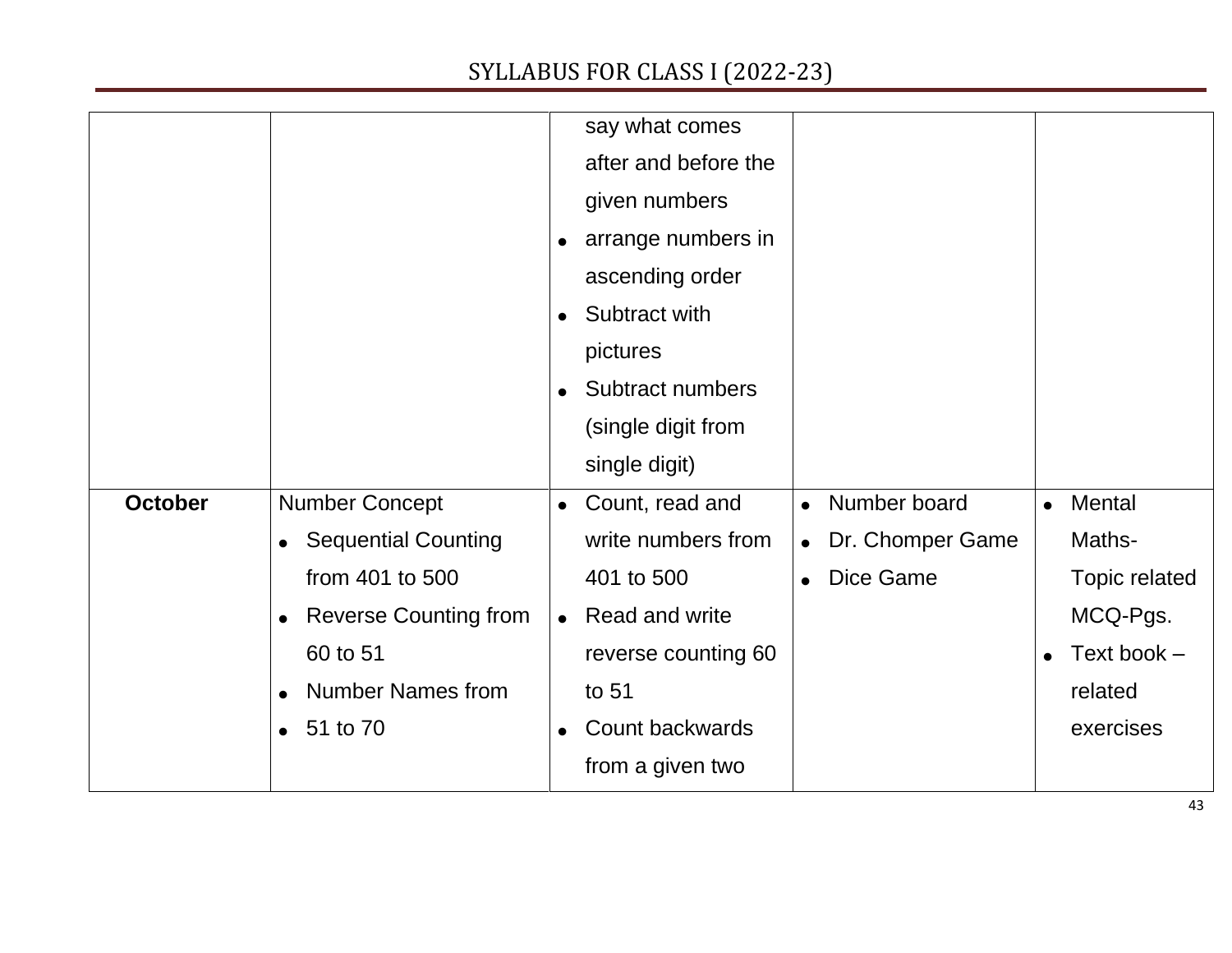|                 | <b>Comparison of Numbers</b> | digits                                                                                                                                                     |                              |               |
|-----------------|------------------------------|------------------------------------------------------------------------------------------------------------------------------------------------------------|------------------------------|---------------|
|                 | Descending order from        | Write number<br>$\bullet$                                                                                                                                  |                              |               |
|                 | 21 to 50                     | names 51 to 70                                                                                                                                             |                              |               |
|                 |                              | Understand the                                                                                                                                             |                              |               |
|                 | Subtraction                  | concept of                                                                                                                                                 |                              |               |
|                 | Single digit from double     | descending order up                                                                                                                                        |                              |               |
|                 | digit                        | to 50                                                                                                                                                      |                              |               |
|                 |                              | Subtract by taking<br>$\bullet$<br>away<br>Recognise the<br>symbol of 'minus' for<br>subtraction<br>Find different<br>number bonds for<br>the same numbers |                              |               |
| <b>November</b> | <b>Number Concept</b>        | <b>Read and write</b>                                                                                                                                      | Skip board<br>$\bullet$      | Mental        |
|                 | • Sequential Counting        | numbers up to 600                                                                                                                                          | Number tags for<br>$\bullet$ | Maths-        |
|                 | from 501 to 600              | Identify and arrange<br>$\bullet$                                                                                                                          | ascending /                  | Topic related |
|                 | <b>Reverse Counting from</b> | numbers in reverse                                                                                                                                         | descending order             | MCQ-Pgs.      |
|                 | 80 to 61                     | order from 80 to 61                                                                                                                                        | Dice Game                    | Text book -   |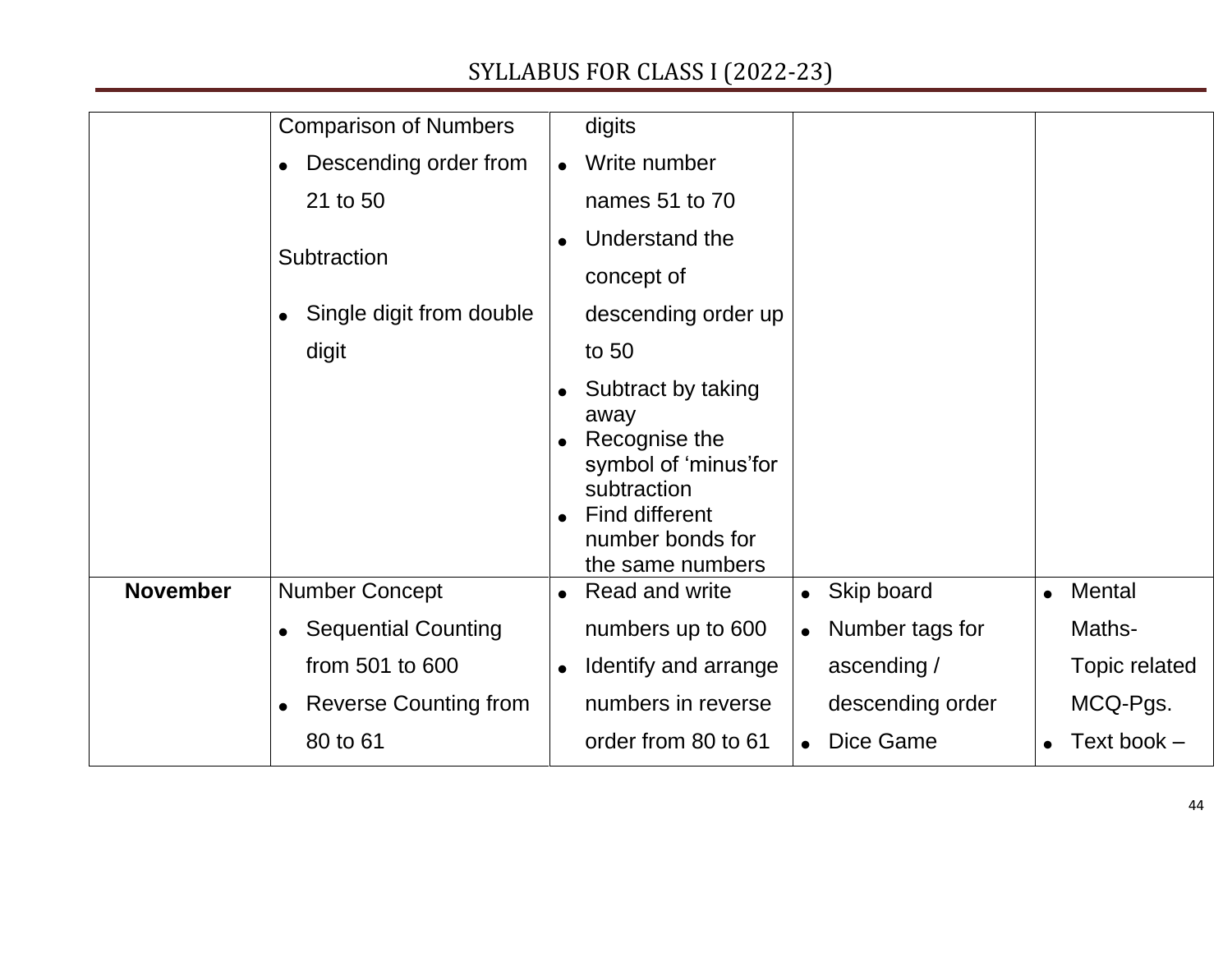| <b>Number Names from</b>     | Fun with shapes<br>Write number<br>$\bullet$ | Related   |
|------------------------------|----------------------------------------------|-----------|
| 71 to 90                     | names from 71 to90                           | exercises |
| <b>Comparison of Numbers</b> | Change numbers to<br>$\bullet$               |           |
| Ascending order from         | number names and                             |           |
| 51 to 100                    | vice versa                                   |           |
| Descending order from        | Arrange numbers in<br>$\bullet$              |           |
| 51 to 100                    | ascending order                              |           |
|                              | Arrange numbers in<br>$\bullet$              |           |
| Subtraction                  | descending order                             |           |
| Two digit from two digit     | Recognise the<br>$\bullet$                   |           |
| (without borrowing)          | symbol of                                    |           |
|                              | subtraction                                  |           |
|                              | Find the sum and<br>$\bullet$                |           |
| <b>Shapes</b>                | difference of two                            |           |
| • Straight and Curved        | digit numbers by                             |           |
| Lines                        | using the horizontal                         |           |
|                              | and vertical                                 |           |
| <b>Square and Circle</b>     | methods                                      |           |
|                              | Subtract two digit                           |           |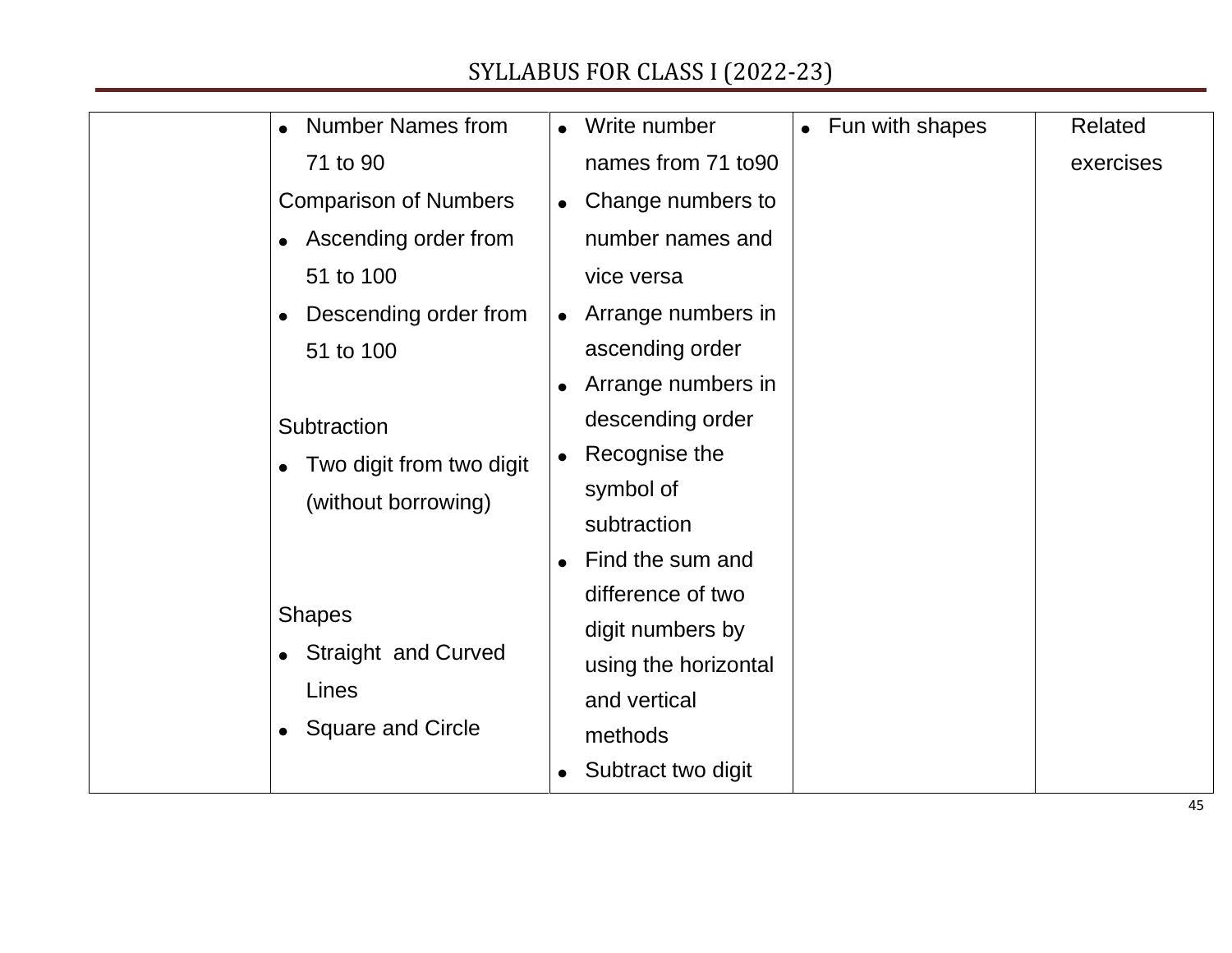|                                       | numbers in daily life             |
|---------------------------------------|-----------------------------------|
|                                       | situations.                       |
| Table of 2 with repeated<br>$\bullet$ | Recognise that lines<br>$\bullet$ |
| addition                              | are of two types-                 |
|                                       | straight lines and                |
|                                       | curved lines                      |
|                                       | Make free hand<br>$\bullet$       |
|                                       | drawing of                        |
|                                       | horizontal, vertical              |
|                                       | and slant lines                   |
|                                       | Understands that                  |
|                                       | shapes are found                  |
|                                       | everywhere                        |
|                                       | Identify and<br>$\bullet$         |
|                                       | differentiate                     |
|                                       | between square and                |
|                                       | circle                            |
|                                       | Write table of 2 with             |
|                                       | repeated addition                 |
|                                       | Explores ways of                  |
|                                       |                                   |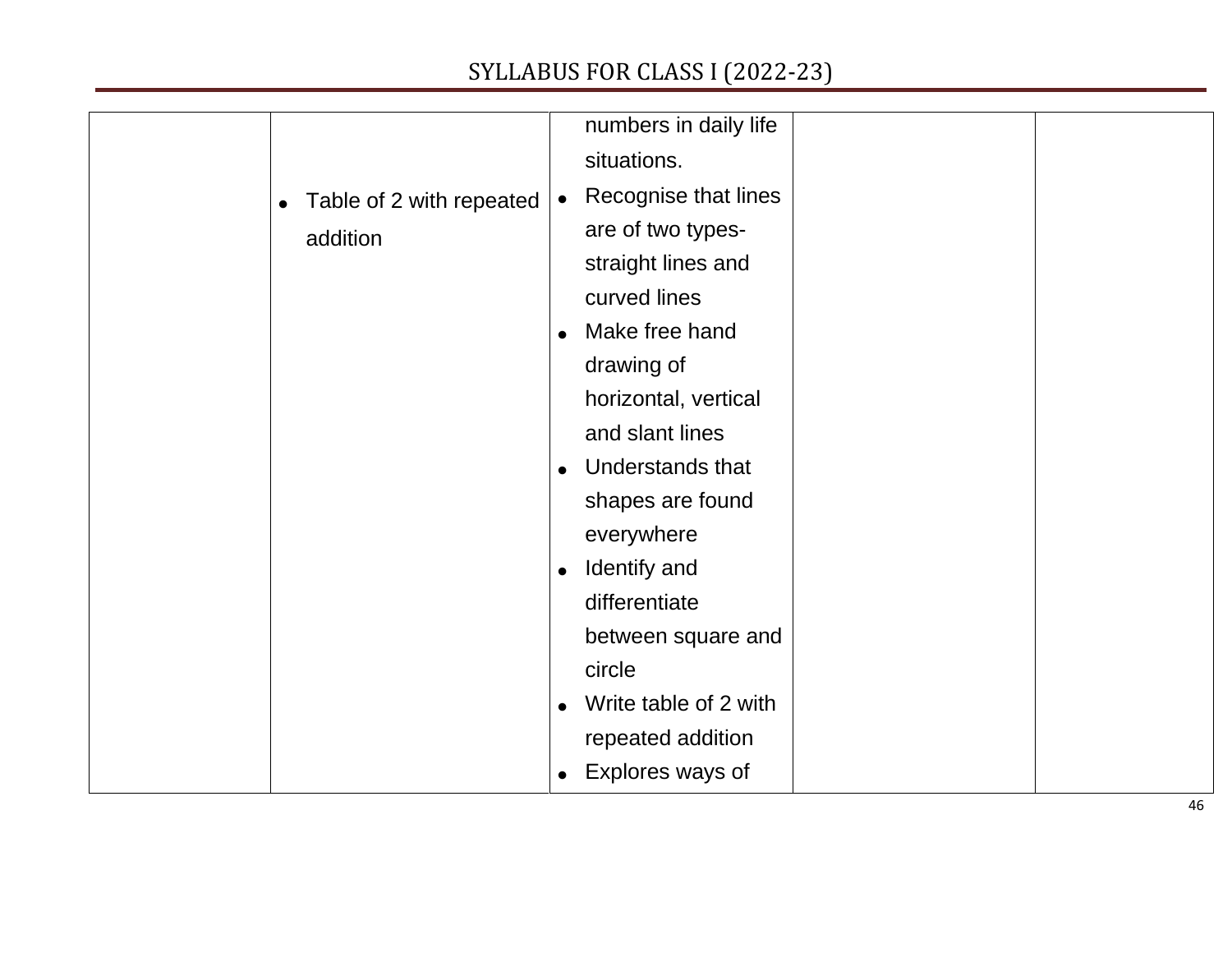| <b>December</b> | • Number Concept<br>• Sequential Counting<br>from 601 to 800<br><b>Reverse Counting from</b><br>90 to 81                                                                                         | equal / grouping/<br>sharing/ distribution<br>Attempts to read<br>and write any<br>number 601 to 800<br>Identify and arrange<br>numbers in reverse                                                                                                                      | Roll it! Make it!<br>$\bullet$<br>Expand it!<br><b>Shape Mania</b> | • Mental<br>Maths-<br>Topic related<br>MCQ-Pgs. |
|-----------------|--------------------------------------------------------------------------------------------------------------------------------------------------------------------------------------------------|-------------------------------------------------------------------------------------------------------------------------------------------------------------------------------------------------------------------------------------------------------------------------|--------------------------------------------------------------------|-------------------------------------------------|
|                 | <b>Number Names from</b><br>$\bullet$ 91 to 100<br>Expanded form and<br>short form from 1 to 99<br><b>Shapes</b><br>Rectangle, Triangle,<br>Oval<br>Table of 10 with repeated<br><b>Addition</b> | order 90 to 81<br>Write the number<br>names from 91 to<br>100<br>Write numbers in<br>expanded and short<br>form<br>Recognise and<br>name some basic<br>shapes like square,<br>circle, rectangle,<br>triangle and oval<br>Write table of 10<br>with repeated<br>addition |                                                                    | Text book $-$<br><b>Related</b><br>exercises    |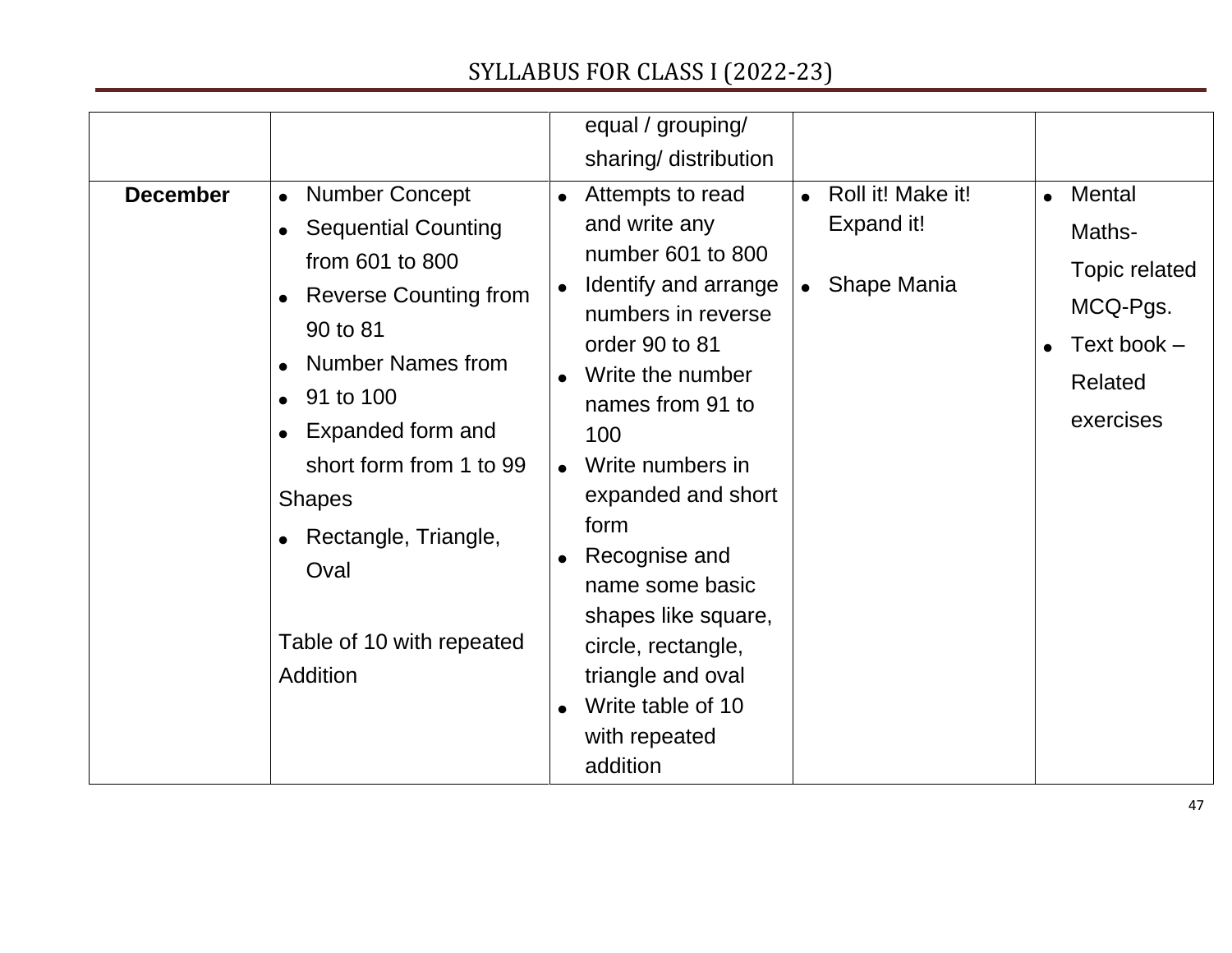|                                       |                                                                                                                                                                                              | Explores ways of<br>$\bullet$<br>equal/ grouping /<br>sharing/ distribution                                                                                                                                                                                                                                  |                                                                       |                                                                                                |
|---------------------------------------|----------------------------------------------------------------------------------------------------------------------------------------------------------------------------------------------|--------------------------------------------------------------------------------------------------------------------------------------------------------------------------------------------------------------------------------------------------------------------------------------------------------------|-----------------------------------------------------------------------|------------------------------------------------------------------------------------------------|
| <b>January</b>                        | <b>Number Concept</b><br><b>Sequential Counting</b><br>from 801 to 999<br><b>Reverse Counting from</b><br>100 to 91<br>Addition<br><b>Story Sums</b><br>Table of 5 with repeated<br>addition | Read and write<br>$\bullet$<br>numbers up to 999<br>Read and write<br>$\bullet$<br>reverse counting<br>100 to 91<br>To recognise<br>$\bullet$<br>number stories<br>leading to addition<br>through the usage<br>of mathematical<br>language use for<br>addition<br>Write table of 5 with<br>repeated addition | Number board<br>Dice Game                                             | $\bullet$ Mental<br>Maths-<br>Topic related<br>MCQ-Pgs.<br>Text book -<br>Related<br>exercises |
| <b>February &amp;</b><br><b>March</b> | <b>Measurement</b>                                                                                                                                                                           | Understand the<br>$\bullet$<br>meaning of all the<br>terms related to<br>measurement                                                                                                                                                                                                                         | Exploring the green<br>$\bullet$<br>grocer to see<br>weights &balance | Mental<br>Maths-<br><b>Topic related</b>                                                       |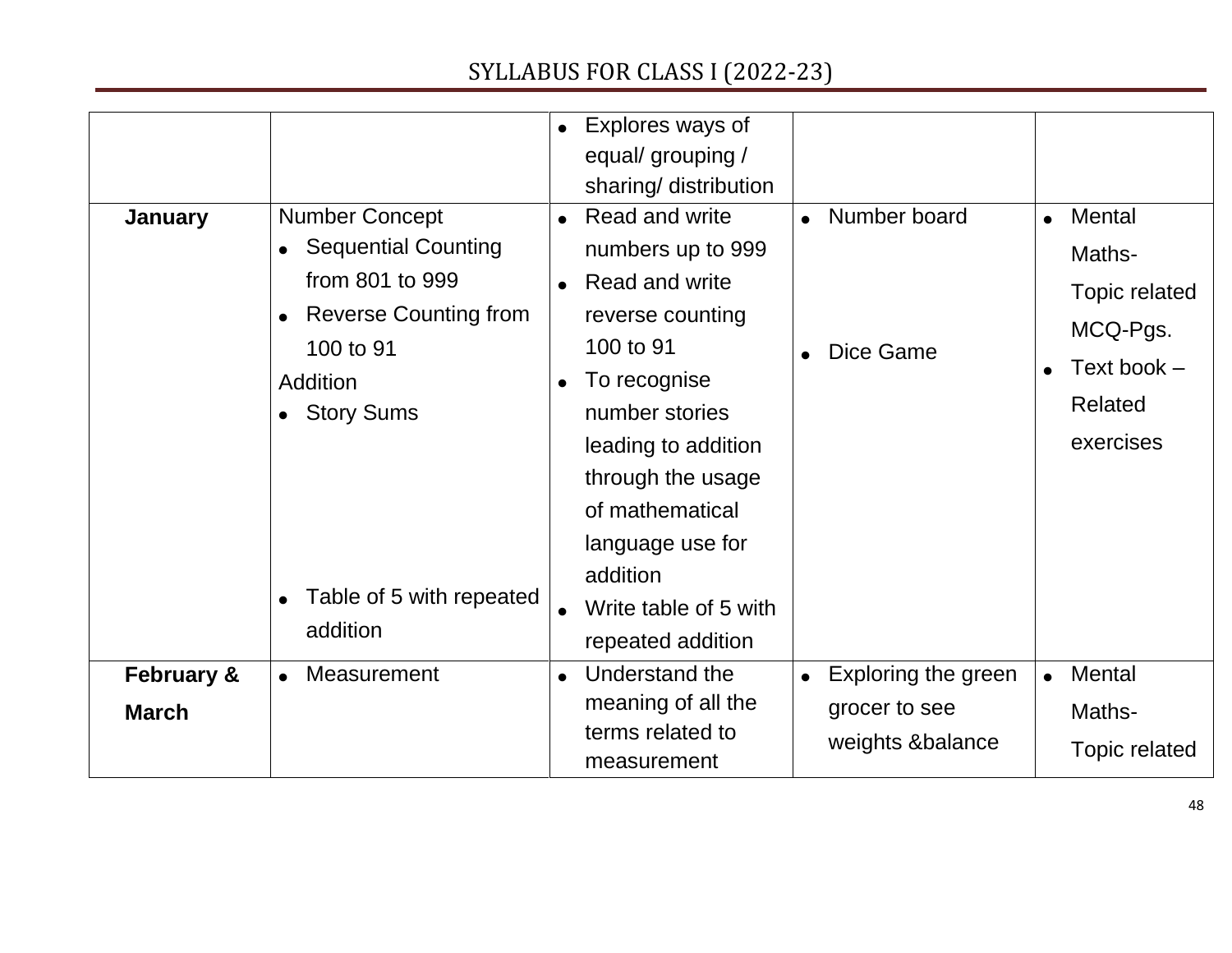|                           | To understand the                       |                           | MCQ-Pgs.      |
|---------------------------|-----------------------------------------|---------------------------|---------------|
|                           | measurement                             | <b>Clock</b><br>$\bullet$ | Text book $-$ |
|                           | involves length,                        |                           | Related       |
|                           | breadth, height and                     |                           |               |
|                           | capacity                                |                           | exercises     |
| Time and Money            | To understand the<br>$\bullet$          |                           |               |
|                           | importance of time                      |                           |               |
|                           | Read and interpret<br>$\bullet$         |                           |               |
|                           | time using different<br>measuring tools |                           |               |
|                           | To tell time to the                     |                           |               |
| Subtraction               | nearest                                 |                           |               |
| • Story Sums              | To recognise                            |                           |               |
|                           | $\bullet$<br>number stories             |                           |               |
|                           | leading to                              |                           |               |
| Revision of all important | subtraction through                     |                           |               |
| concepts                  | the usage of                            |                           |               |
|                           | mathematical terms                      |                           |               |
|                           | used for subtraction                    |                           |               |
|                           |                                         |                           |               |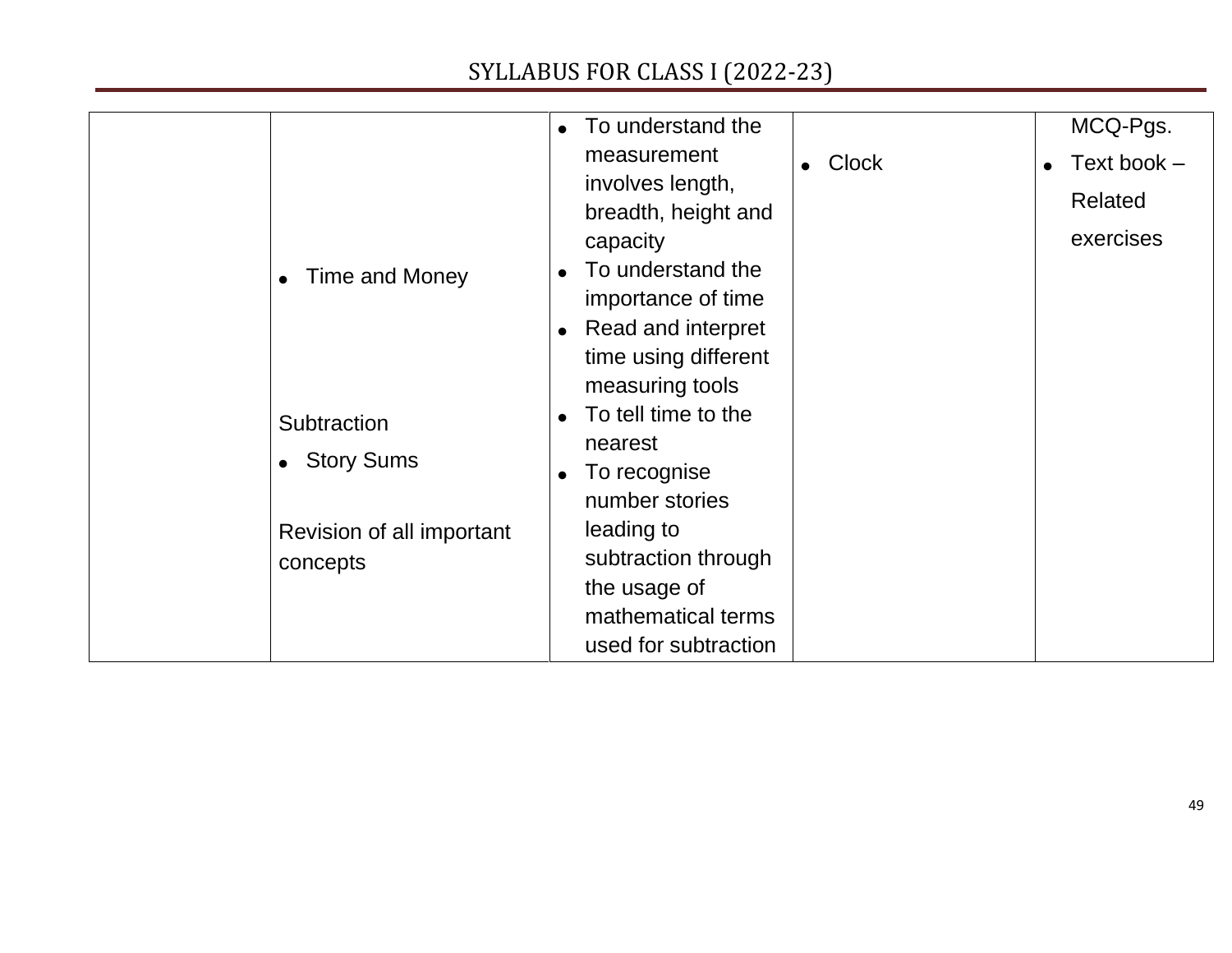# **GENERAL KNOWLEDGE**

| <b>MONTH</b> | <b>TOPIC</b>                                                                                                                                                                                                                                                                                                     | <b>LEARNING OUTCOMES</b>                                                                                                                                                          | <b>ACTIVITIES</b>                                                      |
|--------------|------------------------------------------------------------------------------------------------------------------------------------------------------------------------------------------------------------------------------------------------------------------------------------------------------------------|-----------------------------------------------------------------------------------------------------------------------------------------------------------------------------------|------------------------------------------------------------------------|
| April / May  | UNIT-1 LIFE SKILLS<br>• $1$ am Special (Pg.5)<br>• Be Clean, Be Healthy<br>(Pgs.10, 11)<br><b>Brain Teaser</b><br>Which one is different?<br>$(Pgs - 51 & 52)$<br>UNIT-3 Language and<br>Literature<br>• Rhyming Words<br>(Pgs.17, 18)<br>World of Colours (Pg.19)<br>Rhyming Fun (Pg.20)<br>Fairy Tales (Pg.22) | • Get familiar with their skills<br>and strengths<br>Understand the importance<br>of cleanliness and personal<br>hygiene<br>• Apply their knowledge in<br>guessing nursery rhymes | Self Talk<br>$\bullet$<br>Tipi Tipi Tap Game<br>Choose your<br>Partner |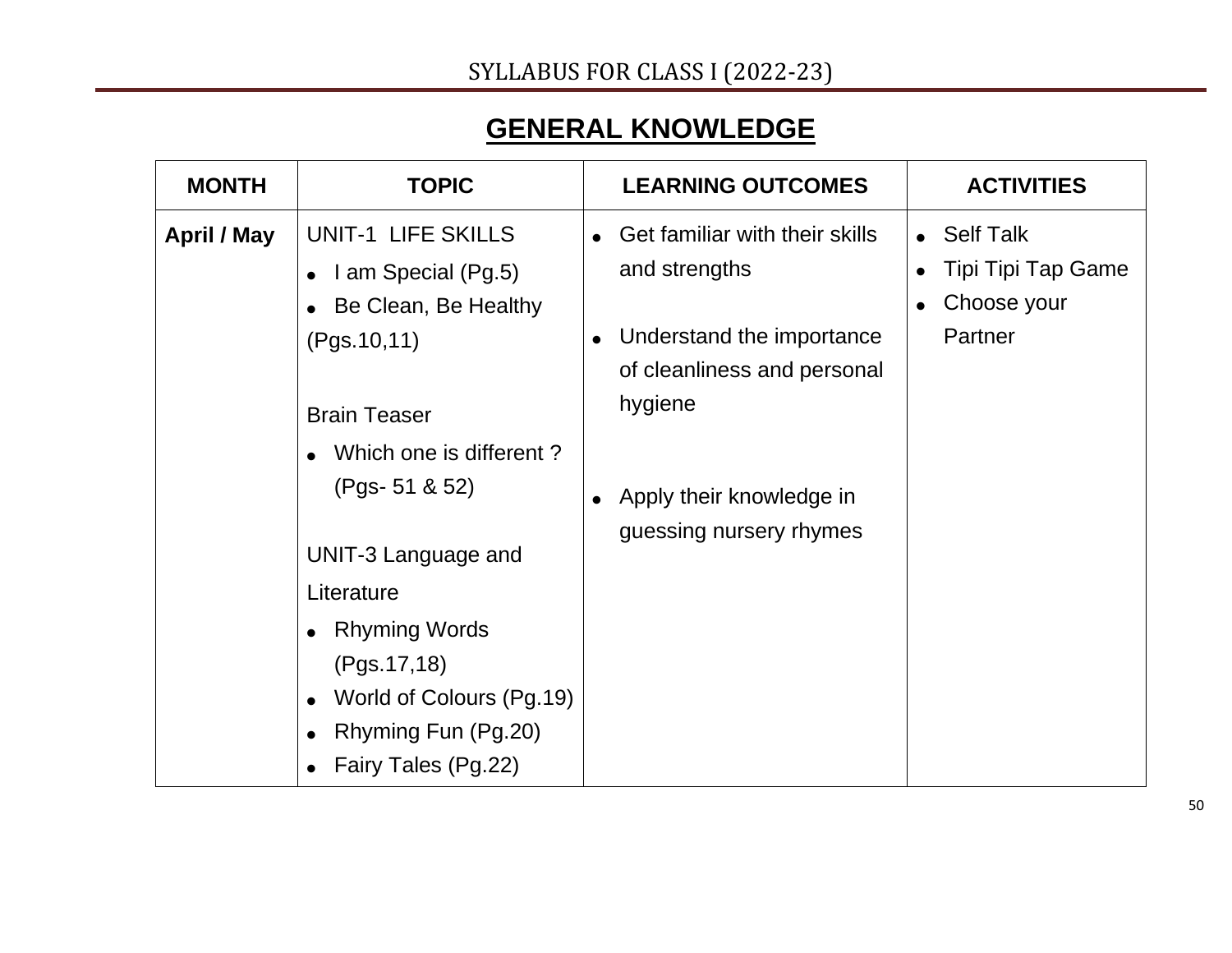|               | <b>Brain Teaser</b><br>• Analogy (Pgs- $56,57$ )                                                                                                                                                                                                                       |                                                                                                     |                                                                  |
|---------------|------------------------------------------------------------------------------------------------------------------------------------------------------------------------------------------------------------------------------------------------------------------------|-----------------------------------------------------------------------------------------------------|------------------------------------------------------------------|
| July          | <b>UNIT-1 Life Skill</b><br>Good Manners (Pg.7)<br>$\bullet$<br>• Animix $(Pg.8)$<br><b>UNIT-3 Language and</b><br><b>Literature</b><br>• Guess Who? $(Pg.24)$<br>• Spell Check (Pgs.25,<br>26)<br><b>Brain Teaser</b><br>What comes next (Pgs.<br>$\bullet$<br>50,51) | Analyze words to find out<br>the correct spellings<br>Learn the names of different<br>water animals | <b>PPT Presentation</b><br>of Animal's Babies<br>• Word Building |
| <b>August</b> | <b>UNIT-1 Life Skills</b><br>• Polite Words (Pg.6)                                                                                                                                                                                                                     | Explore more about their<br>country and know famous                                                 | <b>Speak Patriotic</b><br>Slogan                                 |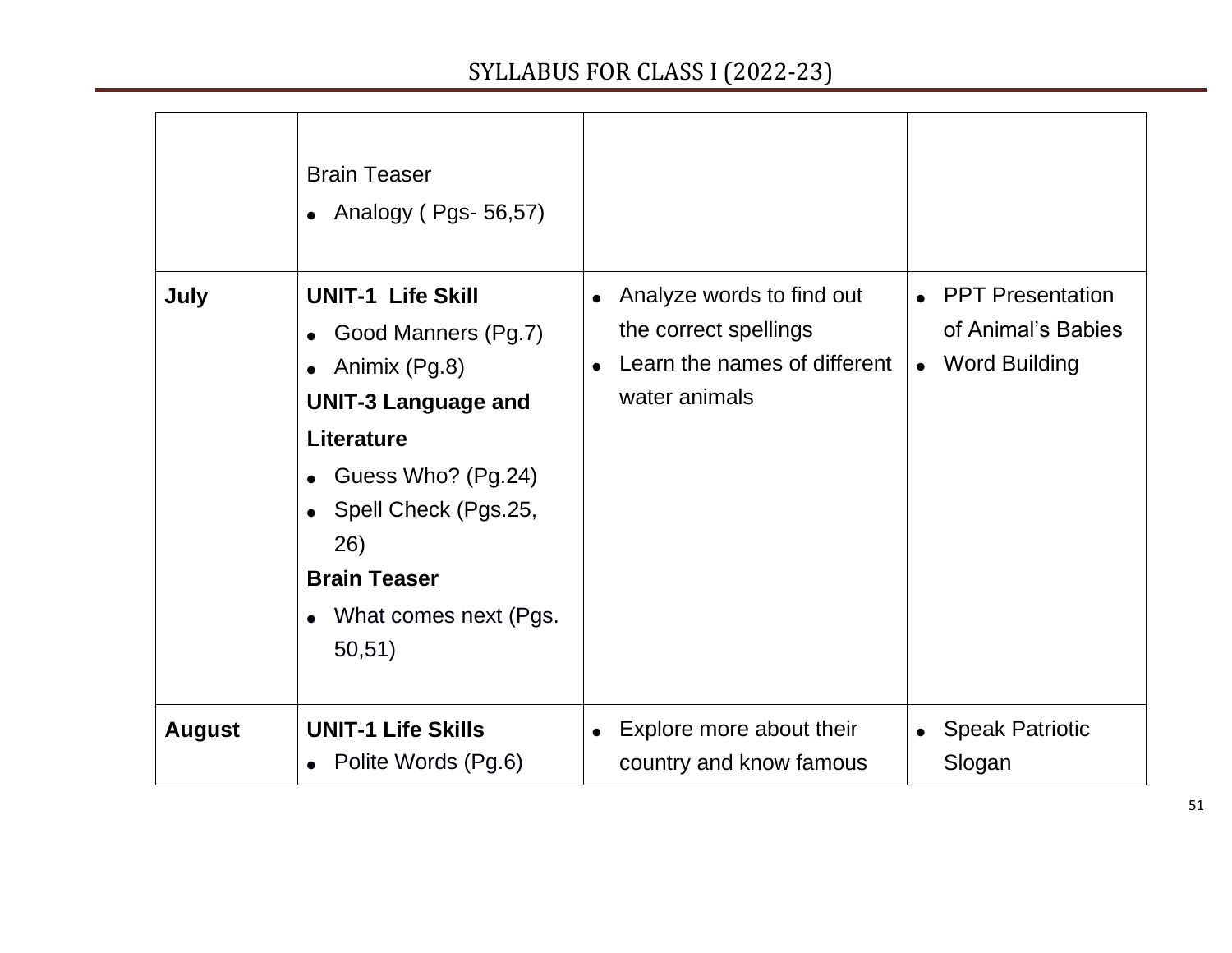|                  | <b>UNIT-4 Amazing India</b><br><b>Our Motherland</b><br>(Pg.28, 29)<br><b>Brain Teaser</b><br>Similar Shapes (Pgs.<br>$\bullet$<br>54,55)<br><b>Famous Places</b><br>$\bullet$<br>(Pg.30,31)<br>Colour the Red Fort<br>$\bullet$<br>(Pg. 32)<br><b>UNIT-6 Mixed Bag</b><br><b>Brain Teaser</b><br>$\bullet$<br>(Pgs.46, 47) | places of India<br>Develop critical thinking and<br>analytical skills                                       | <b>PPT Presentation</b><br>of Good Manners                                   |
|------------------|-----------------------------------------------------------------------------------------------------------------------------------------------------------------------------------------------------------------------------------------------------------------------------------------------------------------------------|-------------------------------------------------------------------------------------------------------------|------------------------------------------------------------------------------|
| <b>September</b> | <b>UNIT-1 Life Skills</b><br>• Safety on Road (Pgs.9)<br><b>UNIT-3 Language and</b><br><b>Literature</b><br>The Lost Pair (Pg.20)                                                                                                                                                                                           | Identify barriers to effective<br>safety rules<br>Demonstrate their<br>knowledge about colours<br>and pairs | <b>PPT Presentation</b><br>of Road Symbols<br>Talk on Safety<br><b>Rules</b> |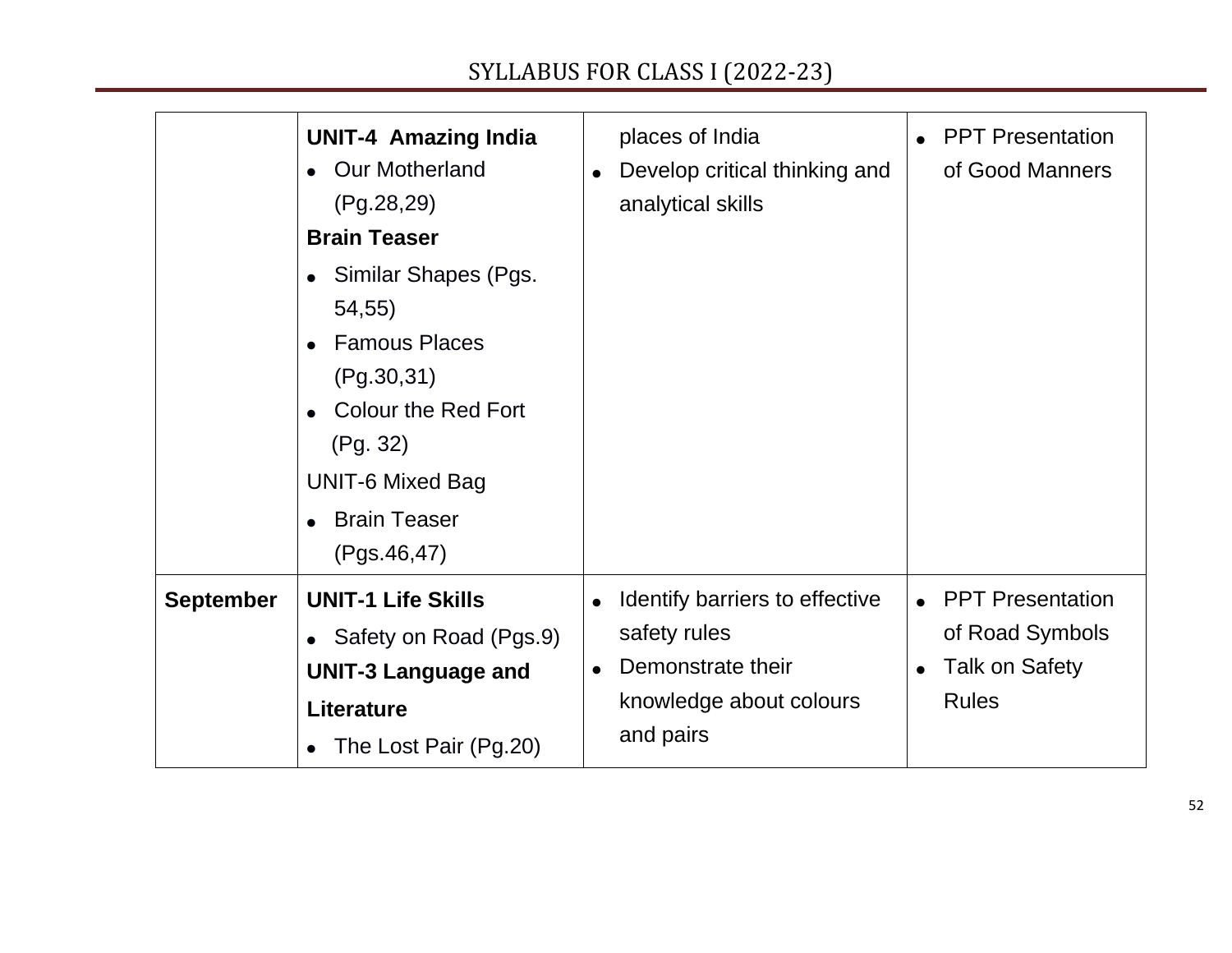|                 | • Colour Treat (Pg.23,44)                                                                                                                                                                                                                                                        |                                                                                                                 |                                                                                                                |
|-----------------|----------------------------------------------------------------------------------------------------------------------------------------------------------------------------------------------------------------------------------------------------------------------------------|-----------------------------------------------------------------------------------------------------------------|----------------------------------------------------------------------------------------------------------------|
| <b>October</b>  | <b>UNIT-2 Leisure Pleasure</b><br>• Free Time $(Pg.14)$<br>It's Cartoon Time<br>(Pg.16)<br><b>UNIT-6 Mixed Bag</b><br>• Number Game-I (Pg.44)<br>Number Game-II (Pg.42)<br><b>Brain Teaser</b><br>• Analytical Reasoning<br>$(Pgs - 58, 59)$<br><b>Hidden Message</b><br>(Pg.40) | • Get aware with the<br>significance of special days<br>and dates<br>Observe and illustrate words<br>and sounds | <b>Talk on Special</b><br>$\bullet$<br><b>Dates</b><br><b>PPT Presentation</b><br>$\bullet$<br>of Number Names |
| <b>November</b> | <b>UNIT-6 Mixed Bag</b><br><b>Brain Teaser</b>                                                                                                                                                                                                                                   | Learn the various names of<br>electronic gadgets                                                                | <b>PPT Presentation</b><br><b>Quiz Contest</b>                                                                 |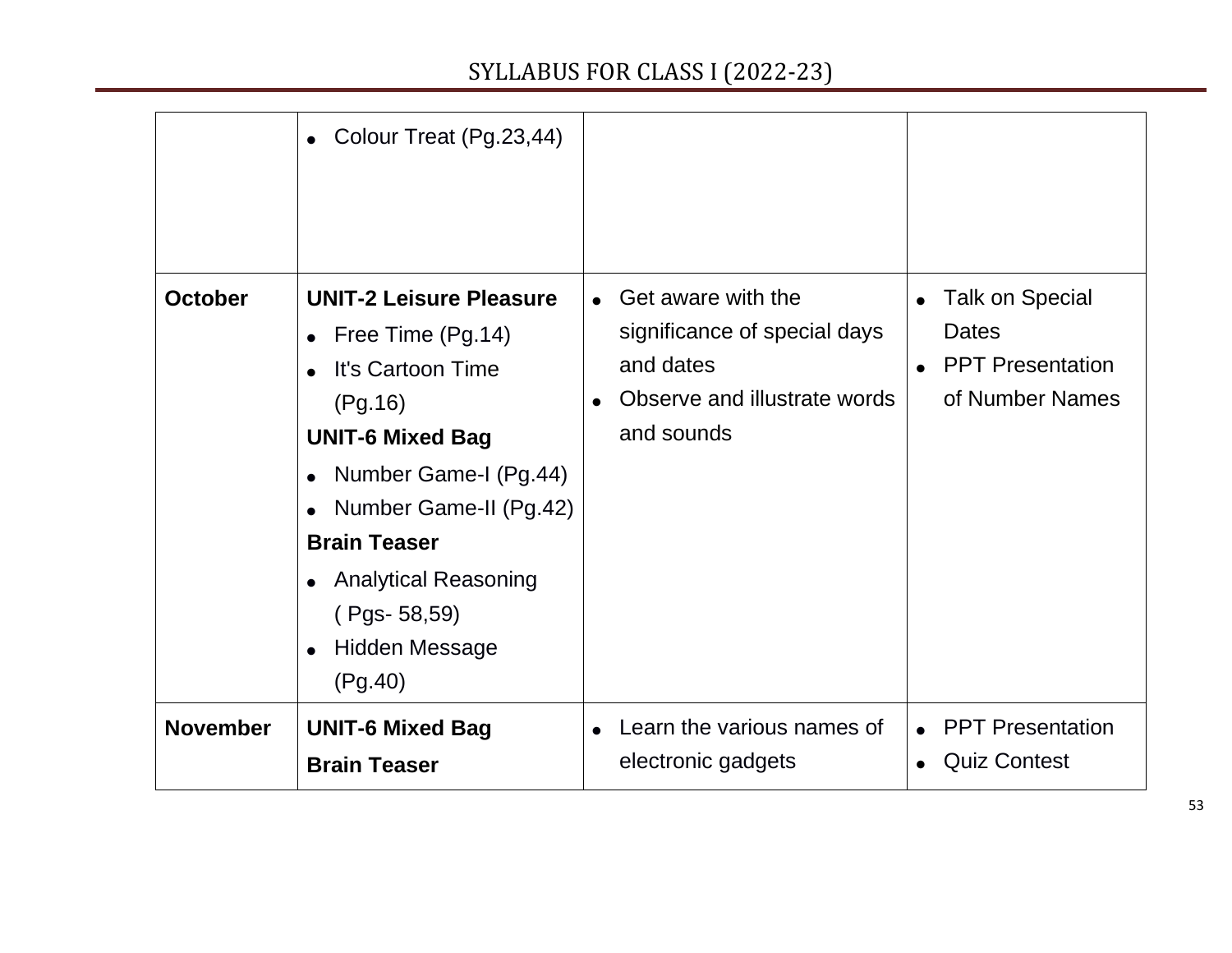| • Grouping (Pgs. 60,61)<br><b>Brain Teaser</b><br>• Complete the Figure<br>(Pgs. 63, 64)<br><b>UNIT-5 World of Nature</b><br>• Nature's Wonder<br>(Pgs.33)<br><b>Medicinal Plants</b><br>$\bullet$<br>(Pgs.35,36)<br><b>Our Green Friends</b><br>(Pgs.37, 38) | Develop reasoning and<br>$\bullet$<br>problem solving skills                                                      |                                                               |
|---------------------------------------------------------------------------------------------------------------------------------------------------------------------------------------------------------------------------------------------------------------|-------------------------------------------------------------------------------------------------------------------|---------------------------------------------------------------|
| <b>December</b><br><b>UNIT-5 World of Nature</b><br>• Fruit Punch (Pgs. 38, 39)<br>• Fancy Dress<br>Competition (Pg.40)<br><b>UNIT-1 LIFE SKILLS</b><br>• Animix $(Pg.8)$<br><b>UNIT-3 Language and</b>                                                       | Get aware with the<br>$\bullet$<br>significance of different<br>plants<br>Know about nature and its<br>importance | <b>Talk on Plants</b><br><b>PPT Presentation</b><br>of Nature |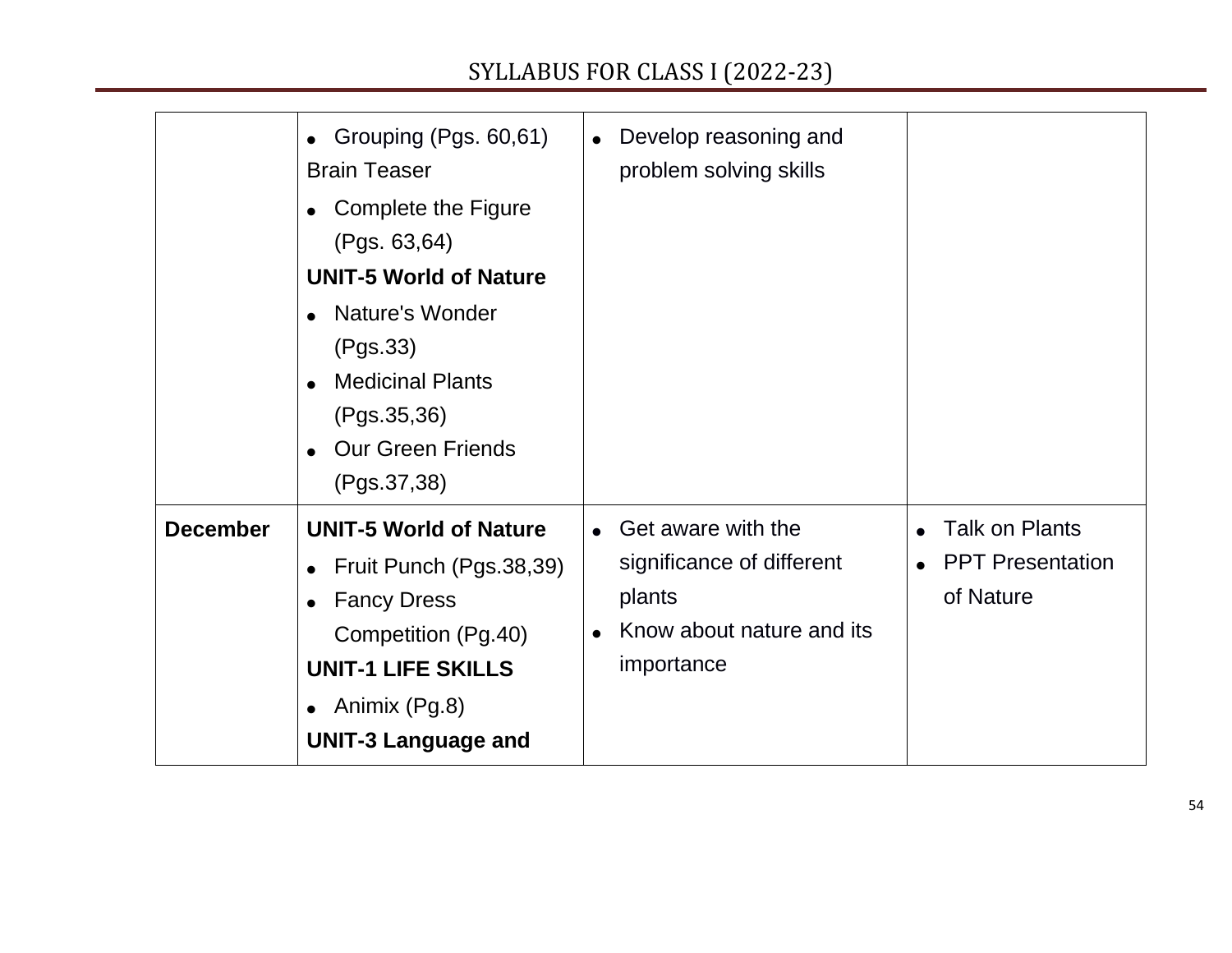| <b>January</b>  | <b>Literature</b><br>• Meet My Child $(Pg.27)$<br><b>UNIT-2 Leisure Pleasure</b><br>• Game Match $(Pg.12)$<br>Hidden Shapes (Pg 62)<br>Indoor and Outdoor<br>Games (Pg.14)<br><b>UNIT-5 World of Nature</b><br>• Nature's Wonder (Pgs.34) | Differentiate between Indoor<br>and Outdoor games<br>Identify and analyze the<br>hidden shapes | Show 'n' Tell<br>Activity                                                                                |
|-----------------|-------------------------------------------------------------------------------------------------------------------------------------------------------------------------------------------------------------------------------------------|------------------------------------------------------------------------------------------------|----------------------------------------------------------------------------------------------------------|
| <b>February</b> | <b>UNIT-6 Mixed Bag</b><br>Colour Treat (Pg.44)<br><b>Tap Your Memory</b><br>(Pgs.48, 49)<br>Brain Teaser (Pg-65)<br>Quiz Time (Pgs-<br>66,67,68,69)                                                                                      | Develop critical thinking,<br>reasoning and analytical<br>skills                               | <b>Word Chain</b><br>$\bullet$<br><b>JAM Activity</b><br>$\bullet$<br><b>Brain Storming</b><br>$\bullet$ |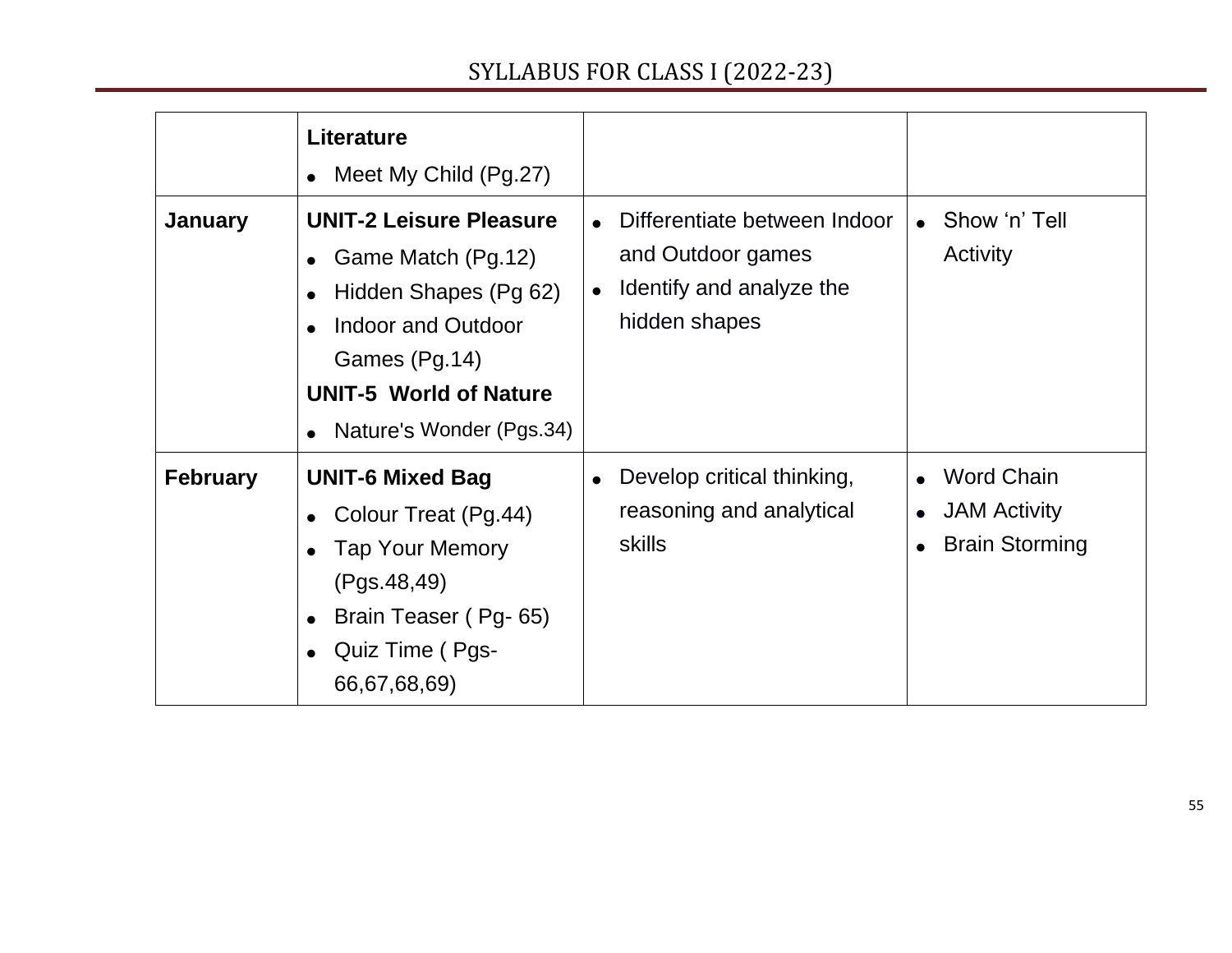# **COMPUTER**

| <b>MONTH</b> | <b>TOPIC</b>                                                                                                                                                                                     | <b>LEARNING OUTOMES</b>                                                                                                                                                                 |           | <b>LAB ACTIVITIES</b>                                   |
|--------------|--------------------------------------------------------------------------------------------------------------------------------------------------------------------------------------------------|-----------------------------------------------------------------------------------------------------------------------------------------------------------------------------------------|-----------|---------------------------------------------------------|
|              | <b>April - May Introduction to Computer</b><br>What is a machine? Understand:<br>Different types of<br>machines.<br>Computer a<br><b>Wonderful Machine</b><br>Places where<br>computers are used | Students will be able to<br>What ae machines<br>$\bullet$<br>Why they are used<br>$\bullet$<br>Computers is also a machine<br>$\bullet$<br>Name some places where<br>computers are used | $\bullet$ | Identifying the parts of<br>computers<br>Fun with Paint |
| July         | Parts of the computer<br>and their functions<br>Keyboard<br>Mouse<br><b>Monitor</b><br><b>CPU</b><br><b>Printer</b>                                                                              | Students will be able to<br>Identify the main parts of<br>computer<br>Understand the functions of<br>$\bullet$<br>Keyboard, Mouse, Monitor,<br><b>CPU, Printer</b>                      |           | Working on Ms Paint                                     |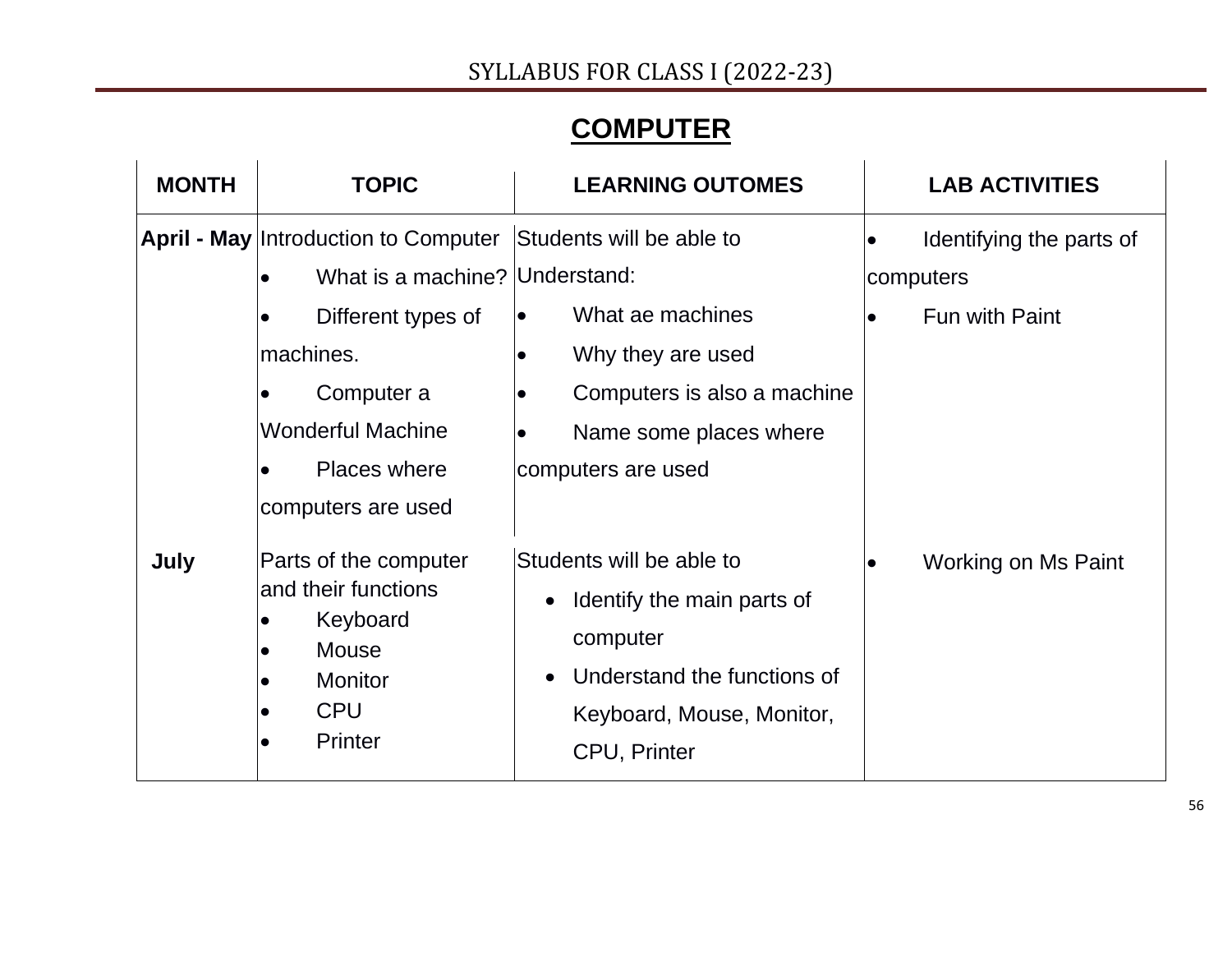| <b>August</b> | Using a Mouse                        | <b>Simple Drawing Using Line</b><br>$\bullet$           | $\bullet$ | <b>Practice Mouse Actions</b> |
|---------------|--------------------------------------|---------------------------------------------------------|-----------|-------------------------------|
|               | $\bullet$                            | Functions of Mouse Tool, Pencil Tool, Learn to Erase    | $\bullet$ | <b>Practice Ms Paint</b>      |
|               | (Single Click, Double                |                                                         |           |                               |
|               | Click, Dragging), Mouse              |                                                         |           |                               |
|               | Pointer                              |                                                         |           |                               |
|               | Introduction of Ms Paint             |                                                         |           |                               |
|               | Parts of Paint<br>$\bullet$          |                                                         |           |                               |
|               | Window                               |                                                         |           |                               |
|               | <b>September More about Ms Paint</b> | Draw shapes (rectangle,<br>$\bullet$<br>square, circle) | $\bullet$ | <b>Practice Ms Paint</b>      |
|               |                                      | Fill colour in shapes<br>$\bullet$                      |           |                               |
|               |                                      | Saving the drawing                                      |           |                               |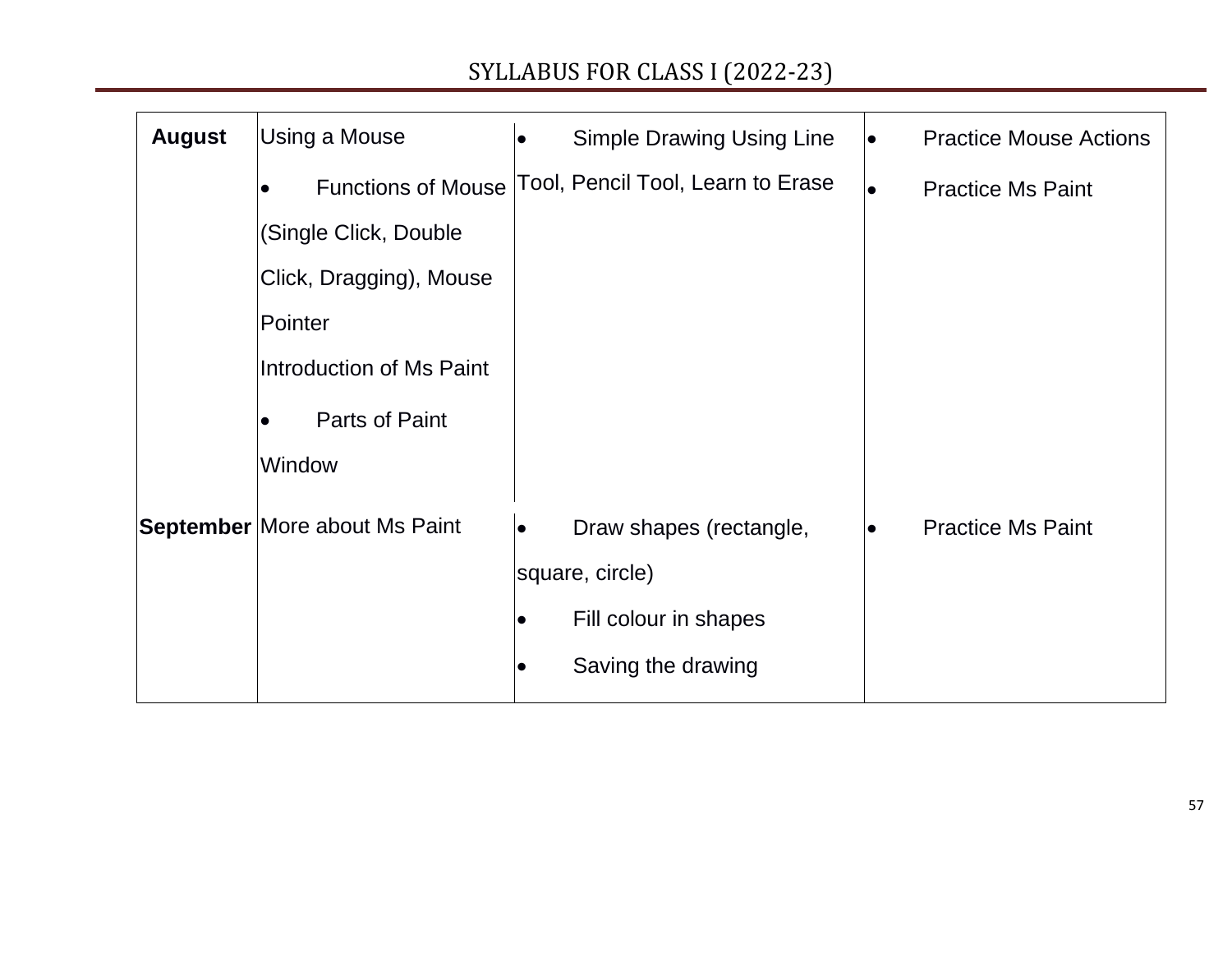| October         | Introduction to Tux Paint | $\bullet$<br>Paint | <b>Starting Tux Paint</b><br><b>Identifying Tux Paint Window</b><br>Using various Tools in Tux<br>Make drawing in Tux Paint   | $\bullet$ | <b>Practice Tux Paint</b> |
|-----------------|---------------------------|--------------------|-------------------------------------------------------------------------------------------------------------------------------|-----------|---------------------------|
| November        | Introduction to Keyboard  | Identify:          | <b>Alphabetical Keys</b><br><b>Numeric Keys</b><br>Special Keys- Caps lock key,<br>Enter Key, Space bar key,<br>Backspace key |           | Oral                      |
| <b>December</b> | Introduction to Notepad   | files              | Opening & Closing notepad<br>Identify a Cursor.<br>Writing words & sentences                                                  |           | <b>Practice Notepad</b>   |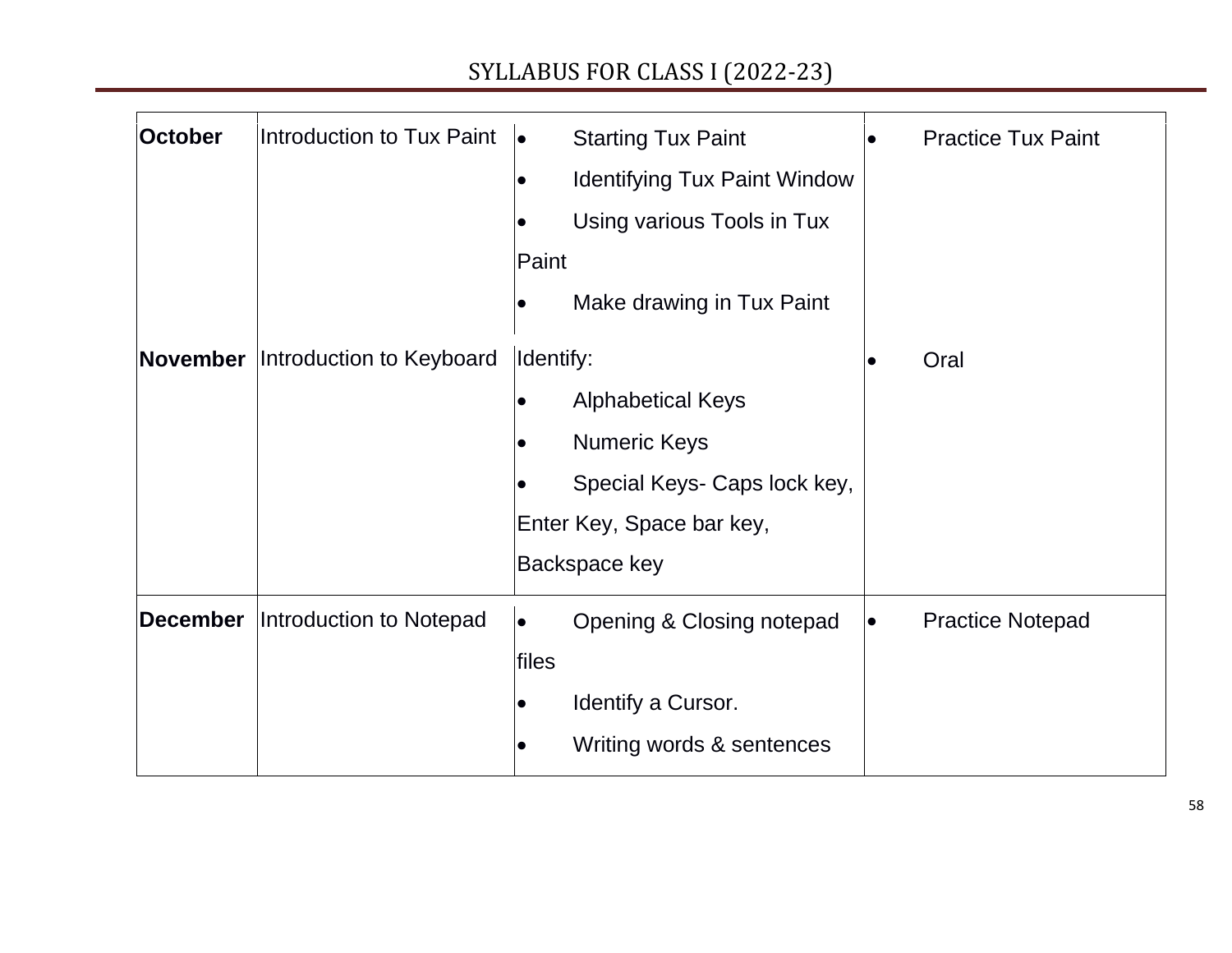|          |                              | Writing Paragraph in notepad<br>Saving notepad file<br>$\bullet$                                    |                              |
|----------|------------------------------|-----------------------------------------------------------------------------------------------------|------------------------------|
| January  | <b>Formatting in Notepad</b> | Changing the font style<br>$\bullet$<br>Changing the Font size<br><b>Bold, Italic and Underline</b> | Practice font formatting     |
| February | <b>Revision</b>              | More Practice on Notepad<br>More Practice on Tux Paint<br>$\bullet$<br>More Practice on Paint       | <b>Revision</b><br>$\bullet$ |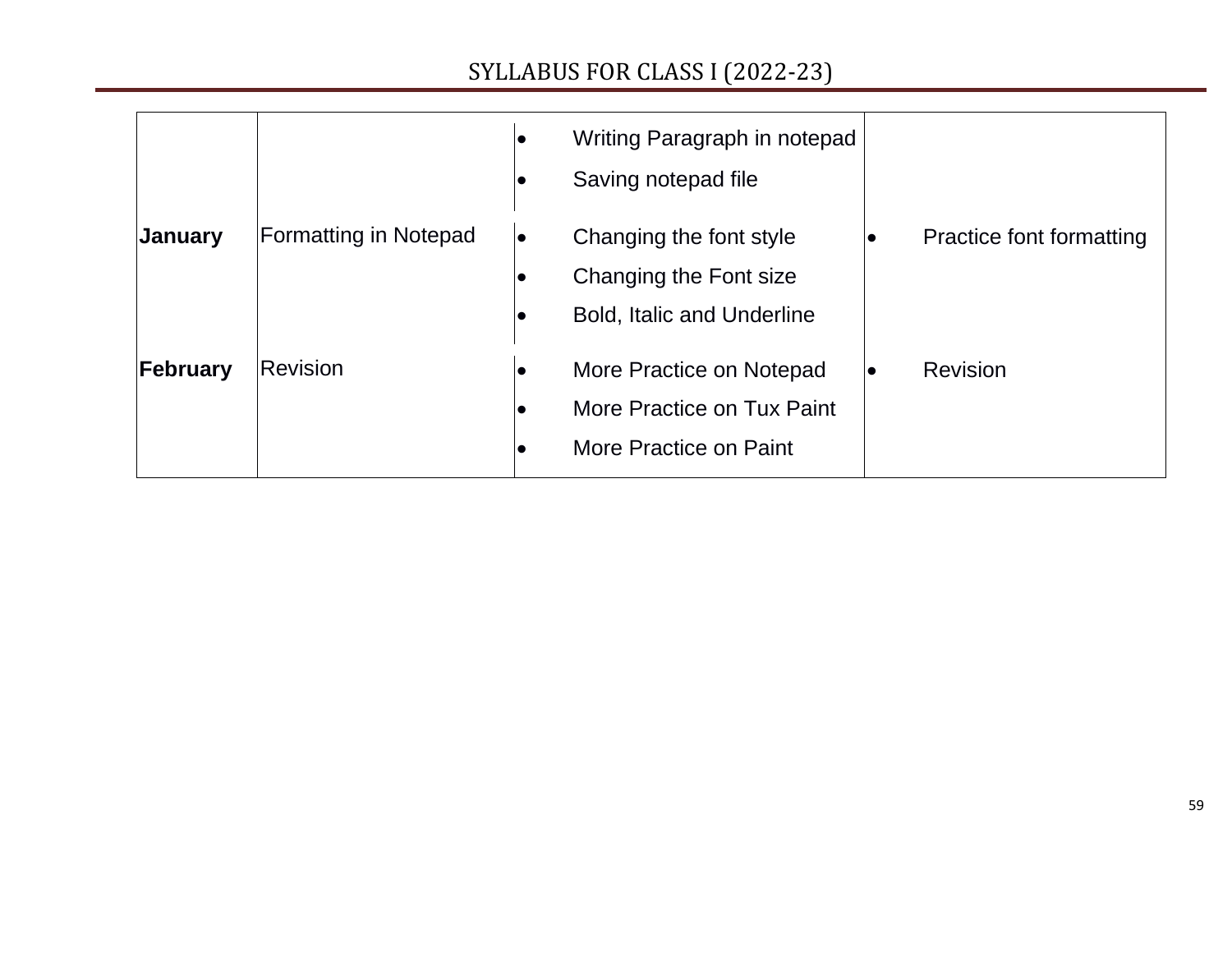# **ART & CRAFT**

| <b>Month</b> | <b>Hands on Art &amp; Craft</b> | <b>Art File Activities</b>                                     | <b>Learning Outcomes</b>                                                                                                                                                                                                                                                                                                                                                                                             |
|--------------|---------------------------------|----------------------------------------------------------------|----------------------------------------------------------------------------------------------------------------------------------------------------------------------------------------------------------------------------------------------------------------------------------------------------------------------------------------------------------------------------------------------------------------------|
|              | <b>Activities</b>               |                                                                |                                                                                                                                                                                                                                                                                                                                                                                                                      |
| April        | Colour concept                  | Free hand drawing of<br>lines and shapes<br>Earth day activity | They will learn shape through<br>lines like-: Triangle, Square,<br>Rectangle, Circle.<br>They will get the knowledge of<br>basic geometric shapes and<br>learn how to draw things or<br>compose scenes with these<br>basic shapes.<br>It is a great exercise for their<br>creative mind.<br>They will learn different craft<br>ideas using different<br>materials (waste material).<br>They will draw it using their |
|              |                                 |                                                                | own creativity.                                                                                                                                                                                                                                                                                                                                                                                                      |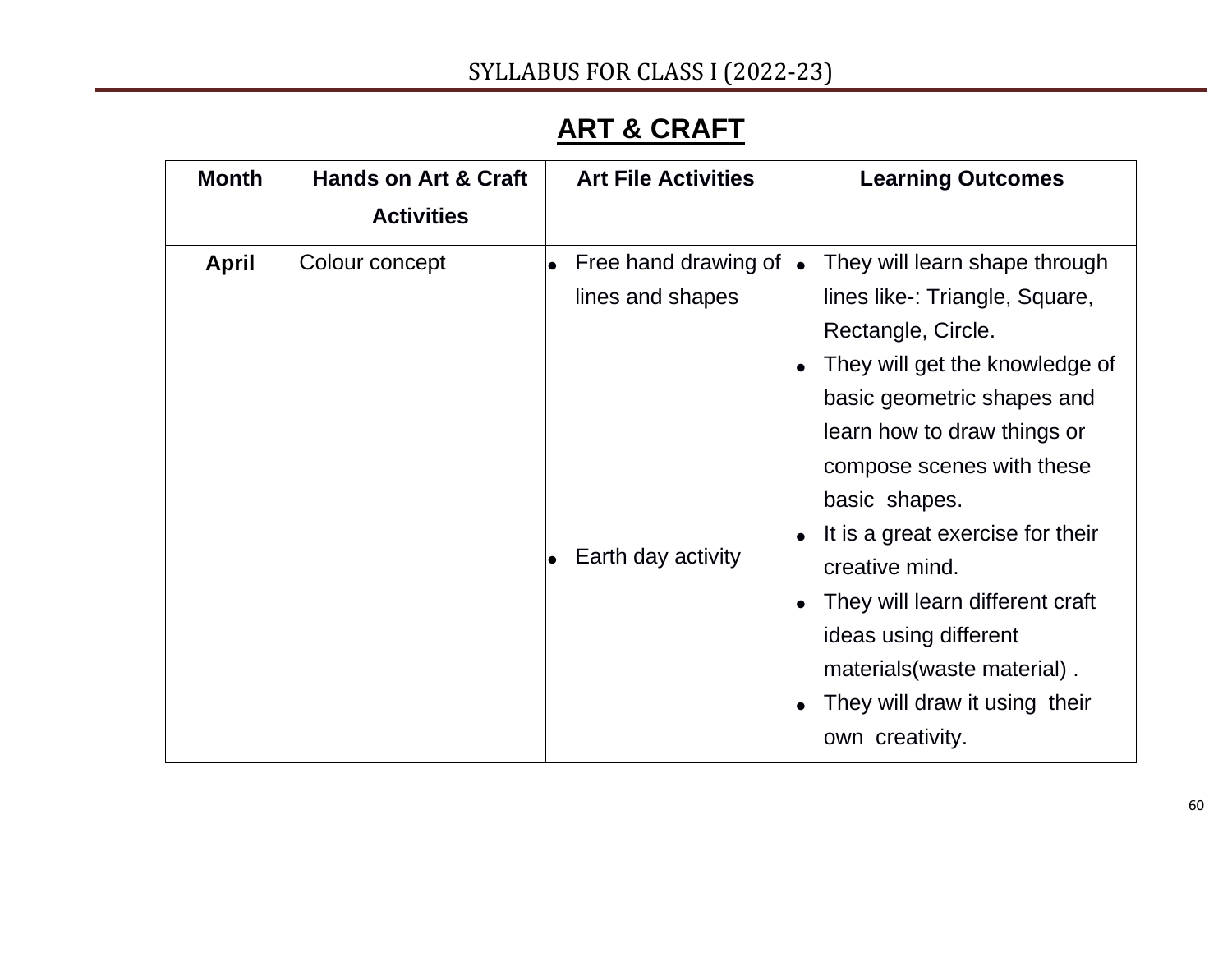| <b>May</b> | Pg 8 Gift Box  | Pattern Making using<br>• Students will draw patterns                                                                |
|------------|----------------|----------------------------------------------------------------------------------------------------------------------|
|            | Pg 39 Patterns | lines<br>with unsymmetrical lines.                                                                                   |
|            |                | They are free to draw                                                                                                |
|            |                | drawing or create a                                                                                                  |
|            |                | composition with lines only.                                                                                         |
|            |                | They will follow the Instructions                                                                                    |
|            |                | and compose it.<br>Mom's Special Craft                                                                               |
|            |                | They will be introduced with                                                                                         |
|            |                | the importance of mother                                                                                             |
|            |                | day. And How they can                                                                                                |
|            |                | make this day more special                                                                                           |
|            |                | to their mothers by thanks                                                                                           |
|            |                | giving card.                                                                                                         |
|            |                | How to make Paper craft and<br>pop card will be taught to<br>them                                                    |
|            |                | Decoration part will be done<br>by kids only Some ideas of<br>how to decorate their card<br>will be taught in class. |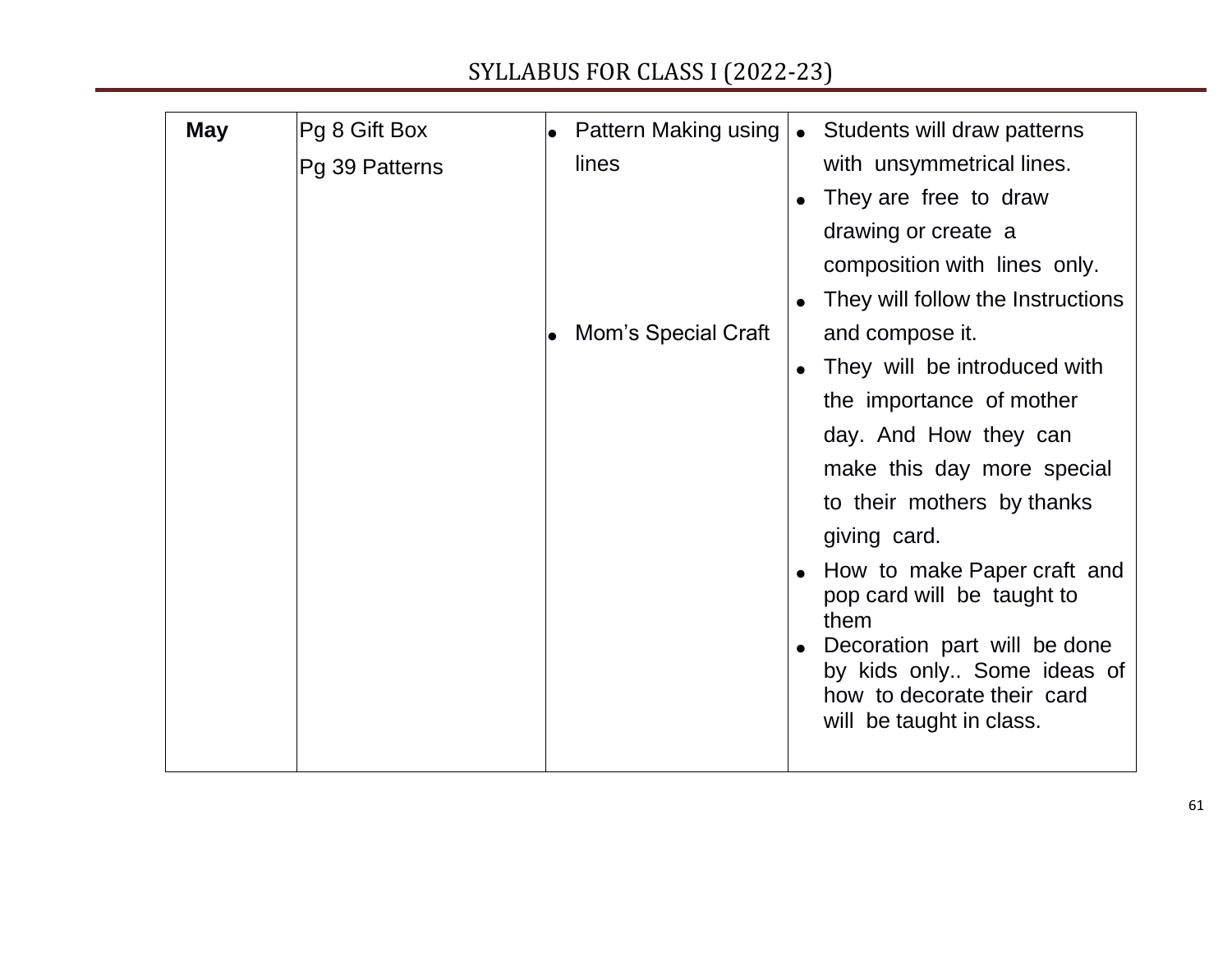| July          | Pg 25 Fruits<br>Pg 4 Watermelon<br>Pg 9 Grapes | <b>Fruit and Vegetable</b><br>study                                    | They will taught how to draw<br>fruits and vegetables easily by<br>using shapes. And colour<br>accordingly                                                                                                                                                                                                                                                                  |
|---------------|------------------------------------------------|------------------------------------------------------------------------|-----------------------------------------------------------------------------------------------------------------------------------------------------------------------------------------------------------------------------------------------------------------------------------------------------------------------------------------------------------------------------|
|               |                                                | Introduction to<br>Madhubani Art<br>Composing fruits and<br>Vegetables | Introduction of our vast<br>Indian culture will be given to<br>them.<br>Madhubani art is the most<br>popular and beautiful chapter<br>of our art history.<br>A simple composition of<br>madhubani art will be done<br>in class.<br>Students will get to know<br>how to use space properly<br>with this topic<br>They will taught how to place<br>things together to compose |
|               |                                                | <b>Green Craft Activity</b>                                            | a paintings and colouring will<br>be done accordingly.                                                                                                                                                                                                                                                                                                                      |
| <b>August</b> | Pg 18 Caterpillar<br>Pg 6 Lotus                | Celebrating<br>Independence day                                        | They will get to know the<br>Importance of Independence                                                                                                                                                                                                                                                                                                                     |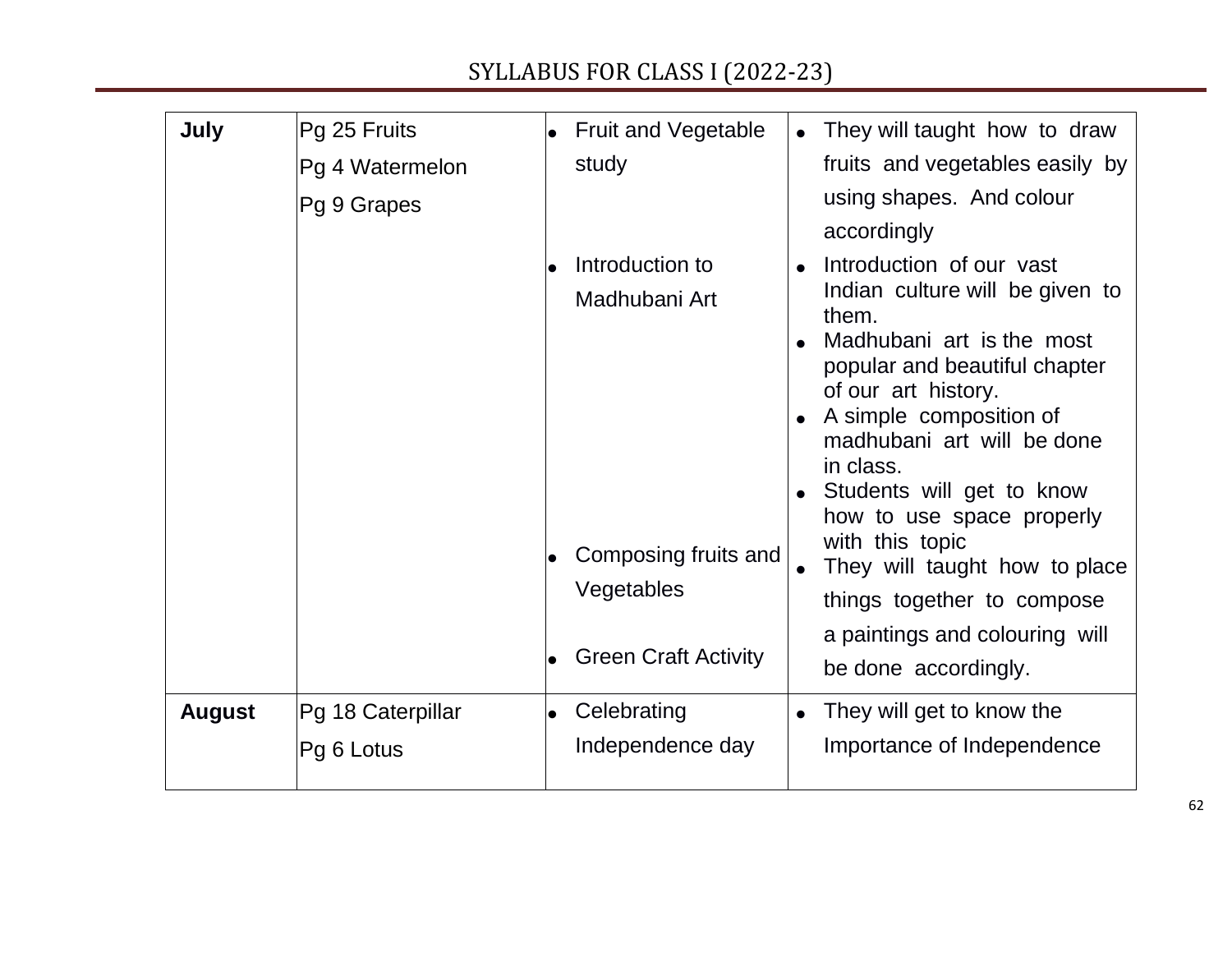|                  |                                                                 |                              | Day by doing different activities<br>related to this auspicious day.<br>Tri colour knowledge and<br>importance will be taught in<br>class.                                                                                    |
|------------------|-----------------------------------------------------------------|------------------------------|-------------------------------------------------------------------------------------------------------------------------------------------------------------------------------------------------------------------------------|
| <b>September</b> | Pg 14 mushroom<br>colouring<br>Pg 24 Silhoutte fun<br>Pg 40 dog | My favourite toy/<br>cartoon | • It's a great activity for their<br>creativity as well their<br>observation.<br>Easy methods will be shown<br>to them to draw the specific<br>cartoons or toys<br>Importance of teachers day<br>and why we celebrate it will |
|                  |                                                                 | <b>Teacher's Day Card</b>    | be taught.<br>And it's a great day to show<br>gratitude towards your<br>teacher<br>Different ideas for making a<br>card will be shown to them.<br>and then they will make one                                                 |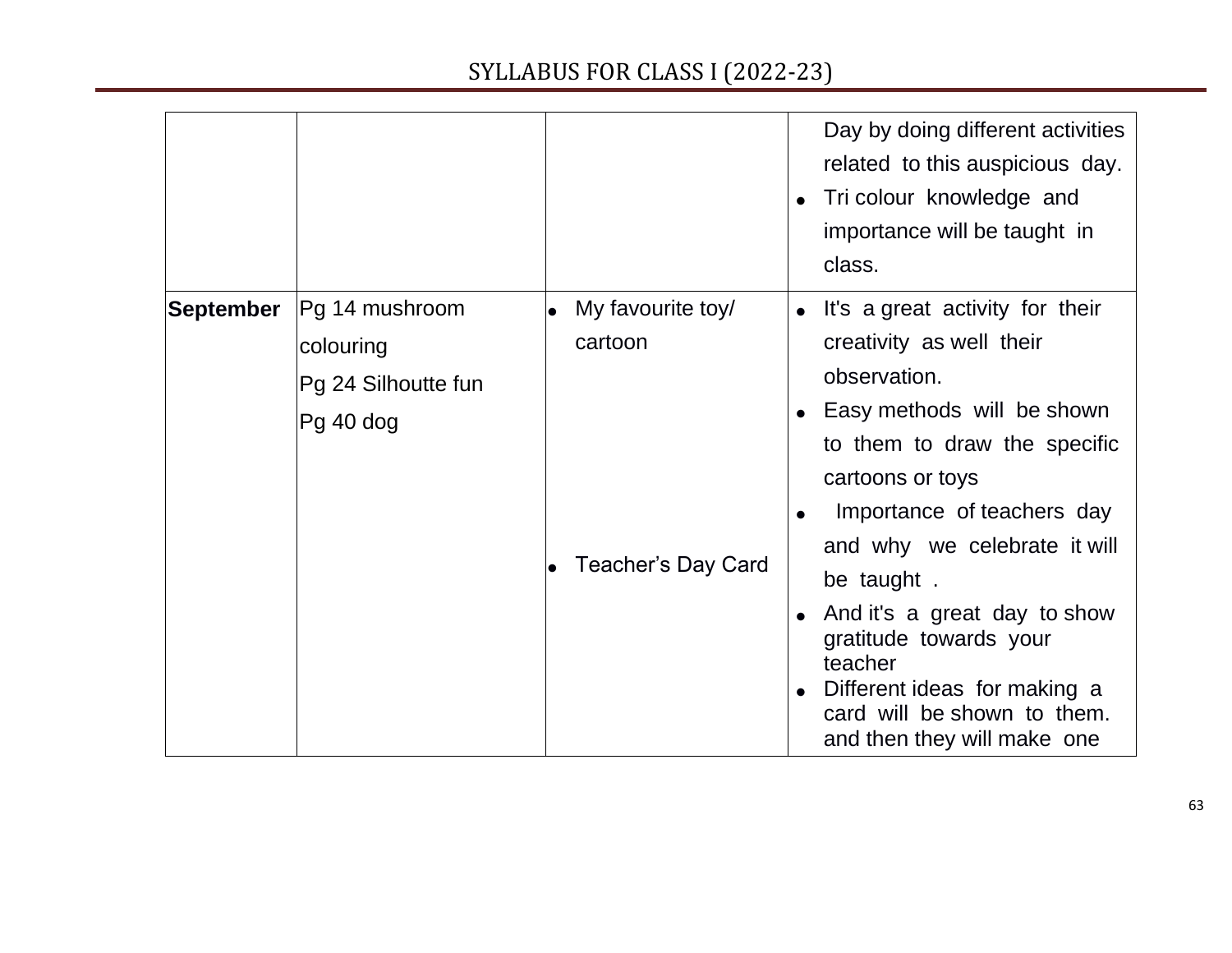| <b>October</b>  | Pg19 monster,<br>Pg 20 flower pot,<br>Pg 7 rabbit (grid) | <b>Celebrating Diwali</b> |                                                  | A simple composition of Diwali<br>will b taught in class.<br>How to decorate Diya using<br>colors and mirror sequence.<br>Will also be taught it will<br>help student to be more |  |
|-----------------|----------------------------------------------------------|---------------------------|--------------------------------------------------|----------------------------------------------------------------------------------------------------------------------------------------------------------------------------------|--|
|                 |                                                          |                           | <b>Object Drawing</b>                            | creative<br>How to draw an object and<br>how to compose it with use<br>of simple shapes and colour<br>accordingly.                                                               |  |
| <b>November</b> | Pg 26 Elephant<br>Pg 13 cat                              | $\bullet$                 | Making animals<br>using shapes nos,<br>alphabets | They will get to know how<br>easily they can draw animals<br>by using no's and alphabets.<br>They can also able to use<br>them further in their scenes                           |  |
| <b>December</b> | Pg 27 hut<br>Pg 28 vegetable graph,                      |                           | Means of transport                               | How to draw different means<br>of transport with geometrical<br>shapes will b taught                                                                                             |  |